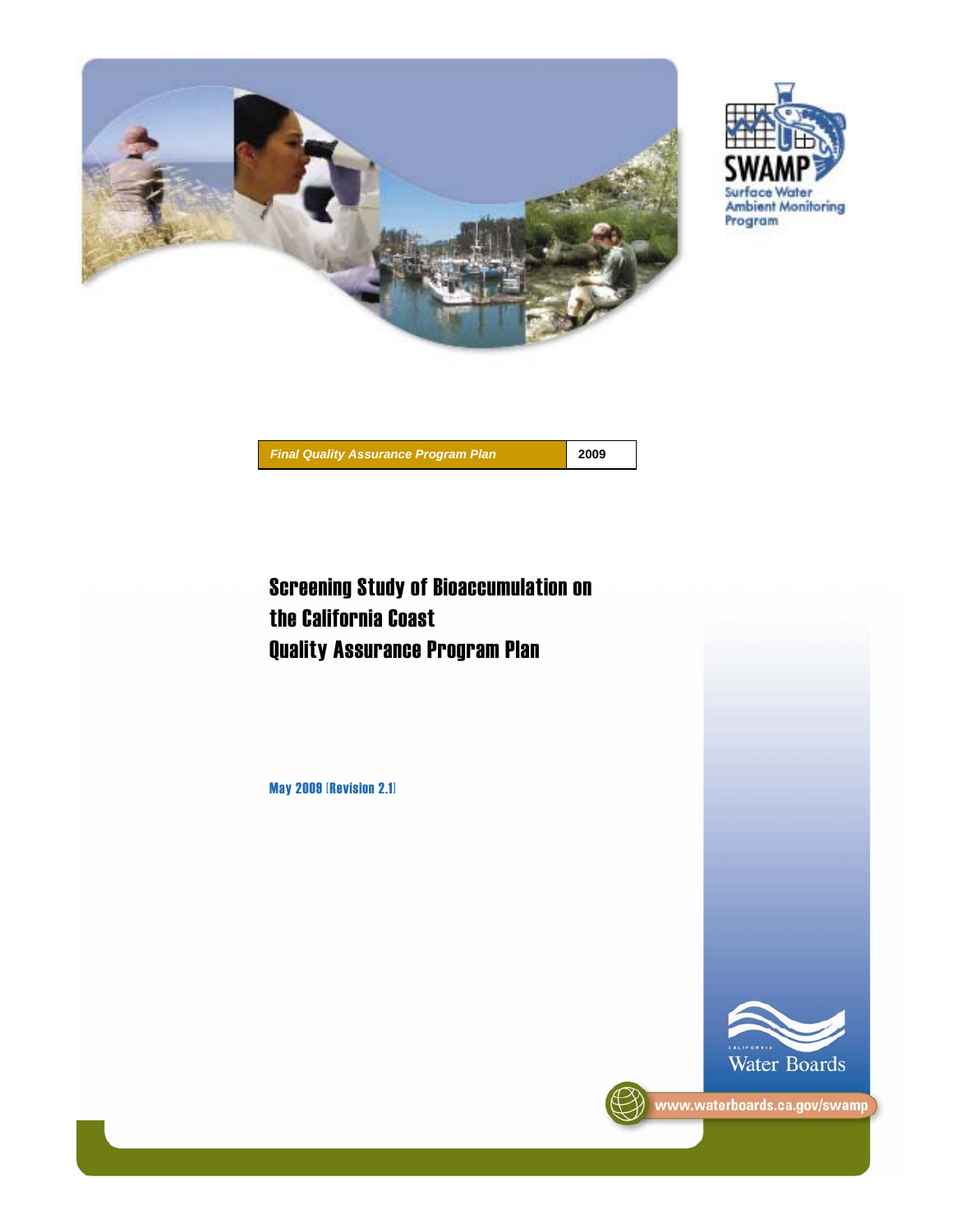# <span id="page-1-0"></span>**Group A Elements: Project Management Element 1. Title and Approval Sheets**

# **QUALITY ASSURANCE PROJECT PLAN**

# **SCREENING STUDY OF BIOACCUMULATION ON THE CALIFORNIA COAST**

The Bioaccumulation Oversight Group (BOG)

Surface Water Ambient Monitoring Program

**May 2009**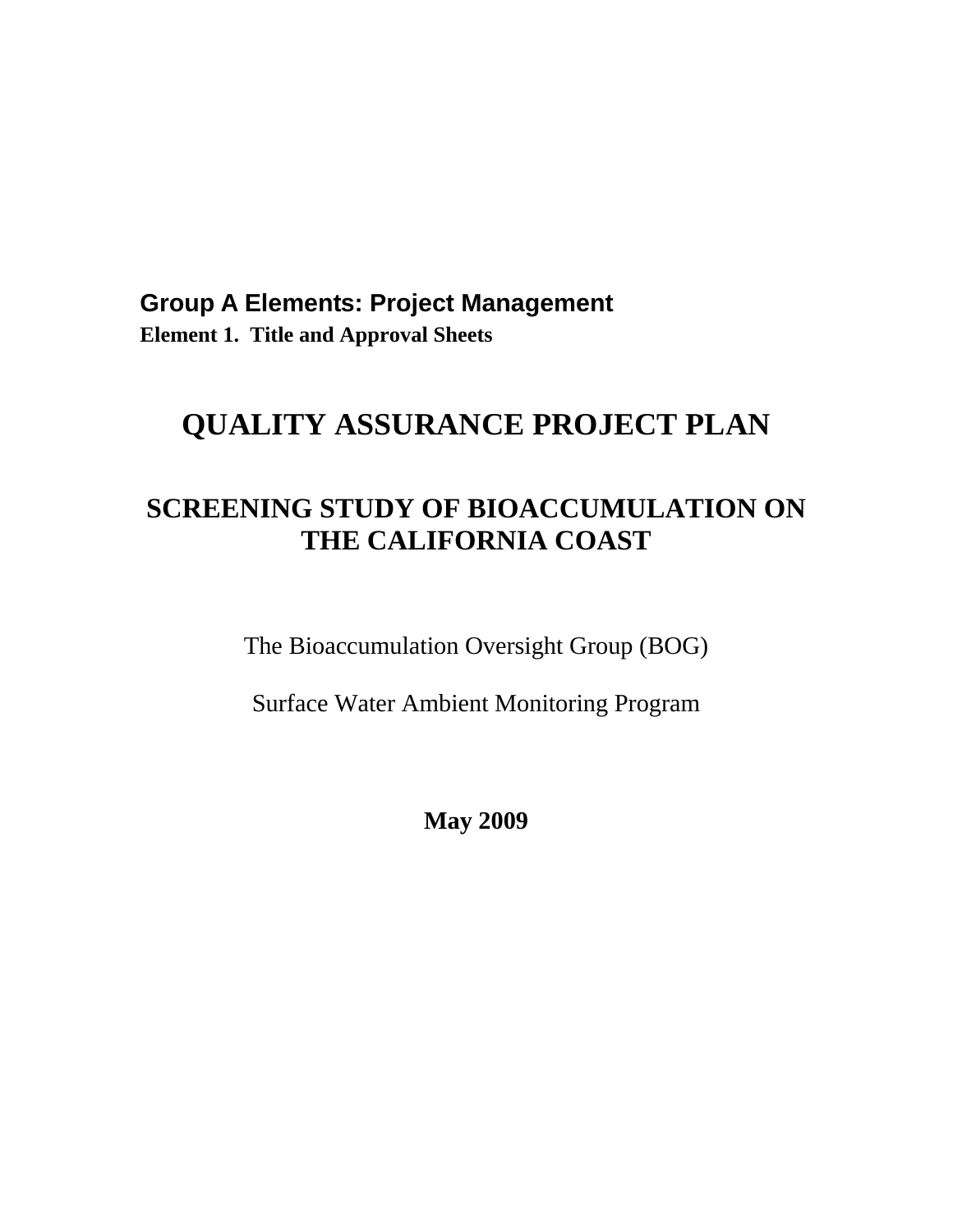|                          | Revision 2.1<br>September 2009<br>Page 2 of 234                                                                                                                                                                                                                                                                          |
|--------------------------|--------------------------------------------------------------------------------------------------------------------------------------------------------------------------------------------------------------------------------------------------------------------------------------------------------------------------|
| <b>Program Title</b>     | <b>SWAMP Bioaccumulation Oversight Group Coastal Study</b>                                                                                                                                                                                                                                                               |
| <b>Lead Organization</b> | <b>Marine Pollution Studies Lab</b><br>California Department of Fish and Game<br>7544 Sandholdt Road<br>Moss Landing, CA 95039<br>Mark Stephenson, Project Manager<br>Autumn Bonnema, Project Coordinator                                                                                                                |
| <b>Primary Contact</b>   | Jay Davis, Lead Scientist<br>San Francisco Estuary Institute<br>7770 Pardee Lane<br>Oakland, CA 94621-1424<br>$(510)$ 746-7368<br>Mark Stephenson, Project Manager<br><b>Marine Pollution Studies Lab</b><br>California Department of Fish and Game<br>7544 Sandholdt Road<br>Moss Landing, CA 95039<br>$(831)$ 771-4177 |
| <b>Effective Date</b>    | This Quality Assurance Project Plan (QAPP) is effective from May<br>2009 to March 2011 unless otherwise revised, approved and<br>distributed accordingly at an earlier date.                                                                                                                                             |
| <b>Citation for QAPP</b> | Bonnema, A. 2009. Quality Assurance Project Plan: Screening<br>Study of Bioaccumulation on the California Coast. Moss Landing<br>Marine Labs. Prepared for SWAMP BOG, 53 pages plus<br>appendices and attachments.                                                                                                       |

BOG Coastal QAPP

#### **QAPP Preface**

This Quality Assurance Project Plan (QAPP) document defines procedures and criteria that will be used for this project conducted by SWAMP Bioaccumulation Oversight Group (BOG) in association with the California Department of Fish and Game Marine Pollution Studies Laboratory (MPSL-DFG), California Dept. of Fish and Game Fish and Wildlife Pollution Control Laboratory (DFG-WPCL), and the San Francisco Estuary Institute (SFEI). Included are criteria for data quality acceptability, procedures for sampling, testing (including deviations) and calibration, as well as preventative and corrective measures. The responsibilities of SFEI, MPSL-DFG, and DFG-WPCL also are contained within. The BOG selects the sampling sites, the types and size of fish, and the number of analyses to be conducted.

This work is funded through the Surface Water Ambient Monitoring Program (SWAMP) fiscal year 08/09 Bioaccumulation funding, with coordination from Southern California Bight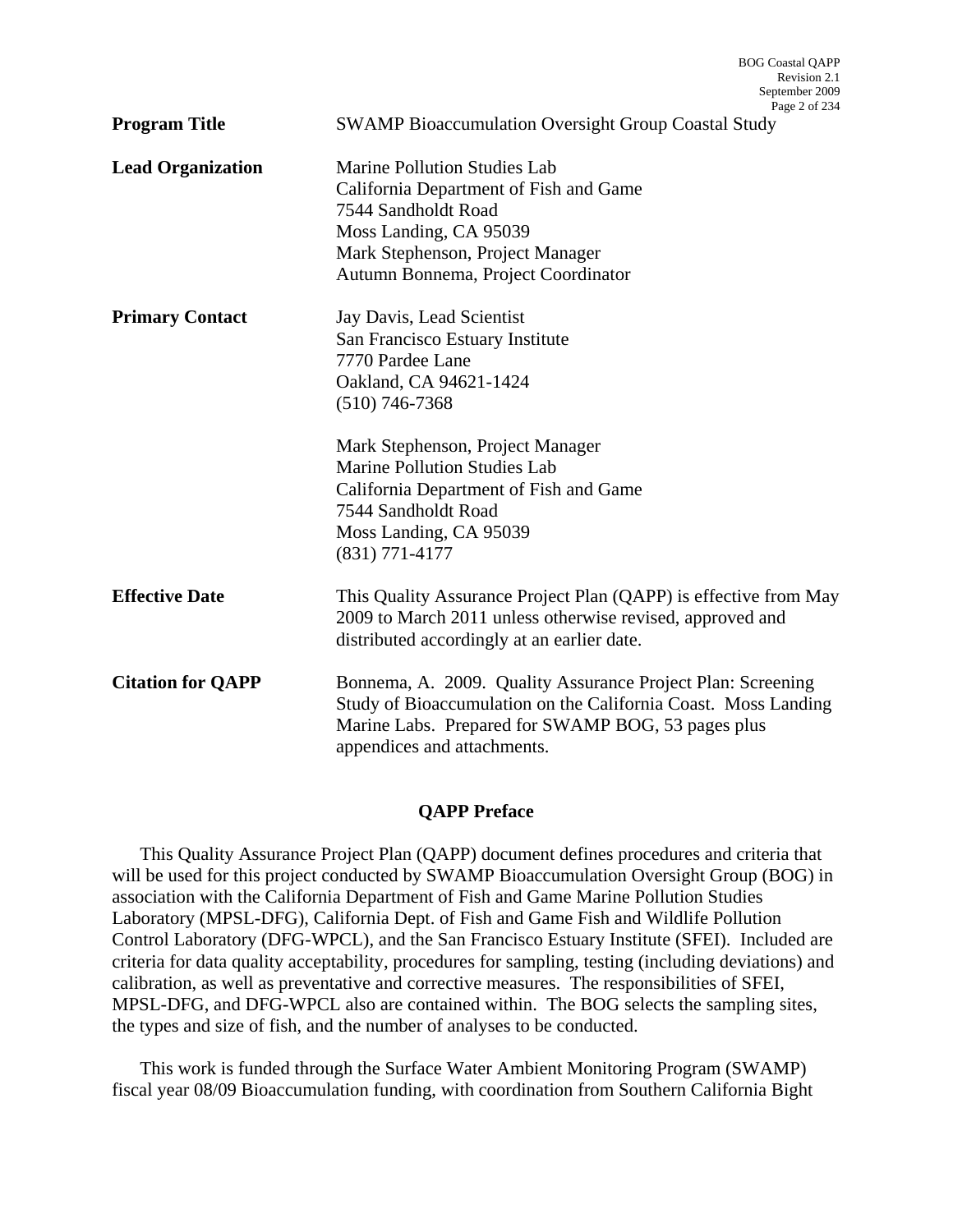(SCB), Regional Water Quality Control Board 4 (RWQCB4) and the Regional Monitoring Program in the San Francisco Estuary (RMP).

# **Approvals**

The approvals below were submitted separately, preventing their inclusion in this signature block. Instead, they appear in Appendix VII of this document. Originals are kept on file by Autumn Bonnema of MPSL-DFG.

**Mark Stephenson Project Manager/MPSL-DFG Laboratory Direc**tor

| <b>Rusty Fairey</b><br><b>Contract Manager</b>                                          |                                                                                                                                                                                                                                |
|-----------------------------------------------------------------------------------------|--------------------------------------------------------------------------------------------------------------------------------------------------------------------------------------------------------------------------------|
|                                                                                         | <b>Example 1</b> Date by Date                                                                                                                                                                                                  |
| <b>Jay Davis</b><br><b>Lead Scientist</b>                                               |                                                                                                                                                                                                                                |
|                                                                                         |                                                                                                                                                                                                                                |
| <b>Beverly van Buuren</b><br><b>SWAMP Quality Assurance Officer</b>                     |                                                                                                                                                                                                                                |
|                                                                                         |                                                                                                                                                                                                                                |
| <b>Autumn Bonnema</b><br><b>Project Coordinator/ MPSL-DFG Quality Assurance Officer</b> |                                                                                                                                                                                                                                |
|                                                                                         |                                                                                                                                                                                                                                |
| <b>David Crane</b><br><b>DFG-WPCL Laboratory Director</b>                               |                                                                                                                                                                                                                                |
|                                                                                         | Date Date Date Contract of the Contract of the Contract of the Contract of the Contract of the Contract of the Contract of the Contract of the Contract of the Contract of the Contract of the Contract of the Contract of the |
| <b>Loc Nguyen</b><br><b>DFG-WPCL Quality Assurance Officer</b>                          |                                                                                                                                                                                                                                |
|                                                                                         |                                                                                                                                                                                                                                |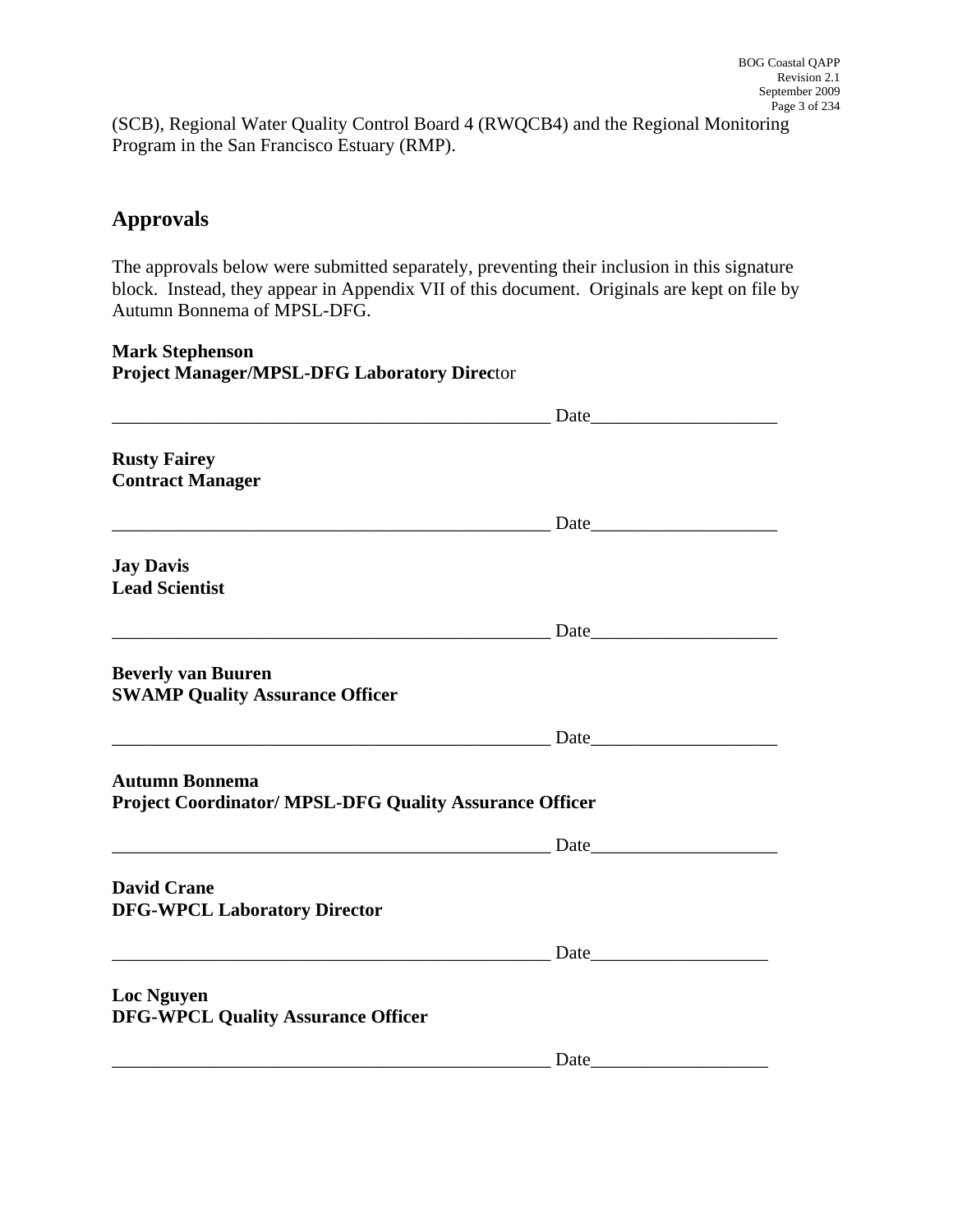# <span id="page-4-0"></span>**Element 2. Table of Contents**

| Element 7. Quality Indicators and Acceptability Criteria for Measurement Data26 |  |
|---------------------------------------------------------------------------------|--|
|                                                                                 |  |
|                                                                                 |  |
|                                                                                 |  |
|                                                                                 |  |
|                                                                                 |  |
|                                                                                 |  |
|                                                                                 |  |
|                                                                                 |  |
| Element 15. Instrument/Equipment Testing, Inspection and Maintenance 44         |  |
|                                                                                 |  |
|                                                                                 |  |
|                                                                                 |  |
|                                                                                 |  |
|                                                                                 |  |
|                                                                                 |  |
|                                                                                 |  |
|                                                                                 |  |
|                                                                                 |  |
|                                                                                 |  |
|                                                                                 |  |
| References                                                                      |  |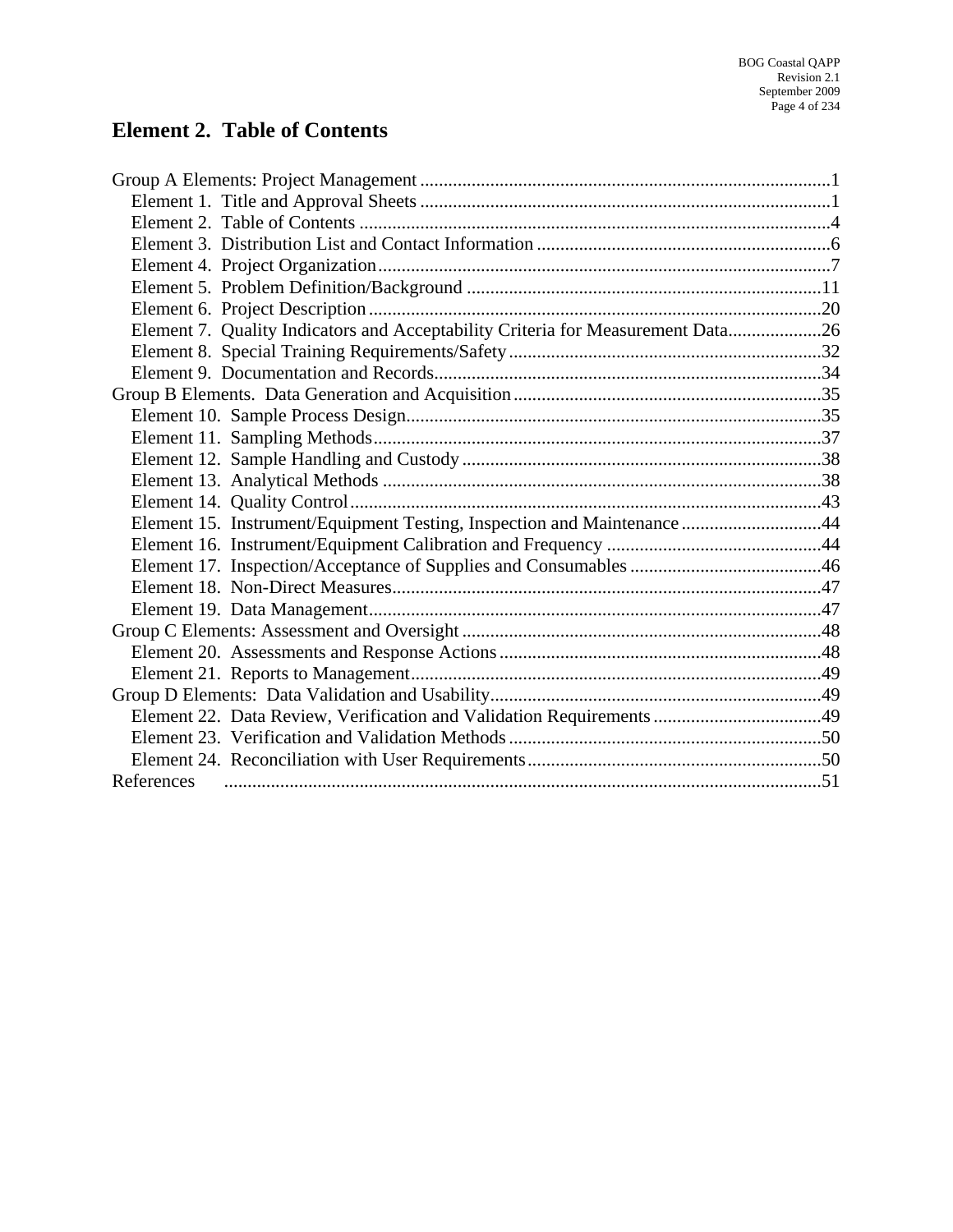# **LIST OF TABLES**

| Table 3. Bioaccumulation monitoring assessment framework for the fishing beneficial use.  13       |  |
|----------------------------------------------------------------------------------------------------|--|
| Table 4. Fish Contaminant Goals (FCGs) for Selected Fish Contaminants Based on Cancer and          |  |
| Non-Cancer Risk* Using an 8-Ounce/Week (prior to cooking) Consumption Rate (32                     |  |
|                                                                                                    |  |
| Table 5. Advisory Tissue Levels (ATLs) for Selected Fish Contaminants Based on Cancer or           |  |
| Non-Cancer Risk Using an 8-Ounce Serving Size (Prior to Cooking) (ppb, wet weight).                |  |
|                                                                                                    |  |
| Table 6. Compounds summed for comparison with FCGs and ATLs levels.  20                            |  |
|                                                                                                    |  |
|                                                                                                    |  |
|                                                                                                    |  |
|                                                                                                    |  |
| Table 9c. Constituents to be Analyzed - Polybrominated Diphenyl Ethers (PBDE) 24                   |  |
|                                                                                                    |  |
|                                                                                                    |  |
| Table 12a. Measurement Quality Objectives - Inorganic Analytes in Tissues  31                      |  |
| Table 12b. Measurement Quality Objectives - Synthetic Organic Compounds in Tissues  32             |  |
|                                                                                                    |  |
|                                                                                                    |  |
|                                                                                                    |  |
| Table 16. Trace metal analytical parameters, reporting units, and reporting limits (RL) for tissue |  |
|                                                                                                    |  |
| Table 17a. Trace organic analytical parameters, reporting units, and reporting limits (RL) for     |  |
| tissue samples. Organochlorine Pesticides by EPA 8081BM using GC-ECD.  41                          |  |
| Table 17b. Trace organic analytical parameters, reporting units, and reporting limits (RL) for     |  |
|                                                                                                    |  |
| Table 17c. Trace organic analytical parameters, reporting units, and reporting limits (RL) for     |  |
|                                                                                                    |  |
|                                                                                                    |  |
| Table 19. Inspection/acceptance testing requirements for consumables and supplies.  47             |  |

# **LIST OF FIGURES**

|--|--|--|--|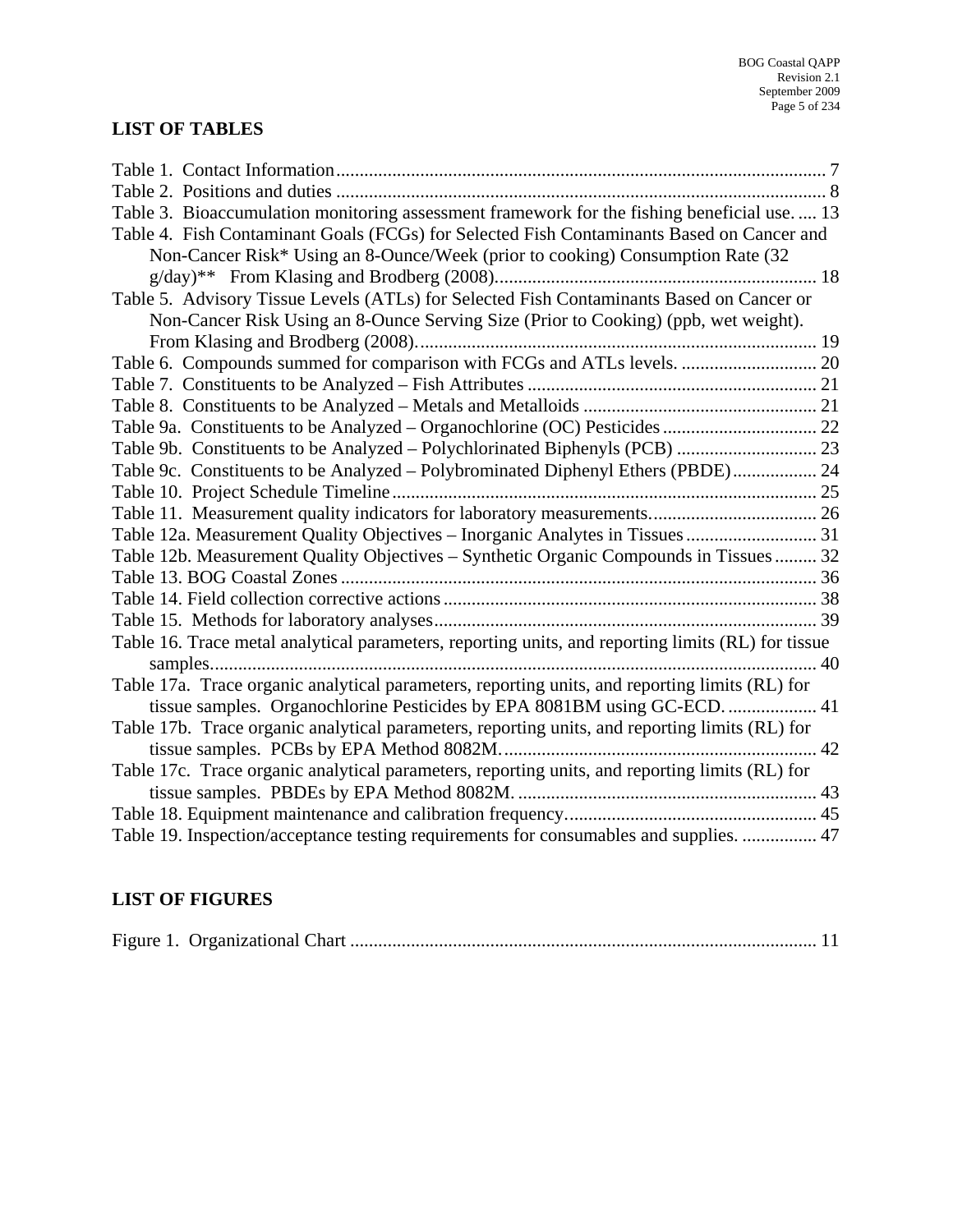## <span id="page-6-0"></span>**LIST OF APPENDICES**

| Appendix III B: MPSL-101 Sample Container Preparation for Organics and Trace Metals,     |  |
|------------------------------------------------------------------------------------------|--|
|                                                                                          |  |
| Appendix III C: MPSL-102a Sampling Marine and Freshwater Bivalves, Fish and Crabs for    |  |
|                                                                                          |  |
| Appendix III D: MPSL-103 Analysis of Mercury in Sediments and Tissue by Flow Injection   |  |
|                                                                                          |  |
|                                                                                          |  |
| Appendix III E: MPSL-105 Laboratory Preparation of Trace Metal and Synthetic Organic     |  |
|                                                                                          |  |
|                                                                                          |  |
| Appendix IV A: Procedure for the Management of Samples Received for Chemical Analysis160 |  |
| Appendix IV B: SO-TISS Determination of OC and PCB in Sediment and Tissue                |  |
|                                                                                          |  |
| Appendix IV C: Procedure for the Handling, Storage and Disposal of Hazardous and General |  |
|                                                                                          |  |
|                                                                                          |  |
|                                                                                          |  |
|                                                                                          |  |
|                                                                                          |  |
|                                                                                          |  |
|                                                                                          |  |
|                                                                                          |  |

# **LIST OF ATTACHMENTS**

# **Element 3. Distribution List and Contact Information**

A copy of this Quality Assurance Project Plan (QAPP), in hardcopy or electronic format, is to be received and retained by at least one person from each participating entity. At least one person from each participating entity (names shown with asterisk\*) shall be responsible for receiving, retaining and distributing the QAPP to their respective staff within their own organization. Contact information for the primary contact person (listed first) for each participating organization also is provided below in Table 1.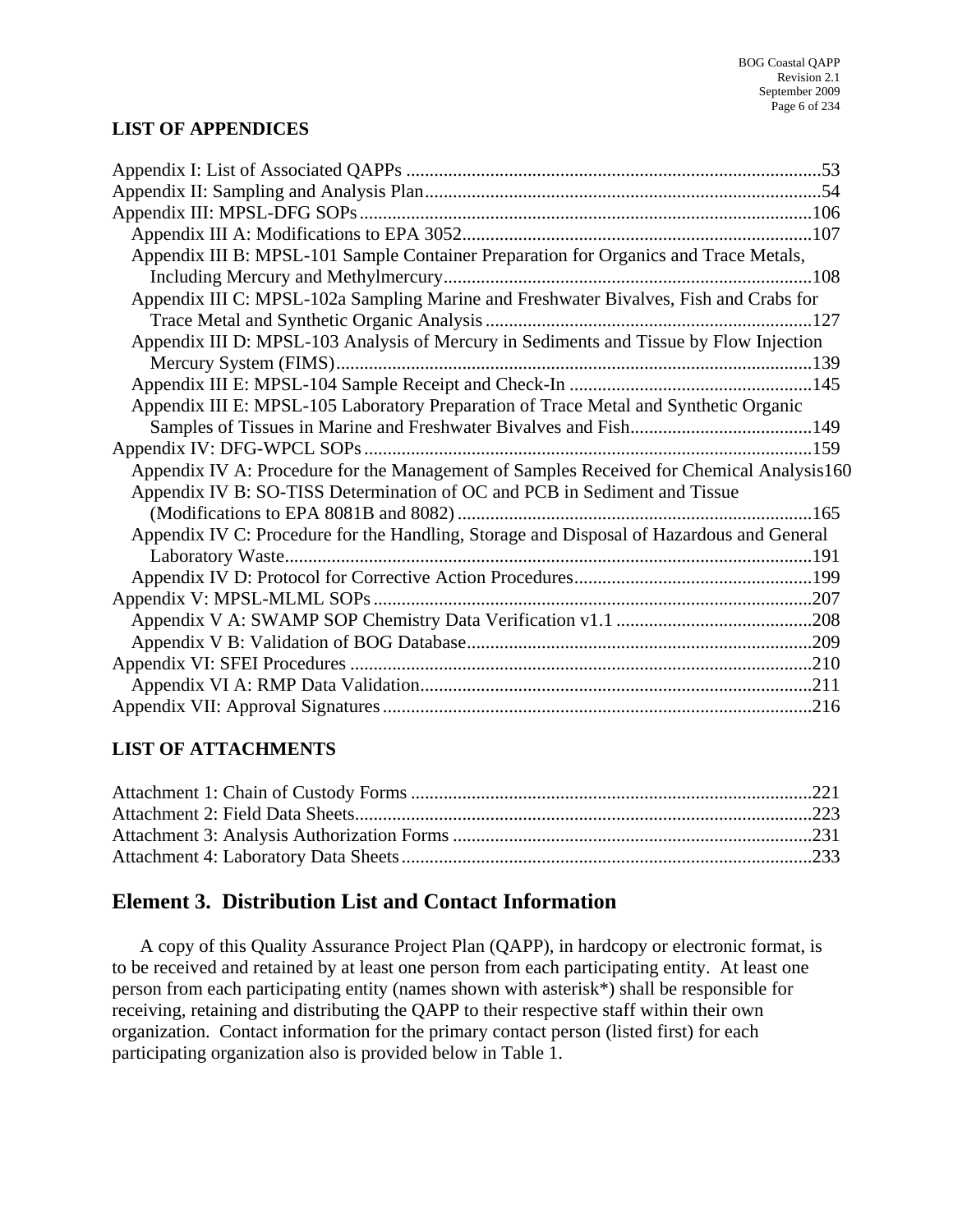#### <span id="page-7-0"></span>**Table 1. Contact Information**

| <b>Name</b>                            | <b>Agency, Company or Organization</b>               |  |  |
|----------------------------------------|------------------------------------------------------|--|--|
| <b>SAN FRANCISCO ESTUARY INSTITUTE</b> |                                                      |  |  |
| Jay Davis*                             | <b>SFEI</b>                                          |  |  |
|                                        | 7770 Pardee Lane                                     |  |  |
|                                        | Oakland, CA 94621-1424                               |  |  |
|                                        | Phone: (415) 746-7368                                |  |  |
|                                        | Email: jay@sfei.org                                  |  |  |
|                                        | <b>CALIFORNIA DEPARTMENT OF FISH AND GAME</b>        |  |  |
|                                        | FISH AND WILDLIFE WATER POLLUTION CONTROL LABORATORY |  |  |
| David Crane                            | DFG-WPCL                                             |  |  |
| Loc Nguyen*                            | 2005 Nimbus Road                                     |  |  |
|                                        | Rancho Cordova, CA 95670                             |  |  |
|                                        | Phone: (916) 358-2859                                |  |  |
|                                        | Email: dcrane@ospr.dfg.ca.gov                        |  |  |
| <b>MARINE POLLUTION STUDIES LAB</b>    |                                                      |  |  |
|                                        | <b>CALIFORNIA DEPARTMENT OF FISH AND GAME</b>        |  |  |
| Mark Stephenson                        | MPSL-DFG                                             |  |  |
| Gary Ichikawa                          | 7544 Sandholdt Road                                  |  |  |
| Autumn Bonnema*                        | Moss Landing, CA 95039                               |  |  |
|                                        | Phone: (831) 771-4177                                |  |  |
|                                        | Email: mstephenson@mlml.calstate.edu                 |  |  |
|                                        | MOSS LANDING MARINE LABORATORIES                     |  |  |
|                                        | <b>QUALITY ASSURANCE RESEARCH GROUP</b>              |  |  |
| Beverly van Buuren*                    | QA Research Group, MLML                              |  |  |
| Amara Vandervort                       | c/o: 4320 Baker AVE NW                               |  |  |
| Will Hagan                             | Seattle, WA 98107                                    |  |  |
| Eric von der Geest                     | Phone: (206) 297-1378                                |  |  |
|                                        | Email: byanbuuren@mlml.calstate.edu                  |  |  |
| SOUTHERN CALIFORNIA COASTAL WATER      |                                                      |  |  |
| <b>RESEARCH PROGRAM</b>                |                                                      |  |  |
| Ken Schiff*                            | <b>SCCWRP</b>                                        |  |  |
| <b>Shelly Moore</b>                    | 3535 Harbor Blvd., Suite 110                         |  |  |
|                                        | Costa Mesa, CA 92626                                 |  |  |
|                                        | Phone: (714) 755-3200                                |  |  |
|                                        | Email: kens@sccwrp.org                               |  |  |

# **Element 4. Project Organization**

The lines of communication between the participating entities, project organization and responsibilities are outlined in Table 2 and Figure 1.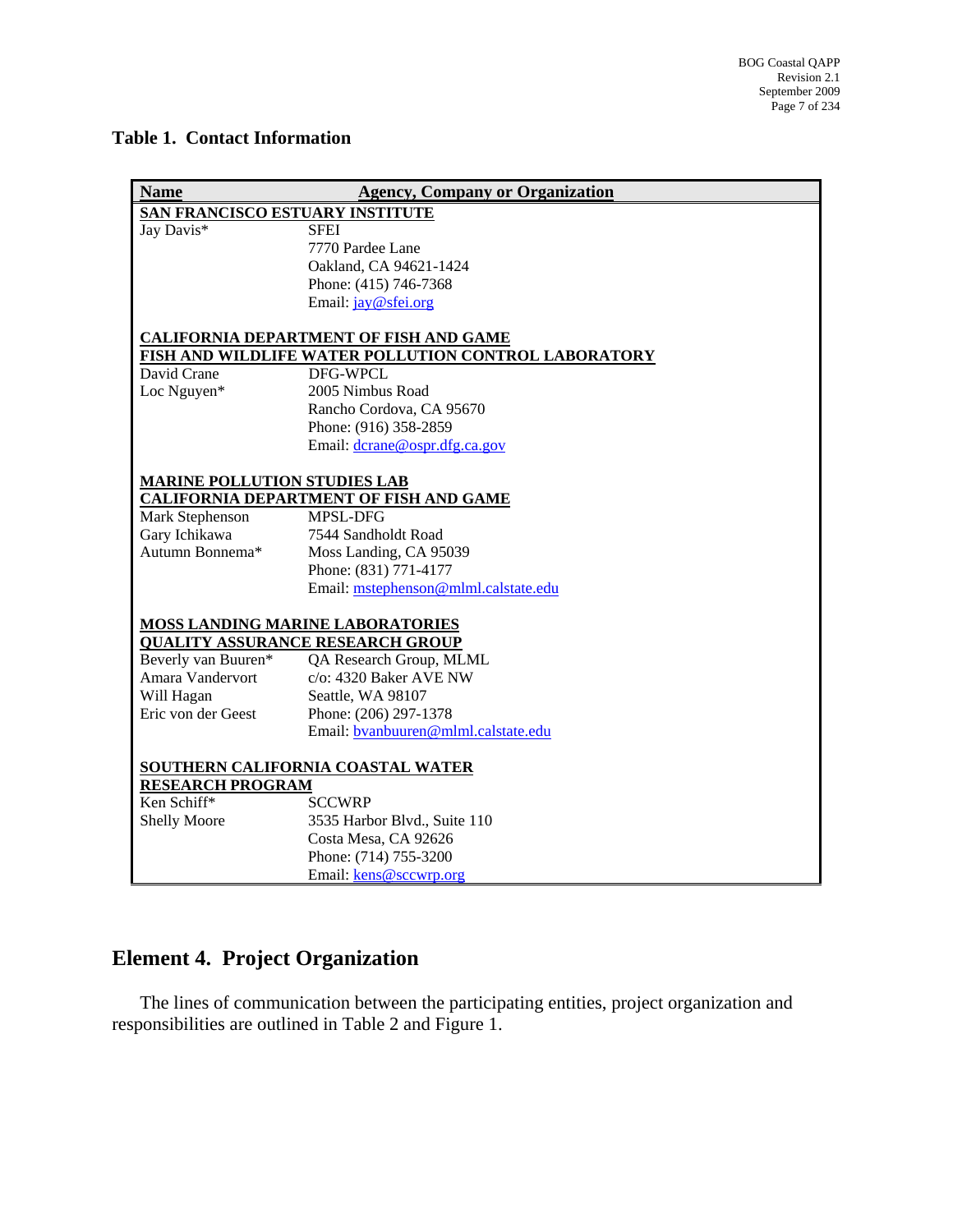## <span id="page-8-0"></span>**Table 2. Positions and duties**

| <b>Position</b>                  | <b>Name</b>                                                                         | <b>Responsibilities</b>                                                                                                                                                                                                                                      |
|----------------------------------|-------------------------------------------------------------------------------------|--------------------------------------------------------------------------------------------------------------------------------------------------------------------------------------------------------------------------------------------------------------|
| <b>Contract Manager</b>          | <b>Rusty Fairey</b><br>MPSL-MLML                                                    | Approve reports and invoices for<br>payment.                                                                                                                                                                                                                 |
| Project Manager                  | Mark Stephenson<br>MPSL-DFG                                                         | Project management and oversight.                                                                                                                                                                                                                            |
| <b>Lead Scientist</b>            | Jay Davis<br><b>SFEI</b>                                                            | Advisory Roll; Data reporting                                                                                                                                                                                                                                |
| Project Coordinator              | Autumn Bonnema,<br>MPSL-DFG                                                         | Generation of a QAPP, Project<br>coordination; ensures all laboratory<br>activities are completed within proper<br>timeframes.                                                                                                                               |
| Program QA Officer               | Beverly van Buuren<br>QA Research Group,<br><b>MLML</b>                             | Approve QAPP and oversee SWAMP<br>projects' QA/QC                                                                                                                                                                                                            |
| Laboratory QA<br>Officer         | Loc Nguyen<br>DFG-WPCL<br>Autumn Bonnema,<br>MPSL-DFG                               | Ensures that the laboratory quality<br>assurance plan and quality assurance<br>project plan criteria are met through<br>routine monitoring and auditing of the<br>systems. Ensure that data meets<br>project's objective through verification<br>of results. |
| Sample Collection<br>Coordinator | Gary Ichikawa<br>MPSL-DFG                                                           | Sampling coordination, operations, and<br>implementing field-sampling<br>procedures.                                                                                                                                                                         |
| <b>Laboratory Director</b>       | David Crane<br>DFG-WPCL<br>Mark Stephenson<br>MPSL-DFG                              | Organizing, coordinating, planning and<br>designing research projects and<br>supervising laboratory staff; Data<br>validation, management and reporting                                                                                                      |
| Sample Custodian                 | <b>Stephen Martenuk</b><br>MPSL-DFG<br>Laurie Smith<br>DFG-WPCL<br>additional staff | Sample storage. Not responsible for<br>any deliverables.                                                                                                                                                                                                     |
| Technicians                      | <b>Technical</b> staff<br>MPSL-DFG<br>DFG-WPCL                                      | Conduct fish tissue dissection,<br>digestion, and chemical analyses. Not<br>responsible for any deliverables.                                                                                                                                                |

# **4.1. Involved parties and roles**

Rusty Fairey of Marine Pollution Studies Lab - Moss Landing Marine Laboratories (MPSL-MLML) will be the Contract Manager (CM) for this project. The CM will approve reports and invoices for payment.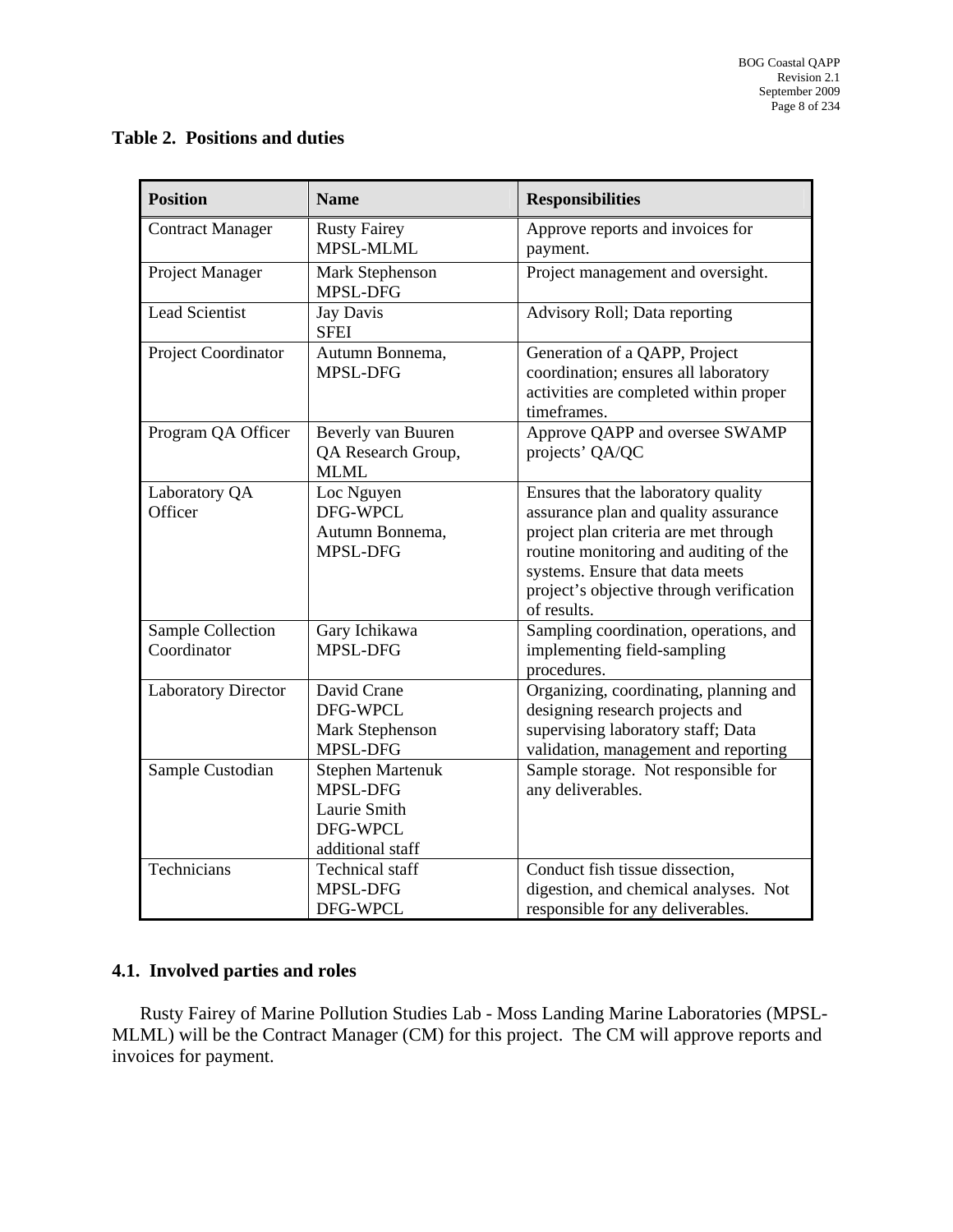Mark Stephenson of MPSL-DFG will serve as the Project Manager (PM) for the project. The PM will 1) review and approve the QAPP, 2) review, evaluate and document project reports, and 3) verify the completeness of all tasks.

Jay Davis of San Francisco Estuary Institute (SFEI) is the Lead Scientist (LS) and primary contact of this project. The LS will 1) generate the Sampling and Analysis Plan (SAP), 2) approve the QAPP, and 3) provide the BOG with a final report on completion of this project.

Autumn Bonnema of MPSL-DFG is the Project Coordinator (PC). The PC will 1) prepare the QAPP, 2) ensure that laboratory technicians have processing instructions and 3) ensure all laboratory activities are completed within the proper timelines. In addition, the PC may assist field crew in preparation and logistics.

Gary Ichikawa of MPSL-DFG is in charge of directing fish collection for this project. He will 1) oversee preparation for sampling, including vehicle maintenance and 2) oversee sample and field data collection.

Stephen Martenuk is responsible for sample storage and custody at MPSL. His duties will be to oversee compositing of tissue samples. Laurie Smith will do the same for samples processed at DFG-WPCL.

David Crane will serve as the Laboratory Director (LD) for the DFG-WPCL component of this project. His specific duties will be to 1) review and approve the QAPP, 2) provide oversight for all organic chemical analyses to be done for this project, and 3) ensure that all DFG-WPCL activities are completed within the proper timelines.

Mark Stephenson will also serve as the Laboratory Director (LD) for the MPSL-DFG component of this project. His specific duties will be to 1) review and approve the QAPP, 2) provide oversight for all trace metal analyses to be done for this project, and 3) ensure that all MPSL-DFG activities are completed within the proper timelines.

The following serve in an advisory role and are not responsible for any deliverables: Terry Fleming (EPA), Bob Brodberg (Office of Environmental Health Hazard Assessment (OEHHA)), Karen Taberski (RWQCB2), Mary Adams (RWQCB3), Michael Lyons (RWQCB4), Chris Foe (RWQCB5), Cassandra Lamerdin (MPSL-MLML), Jennifer Doherty (State Water Resources Control Board (SWRCB)), Billy Jakl (MPSL-DFG), Dylan Service (MPSL-DFG), Ken Schiff (SCCWRP) and Aroon Melwani(SFEI).

#### **4.2. Quality Assurance Officer (QAO) Rol**e

The Laboratory Quality Assurance Officers fulfill the functions and authority of a project quality assurance officer (QAO). Autumn Bonnema is the MPSL-DFG QAO and Loc Nguyen is the DFG-WPCL QAO. The role of the Laboratory QAO is to ensure that quality control for sample processing and data analysis procedures described in this QAPP are maintained throughout the project. The Program QAO (Beverly van Buuren, MLML) acts in a consulting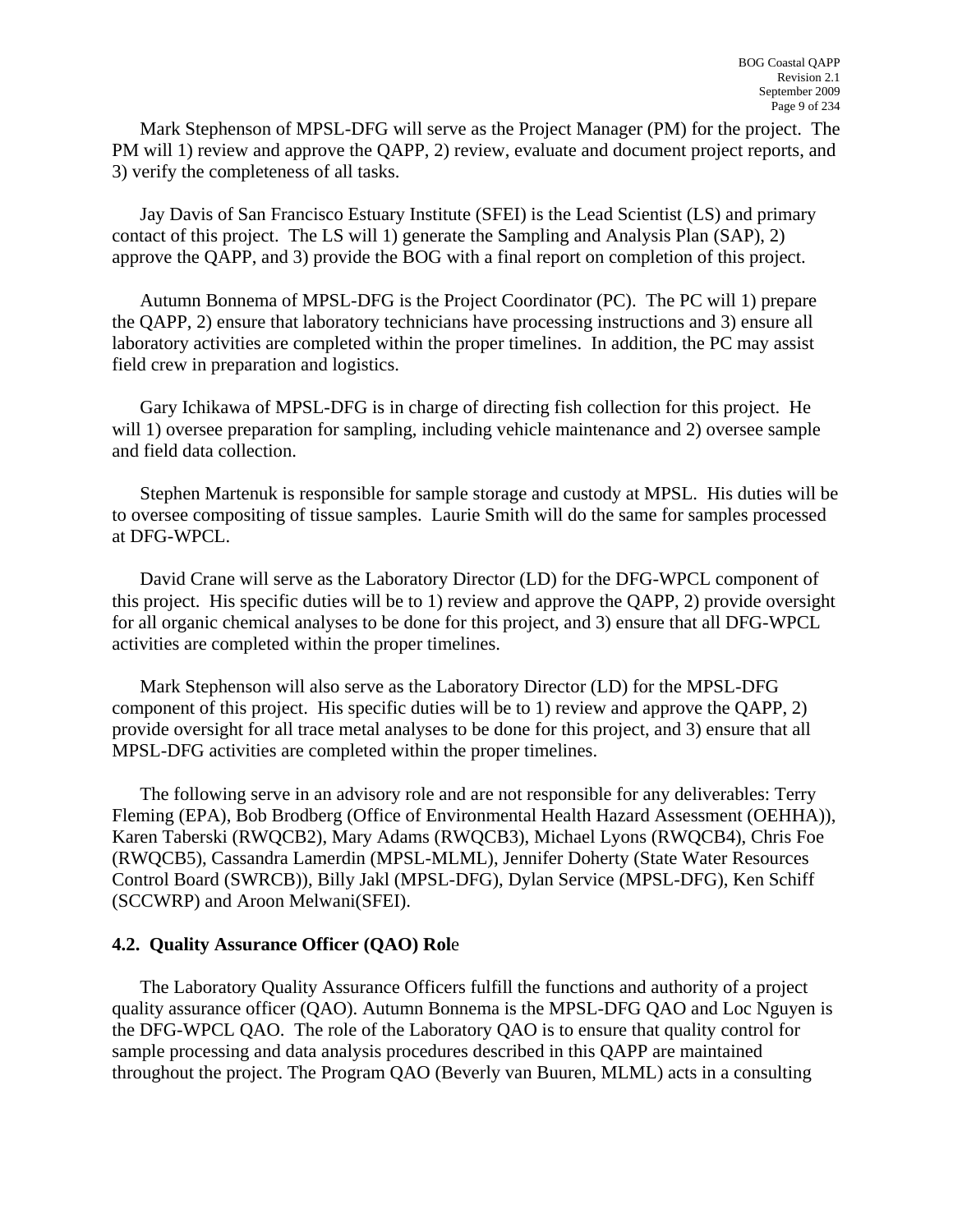role to the Laboratory QAOs and ensures the project meets all SWAMP QA/QC criteria (Puckett, 2002).

The Laboratory QAOs will review and assess all procedures during the life of this project against QAPP requirements, and assess whether the procedures are performed according to protocol. The Laboratory QAOs will report all findings (including qualified data) to the Program QAO and the PM, including all requests for corrective action. The Laboratory and Program QAOs have the authority to stop all actions if there are significant deviations from required procedures or evidence of a systematic failure.

A conflict of interest does not exist between the Laboratory QAOs and the work outlined in this QAPP as neither Laboratory QAO participates in any of the chemical analyses of the project. There is not a conflict of interest with one person fulfilling the roles of Laboratory QAO and Project Coordinator (PC), as laboratory decisions are not made by the PC and no other duties overlap. The role of the PC is detailed above.

#### **4.3. Persons responsible for QAPP update and maintenance**

Revisions and updates to this QAPP will be carried out by Autumn Bonnema (PC), with technical input of the PM and the Laboratory and Program QAOs. All changes will be considered draft until reviewed and approved by the PM and the SWAMP QAO. Finalized revisions will be submitted for approval to the SWAMP QAO, if necessary.

Copies of this QAPP will be distributed to all parties involved in the project. Any future amended QAPPs will be held and distributed in the same fashion. All originals of these first and subsequent amended QAPPs will be held on site at SFEI, DFG-WPCL and MPSL.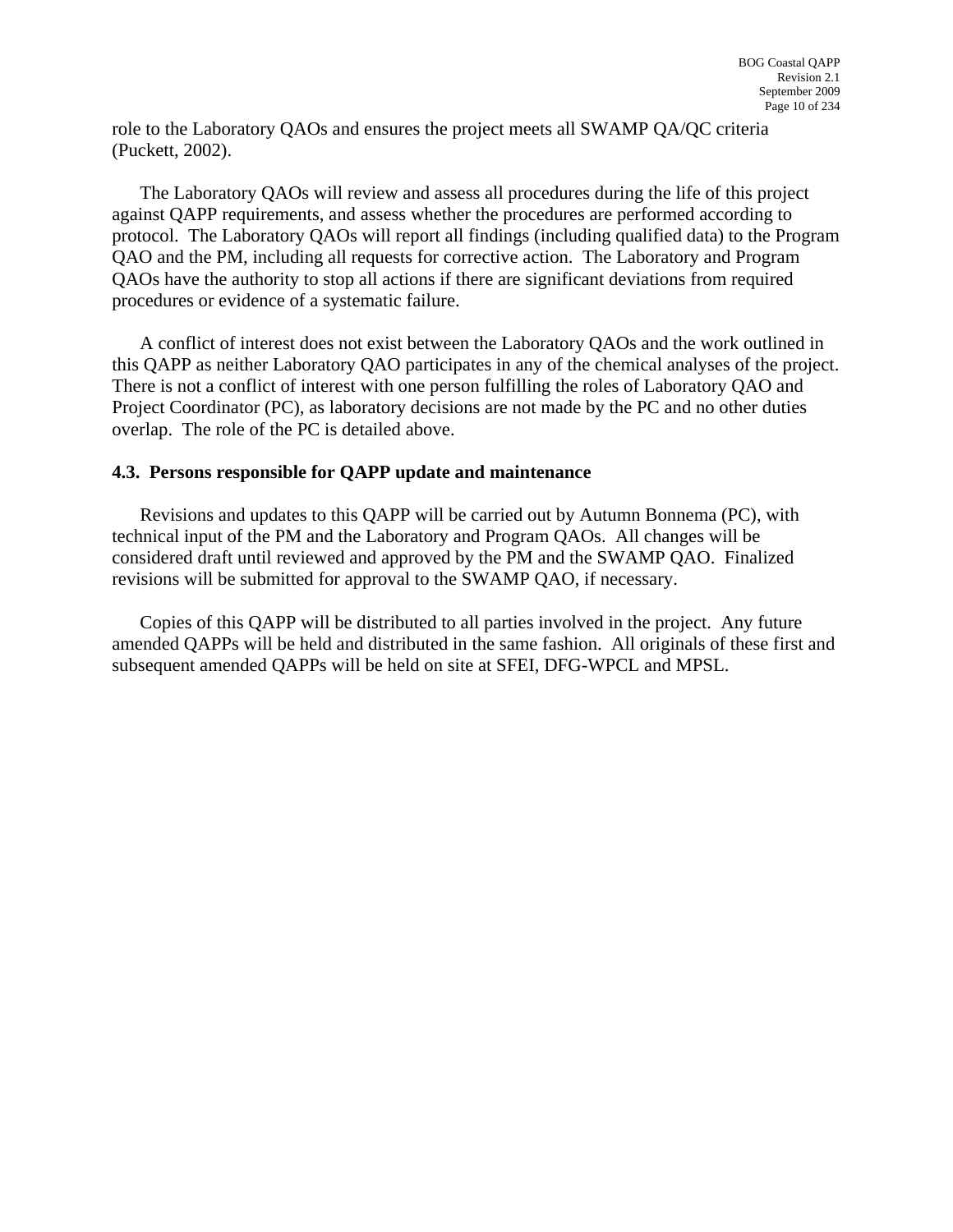# <span id="page-11-0"></span>**4.4. Organizational chart and responsibilities**

#### **Figure 1. Organizational Chart**



# **Element 5. Problem Definition/Background**

## **5.1. Problem statement**

## **5.1.1. Addressing Multiple Beneficial Uses**

Bioaccumulation in California water bodies has an adverse impact on both the fishing and aquatic life beneficial uses (Davis et al. 2007). The fishing beneficial use is affected by human exposure to bioaccumulative contaminants through consumption of sport fish. The aquatic life beneficial use is affected by exposure of wildlife to bioaccumulative contaminants, primarily piscivorous species exposed through consumption of small fish. Different indicators are used to monitor these different types of exposure. Monitoring of status and trends in human exposure is accomplished through sampling and analyzing sport fish. On the other hand, monitoring of status and trends in wildlife exposure can accomplished through sampling and analysis of wildlife prey (small fish, other prey species) or tissues of the species of concern (e.g., bird eggs or other tissues of juvenile or adults of the species at risk).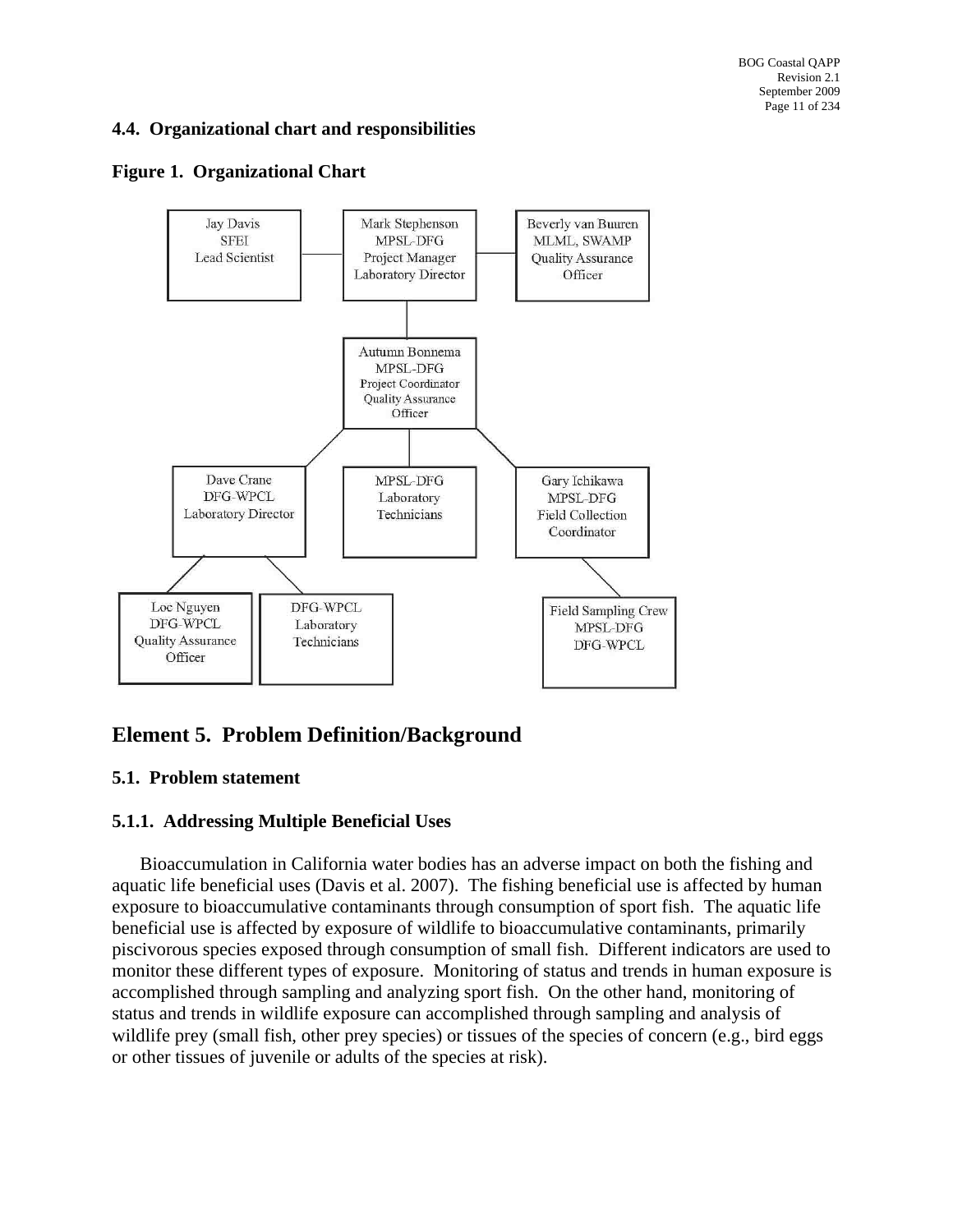Over the long-term, a SWAMP bioaccumulation monitoring is envisioned that assesses progress in reducing impacts on both the fishing and aquatic life beneficial uses for all water bodies in California. In the near-term, however, funds are limited, and there is a need to demonstrate the value of a comprehensive statewide bioaccumulation monitoring program through successful execution of specific components of a comprehensive program. Consequently, with funds available for sampling in 2007 (\$797,000) and additional funds of a similar magnitude anticipated for 2008, the BOG has decided to focus on sampling that addresses the issue of bioaccumulation in sport fish and impacts on the fishing beneficial use. This approach is intended to provide the information that the Legislature and the public would consider to be of highest priority. Monitoring focused on evaluating the aquatic life beneficial use will be included in the Project when expanded funding allows a broader scope.

#### **5.1.2. Addressing Multiple Monitoring Objectives and Assessment Questions for the Fishing Beneficial Use**

The BOG has developed a set of monitoring objectives and assessment questions for a statewide program evaluating the impacts of bioaccumulation on the fishing beneficial use (Table 3). This assessment framework is consistent with frameworks developed for other components of SWAMP, and is intended to guide the bioaccumulation monitoring program over the long-term. The four objectives can be summarized as 1) status; 2) trends; 3) sources and pathways; and 4) effectiveness of management actions.

Over the long-term, the primary emphasis of the statewide bioaccumulation monitoring program will be on evaluating status and trends. Bioaccumulation monitoring is a very effective and essential tool for evaluating status, and is often the most cost-effective tool for evaluating trends. Monitoring status and trends in bioaccumulation will provide some information on sources and pathways and effectiveness of management actions at a broader geographic scale. However, other types of monitoring (i.e., water and sediment monitoring) and other programs (regional TMDL programs) are more appropriate for addressing sources and pathways and effectiveness of management actions.

In the near-term, the primary emphasis of the statewide bioaccumulation monitoring program will be on evaluating Objective 1 (status). The reasons for this are:

- 1. a systematic statewide assessment of status has not been performed to date and is urgently needed;
- 2. we are starting a new program and establishing a foundation for future assessments of trends;
- 3. past monitoring of sport fish established very few time series that are useful in trend analysis.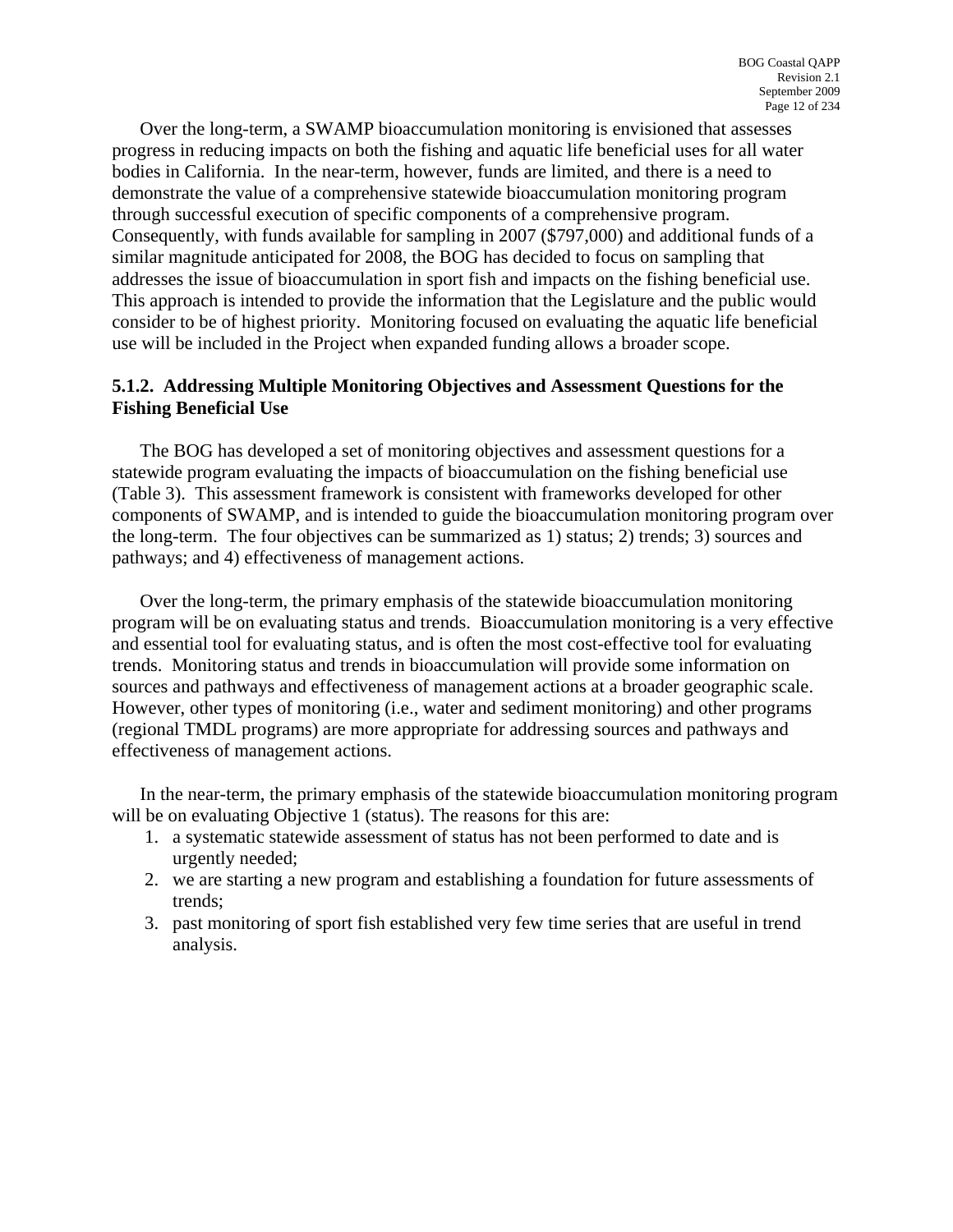#### **Table 3. Bioaccumulation monitoring assessment framework for the fishing beneficial use.**

#### **D.1.** *Determine the status of the fishing beneficial use throughout the State with respect to bioaccumulation of toxic pollutants*

- D.1.1 What are the extent and location of water bodies with sufficient evidence to indicate that the fishing beneficial use is at risk due to pollutant bioaccumulation?
- D.1.2 What are the extent and location of water bodies with some evidence indicating the fishing beneficial use is at risk due to pollutant bioaccumulation?
- D.1.3 What are the extent and location of water bodies with no evidence indicating the fishing beneficial use is at risk due to pollutant bioaccumulation?
- D.1.4 What are the proportions of water bodies in the State and each region falling within the three categories defined in questions D.1.1, D.1.2, and D.1.3?

#### **D.2.** *Assess trends in the impact of bioaccumulation on the fishing beneficial use throughout the State*

- D.2.1 Are water bodies improving or deteriorating with respect to the impact of bioaccumulation on the fishing beneficial use?
	- D.2.1.1 Have water bodies fully supporting the fishing beneficial use become impaired?
	- D.2.1.2 Has full support of the fishing beneficial use been restored for previously impaired water bodies?
- D.2.2 What are the trends in proportions of water bodies falling within the three categories defined in questions D.1.1, D.1.2, and D.1.3 regionally and statewide?

#### **D.3.** *Evaluate sources and pathways of bioaccumulative pollutants impacting the fishing beneficial use*

- D.3.1 What are the magnitude and relative importance of pollutants that bioaccumulate and indirect causes of bioaccumulation throughout each Region and the state as a whole?
- D.3.2 How is the relative importance of different sources and pathways of bioaccumulative pollutants that impact the fishing beneficial use changing over time on a regional and statewide basis?

#### **D.4.** *Provide the monitoring information needed to evaluate the effectiveness of management actions in reducing the impact of bioaccumulation on the fishing beneficial use*

- D.4.1 What are the management actions that are being employed to reduce the impact of bioaccumulation on the fishing beneficial use regionally and statewide?
- <span id="page-13-0"></span>D.4.2 How has the impact of bioaccumulation on the fishing beneficial use been affected by management actions regionally and statewide?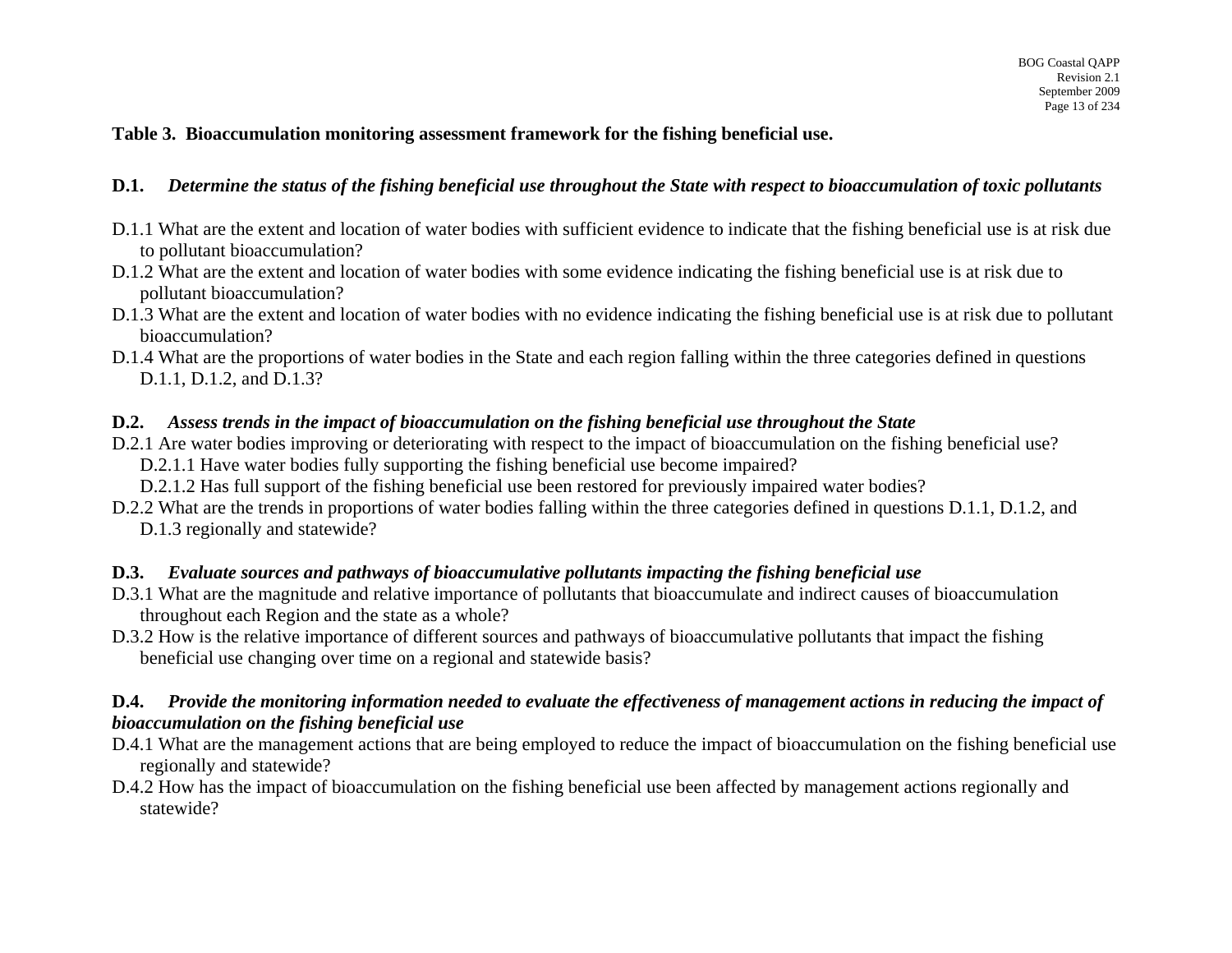#### **5.1.3. Addressing Multiple Habitat Types**

SWAMP has defined the following categories of water bodies:

- lakes and reservoirs;
- bays and estuaries:
- coastal waters;
- large rivers;
- wadeable streams: and
- wetlands.

Due to their vast number, high fishing pressure, and a relative lack of information on bioaccumulation (Davis et al. 2007), lakes and reservoirs were identified as the first priority for monitoring. Coastal waters have been selected as the next priority, due to their importance for sport fishing and a relative lack of past monitoring. A Coastal Fish Contamination Monitoring Program was in initiated in 1998 (Gassel et al. 2002). This program was developed to assess the health risks of consumption of sport fish and shellfish from nearshore waters along the entire California coast. The CFCP was considered to be a critical component of a comprehensive coastal water quality protection program, and an important opportunity to build a long-term coastal monitoring database for water quality and contaminants in fish. However, the CFCP, along with the other two major state bioaccumulation monitoring programs (the Toxic Substances Monitoring Program and the State Mussel Watch Program) were discontinued in 2003 as plans for SWAMP began to take shape. Systematic monitoring of bioaccumulation in fish on the coast was therefore only in place for a few years. Given the extensive area, multiple habitats (coastline, bays and estuaries), diversity of species to be covered, and the amount of funding available (\$500,000 of SWAMP funds for sampling and analysis), the coastal waters survey is also going to be a two-year effort spanning 2009 and 2010. In 2011, SWAMP will monitor bioaccumulation in California rivers and streams. In 2012, the long-term plan calls for beginning another five-year cycle of monitoring, with another two-year lake survey.

In summary, focusing on two closely associated habitat types (the coast and bays and estuaries), one objective (status), and one beneficial use (fishing) will allow us to provide reasonable coverage and a thorough assessment of bioaccumulation in California's coastal waters over a two-year period.

#### **5.2. Decisions or outcomes**

Three management questions have been articulated to guide the 2009-2010 survey of the status of bioaccumulation in sport fish on the California coast. These management questions are specific to this initial screening effort.

One major difference between this set of questions and the questions for the lakes survey is that the question regarding 303(d) listing is not included here. The 303(d) question was a major driver of the design of the lakes survey. On the coast, however, 303(d) listing is not a high priority for the Water Boards.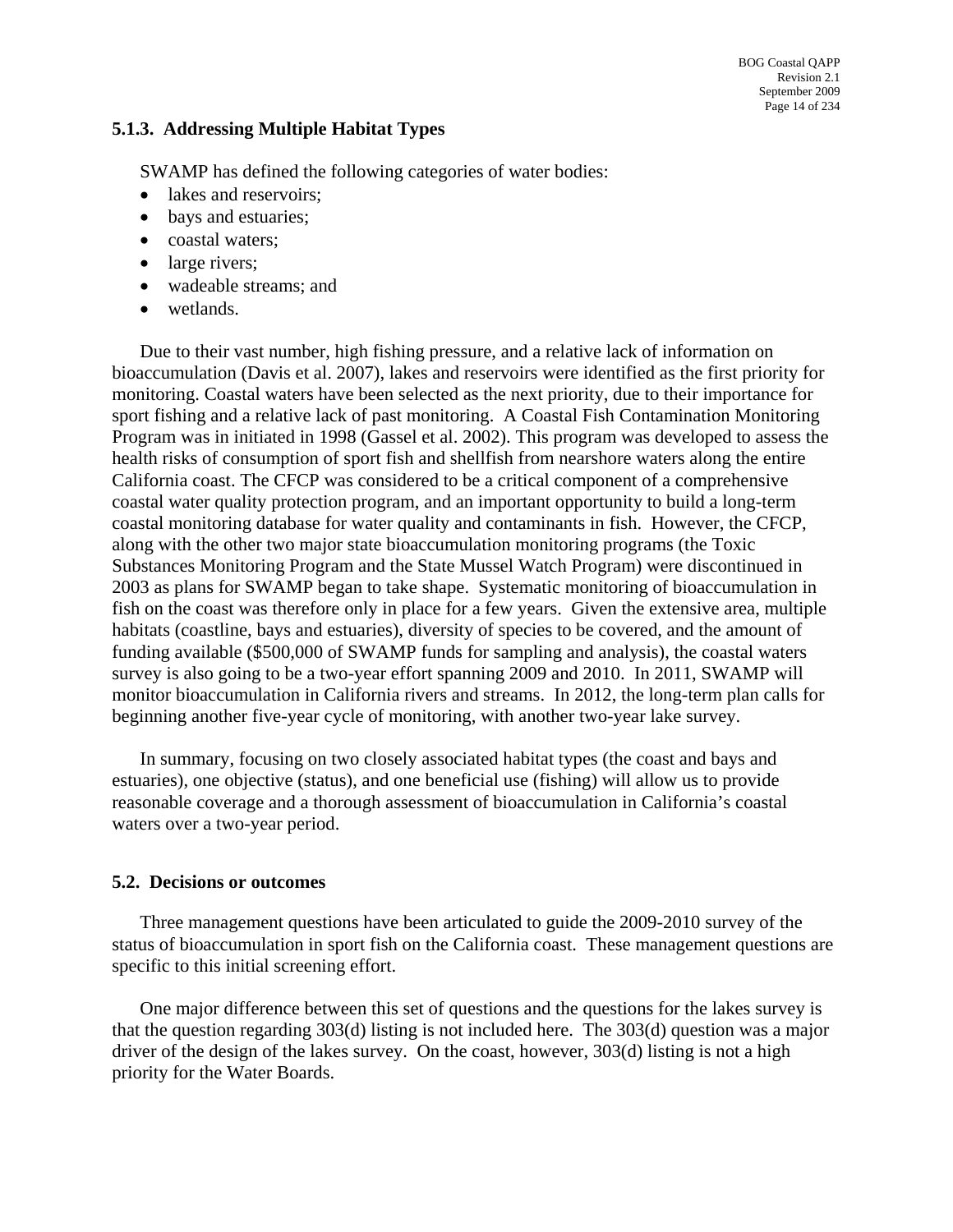#### **5.2.1. Management Question 1 (MQ1): Status of the Fishing Beneficial Use**

For popular fish species, what percentage of popular fishing areas have low enough concentrations of contaminants that fish can be safely consumed?

Answering this question is critical to determining the degree of impairment of the fishing beneficial use across the state due to bioaccumulation. This question places emphasis on characterizing the status of the fishing beneficial use through monitoring of the predominant pathways of exposure – the popular fish species and fish areas. This focus is also anticipated to enhance public and political support of the program by assessing the resources that people care most about. The determination of percentages captures the need to perform a statewide assessment of the entire California coast. The emphasis on safe consumption calls for: a positive message on the status of the fishing beneficial use; evaluation of the data using thresholds for safe consumption; and performing a risk-based assessment of the data.

The data needed to answer this question are average concentrations in popular fish species from popular fishing locations. Inclusion of as many popular species as possible is important to understanding the nature of impairment in any areas with concentrations above thresholds. In some areas, some fish may be safe for consumption while others are not, and this is valuable information for anglers. Monitoring species that accumulate high concentrations of contaminants ("indicator species") is valuable in answering this question: if concentrations in these species are below thresholds, this is a strong indication that an area has low concentrations.

#### **5.2.2. Management Question 2 (MQ2): Regional Distribution**

What is the distribution of contaminant concentrations in fish within regions?

Answering this question will provide information that is valuable in formulating management strategies for observed contamination problems. This information will allow managers to prioritize their efforts and focus attention on the areas with the most severe problems. Information on regional distribution will also provide information on sources and fate that will be useful to managers.

This question can be answered with different levels of certainty. For a higher and quantified level of certainty, a statistical approach with replicate observations in the spatial units to be compared is needed. In some cases, managers can attain an adequate level of understanding for their needs with a non-statistical, non-replicated approach. With either approach, good estimates of average concentrations within each spatial unit are needed.

#### **5.2.3. Management Question 3 (MQ3): Need for Further Sampling**

Should additional sampling of bioaccumulation in sport fish (e.g., more species or larger sample size) in an area be conducted for the purpose of developing consumption guidelines?

This screening survey of the entire California coast will provide a preliminary indication as to whether many areas that have not been sampled thoroughly to date may require consumption guidelines. Consumption guidelines provide a mechanism for reducing human exposure in the short-term. The California Office of Environmental Health Hazard Assessment (OEHHA), the agency responsible for issuing consumption guidelines, considers a sample of 9 or more fish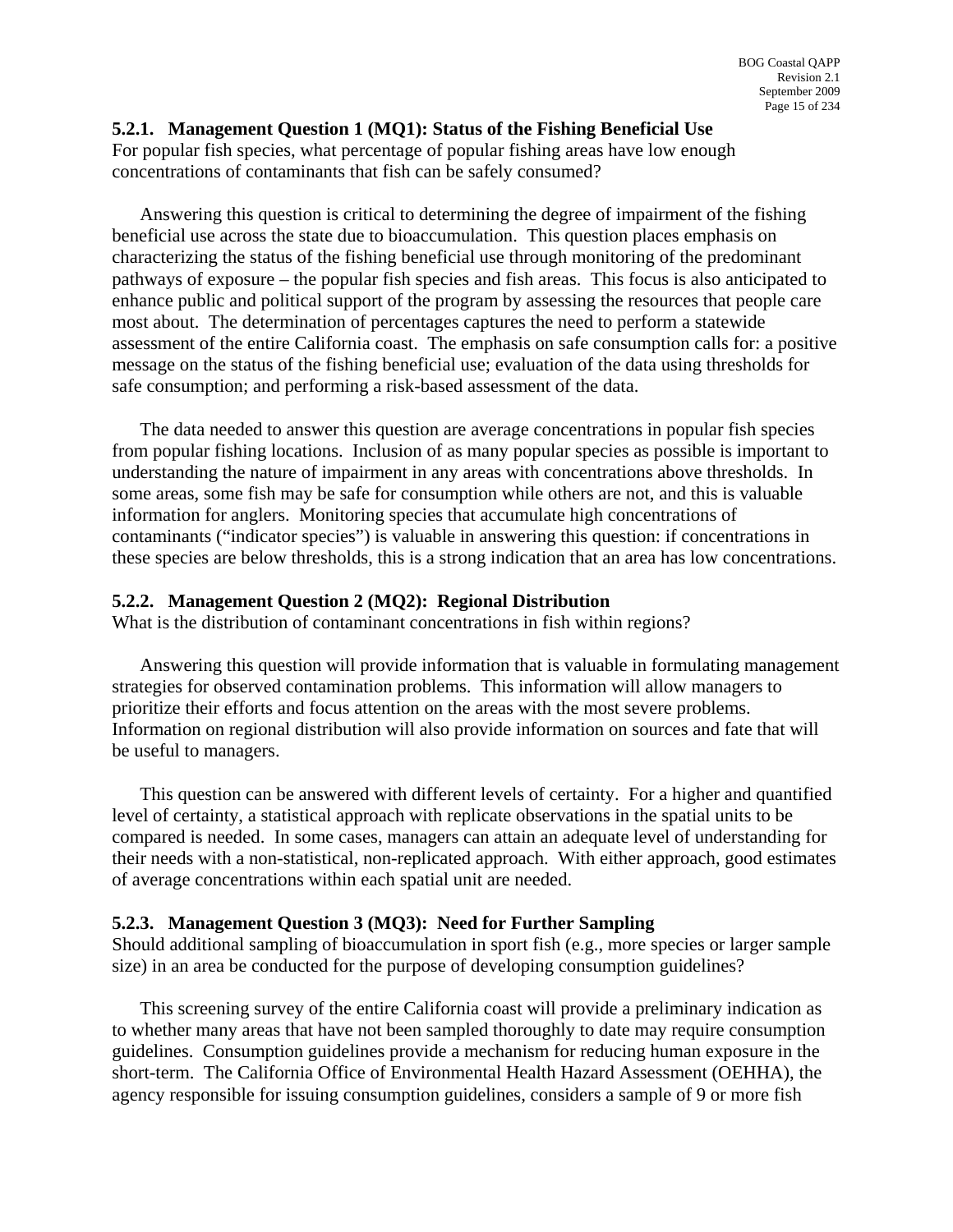from a variety of species abundant in a water body to be the minimum needed in order to issue guidance. It is valuable to have information not only on the species with high concentrations, but also the species with low concentrations so anglers can be encouraged to target the low species. The diversity of species on the coast demands a relatively large effort to characterize interspecific variation. Answering this question is essential as a first step in determining the need for more thorough sampling in support of developing consumption guidelines.

### **5.2.4. Overall Approach**

The overall approach to be taken to answer these three questions is to perform a statewide screening study of bioaccumulation in sport fish on the California coast. Answering these questions will provide a basis for decision-makers to understand the scope of the bioaccumulation problem and will provide regulators with information needed to establish priorities for both cleanup actions and development of consumption guidelines.

It is anticipated that the screening study may lead to more detailed followup investigations of areas where consumption guidelines and cleanup actions are needed. Funding for these followup studies will come from other local or regional programs rather than the statewide monitoring budget.

#### **5.2.5. Coordination**

Through coordination with other programs, SWAMP funds for this survey are going to be highly leveraged to achieve a much more thorough statewide assessment than could be achieved by SWAMP alone. Details on coordination with the Regional Monitoring Program for Water Quality in the San Francisco Estuary (RMP), the Southern California Bight (SCB) and the Regional Water Quality Control Board 4 (RWQCB4) can be found in the Sampling and Analysis Plan (SAP) (Appendix II, p 8).

#### **5.3. Fish tissue contamination criteria**

Threshold levels for determining impairment of a body of water based on pollutants in fish tissue are listed in Tables 4 and 5. Fish Contaminant Goals (FCGs), as described by Klasing and Brodberg (2008), are "estimates of contaminant levels in fish that pose no significant health risk to humans consuming sport fish at a standard consumption rate of one serving per week (or eight ounces [before cooking] per week, or 32 g/day), prior to cooking, over a lifetime and can provide a starting point for OEHHA to assist other agencies that wish to develop fish tissue-based criteria with a goal toward pollution mitigation or elimination. FCGs prevent consumers from being exposed to more than the daily reference dose for non-carcinogens or to a risk level greater than  $1x10^{-6}$  for carcinogens (not more than one additional cancer case in a population of 1,000,000 people consuming fish at the given consumption rate over a lifetime). FCGs are based solely on public health considerations without regard to economic considerations, technical feasibility, or the counterbalancing benefits of fish consumption." For organic pollutants, FCGs are lower than Advisory Tissue Levels (ATL)s.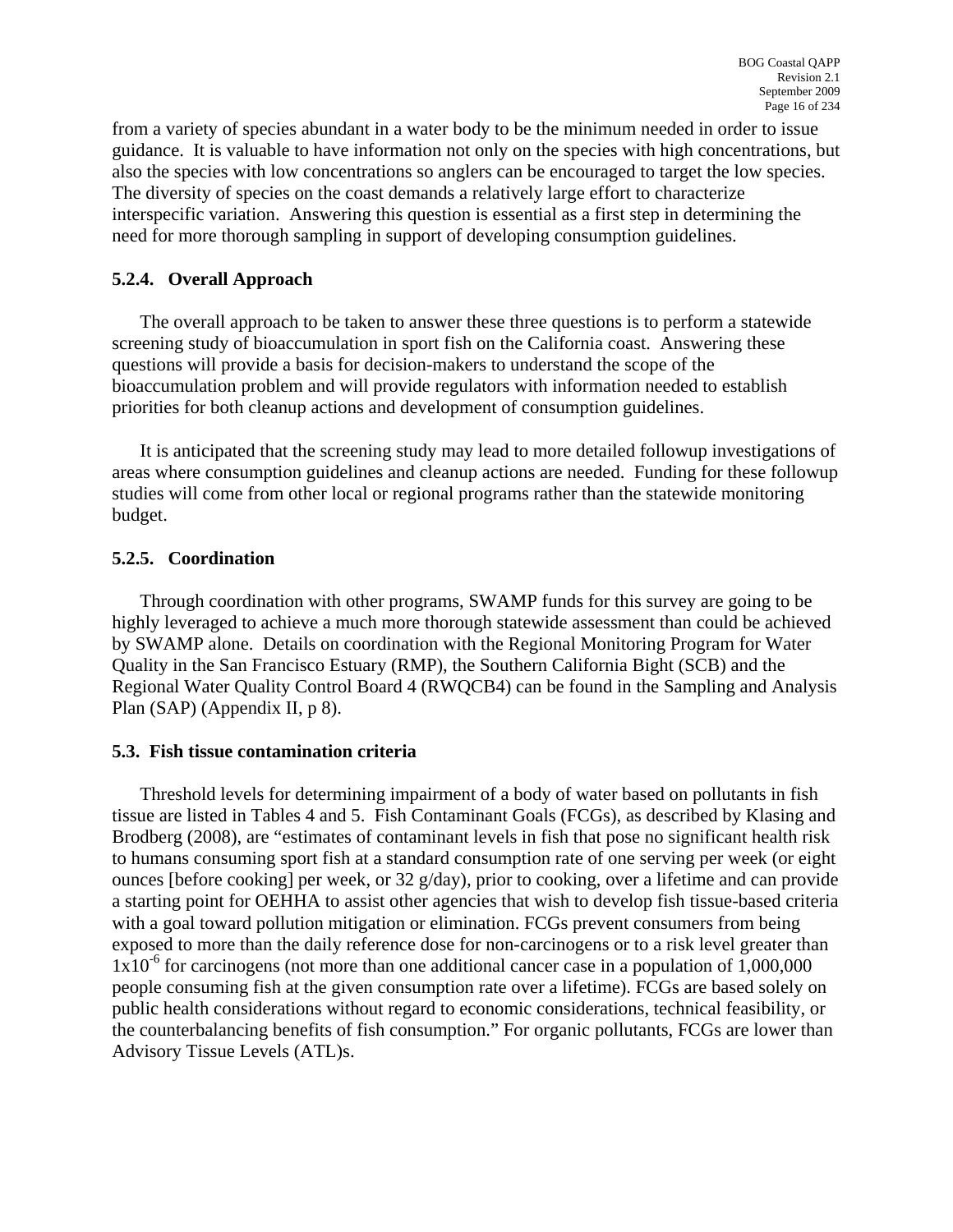ATLs, as described by Klasing and Brodberg (2008), "while still conferring no significant health risk to individuals consuming sport fish in the quantities shown over a lifetime, were developed with the recognition that there are unique health benefits associated with fish consumption and that the advisory process should be expanded beyond a simple risk paradigm in order to best promote the overall health of the fish consumer. ATLs provide numbers of recommended fish servings that correspond to the range of contaminant concentrations found in fish and are used to provide consumption advice to prevent consumers from being exposed to more than the average daily reference dose for non-carcinogens or to a risk level greater than  $1x10<sup>-4</sup>$  for carcinogens (not more than one additional cancer case in a population of 10,000 people consuming fish at the given consumption rate over a lifetime). ATLs are designed to encourage consumption of fish that can be eaten in quantities likely to provide significant health benefits, while discouraging consumption of fish that, because of contaminant concentrations, should not be eaten or cannot be eaten in amounts recommended for improving overall health (eight ounces total, prior to cooking, per week). ATLs are but one component of a complex process of data evaluation and interpretation used by OEHHA in the assessment and communication of fish consumption risks. The nature of the contaminant data or omega-3 fatty acid concentrations in a given species in a water body, as well as risk communication needs, may alter strict application of ATLs when developing site-specific advisories. For example, OEHHA may recommend that consumers eat fish containing low levels of omega-3 fatty acids less often than the ATL table would suggest based solely on contaminant concentrations. OEHHA uses ATLs as a framework, along with best professional judgment, to provide fish consumption guidance on an ad hoc basis that best combines the needs for health protection and ease of communication for each site."

Thresholds for Total PCBs, DDTs, and Chlordanes are based on the summation of concentrations from the compounds listed in Table 6. The summations will be compared with the threshold values in Tables 4 and 5, and may lead to the identification of species which meet the beneficial uses of MQ1.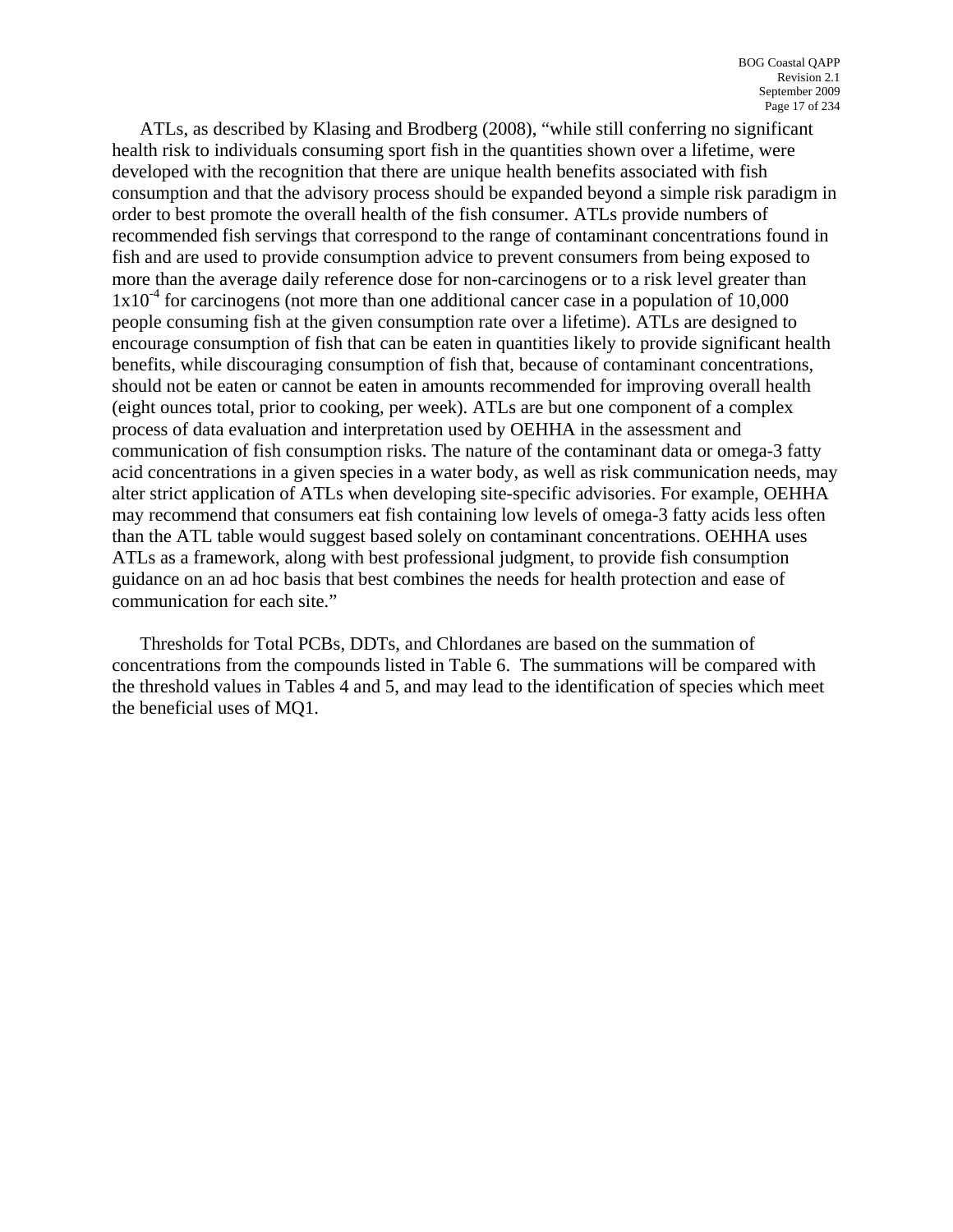<span id="page-18-0"></span>**Table 4. Fish Contaminant Goals (FCGs) for Selected Fish Contaminants Based on Cancer and Non-Cancer Risk\* Using an 8-Ounce/Week (prior to cooking) Consumption Rate (32 g/day)\*\* From Klasing and Brodberg (2008).** 

|                               | FCGs              |
|-------------------------------|-------------------|
|                               | (ppb, wet weight) |
|                               |                   |
| Contaminant                   |                   |
| <b>Cancer Slope Factor</b>    |                   |
| $(mg/kg/day)^{-1}$            |                   |
| Chlordane (1.3)               | 5.6               |
| DDTs (0.34)                   | 21                |
| Dieldrin (16)                 | 0.46              |
| PCBs(2)                       | 3.6               |
| Toxaphene (1.2)               | 6.1               |
|                               |                   |
| Contaminant                   |                   |
| <b>Reference Dose</b>         |                   |
| (mg/kg-day)                   |                   |
| Chlordane $(3.3x10^{-3})$     | 100               |
| $DDTs(5x10^{-4})$             | 1600              |
| Dieldrin $(5x10^{-3})$        | 160               |
| Methylmercury $(1x10^{-4})^S$ | 220               |
| $PCBs (2x10^{-3})$            | 63                |
| Selenium $(5x10^{-3})$        | 7400              |
| Toxaphene $(3.5x10^{-4})$     | 1100              |

\*The most health protective Fish Contaminant Goal for each chemical (cancer slope factor-versus reference dose-derived) for each meal category is bolded.

\*\*g/day represents the average amount of fish consumed daily, distributed over a 7-day period, using an 8ounce serving size, prior to cooking.

 ${}^{\rm S}$ Fish Contaminant Goal for sensitive populations (i.e., women aged 18 to 45 years and children aged 1 to 17 years.)

Tabled values are rounded based on laboratory reporting of three significant digits in results, where the third reported digit is uncertain (estimated). Tabled values are rounded to the second digit, which is certain. When data are compared to this table they should also first be rounded to the second significant digit as in this table.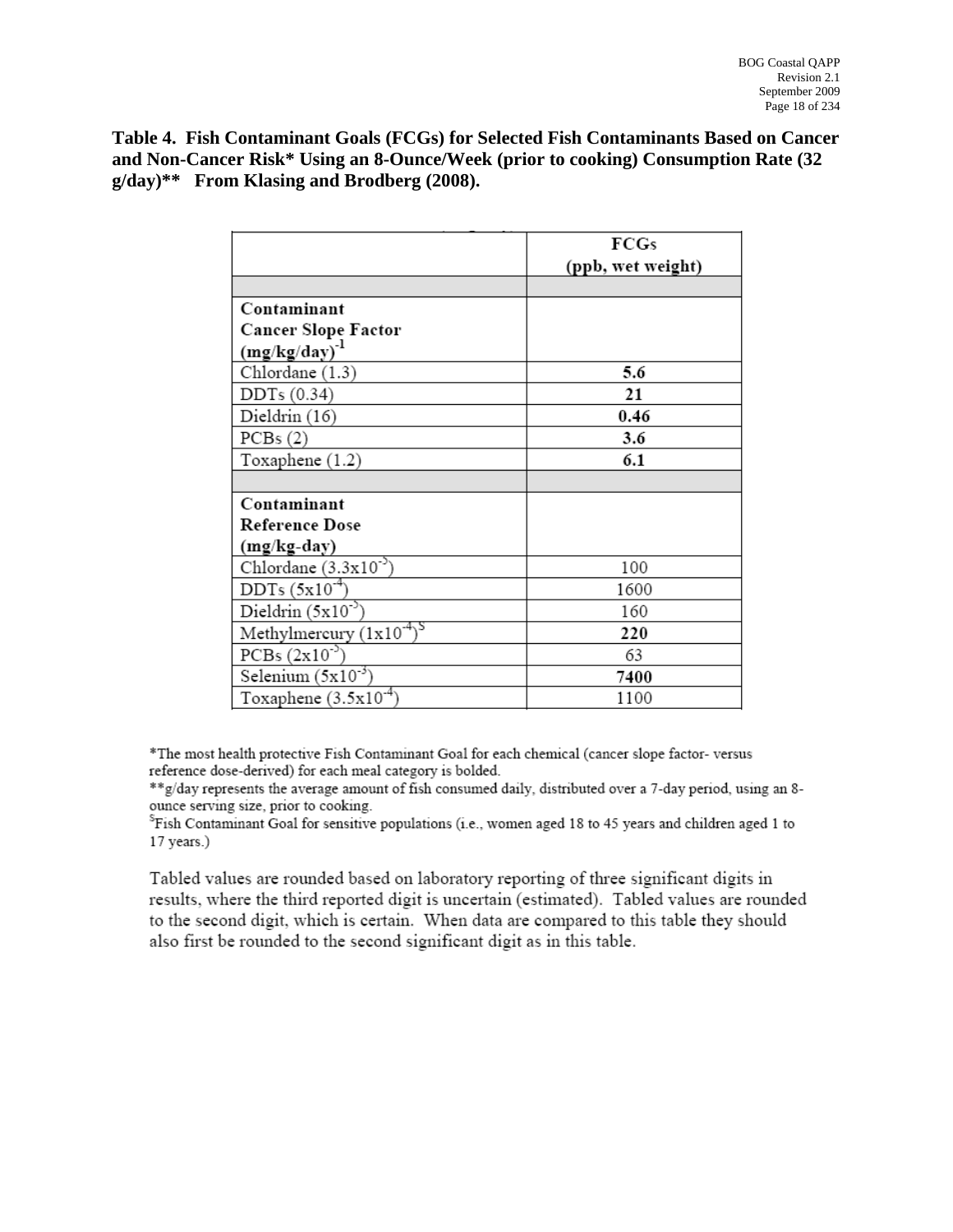**Table 5. Advisory Tissue Levels (ATLs) for Selected Fish Contaminants Based on Cancer or Non-Cancer Risk Using an 8- Ounce Serving Size (Prior to Cooking) (ppb, wet weight). From Klasing and Brodberg (2008).** 

| $\mathbf{u}$ . The state $\mathbf{u}$ is the state $\mathbf{u}$ |                                |                              |                              |                   |
|-----------------------------------------------------------------|--------------------------------|------------------------------|------------------------------|-------------------|
| Contaminant                                                     | Three 8-ounce Servings* a Week | Two 8-ounce Servings* a Week | One 8-ounce Servings* a Week | No<br>Consumption |
| Chlordane <sup>c</sup>                                          | $\leq$ 190                     | $>190-280$                   | $>280-560$                   | >560              |
| $DDTs^{nc**}$                                                   | $\leq$ 520                     | $>520-1.000$                 | $>1.000 - 2.100$             | >2.100            |
| Dieldrin <sup>c</sup>                                           | $\leq$ 15                      | $>15-23$                     | $>23-46$                     | >46               |
| Methylmercury (Women                                            | $\leq 70$                      | $>70-150$                    | $>150-440$                   | >440              |
| aged 18-45 years and<br>children aged 1-17 years) <sup>nc</sup> |                                |                              |                              |                   |
| Methylmercury (Women<br>over 45 years and men) <sup>nc</sup>    | $\leq$ 220                     | $>220-440$                   | $>440-1.310$                 | >1.310            |
| PCBs <sup>nc</sup>                                              | $\leq$ 21                      | $>21-42$                     | $>42-120$                    | >120              |
| Selenium <sup>nc</sup>                                          | $\leq$ 2500                    | $>2500-4.900$                | >4,900-15,000                | >15,000           |
| Toxaphene <sup>c</sup>                                          | $\leq$ 200<br>. .              | $>200-300$                   | $>300-610$                   | >610              |

<sup>c</sup>ATLs are based on cancer risk

ncATLs are based on non-cancer risk

\*Serving sizes are based on an average 160 pound person. Individuals weighing less than 160 pounds should eat proportionately smaller amounts (for example, individuals weighing 80 pounds should eat one 4-ounce serving a week when the table recommends eating one 8-ounce serving a week).

\*\* ATLS for DDTs are based on non-cancer risk for two and three servings per week and cancer risk for one serving per week.

<span id="page-19-0"></span>Tabled values are rounded based on laboratory reporting of three significant digits in results, where the third reported digit is uncertain (estimated). Tabled values are rounded to the second digit, which is certain. When data are compared to this table they should also first be rounded to the second significant digit as in this table.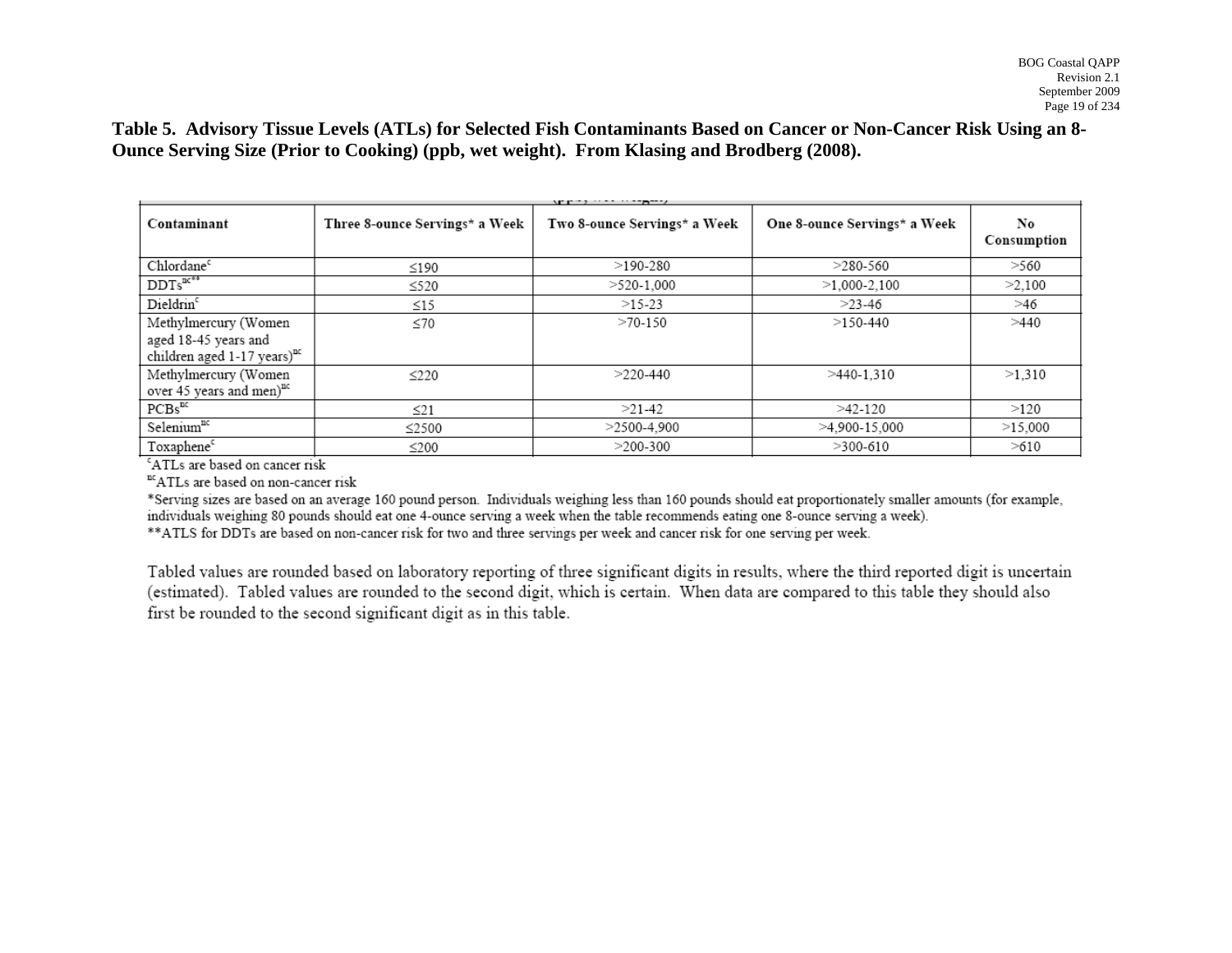| Pollutant                 | <b>Components</b>             | <b>Reference</b>  |
|---------------------------|-------------------------------|-------------------|
| <b>Total PCBs</b>         | Sum of all congeners analyzed |                   |
| <b>Total PCB Aroclors</b> | <b>PCB AROCLOR 1248</b>       | <b>SWRCB 2000</b> |
|                           | PCB AROCLOR 1254              |                   |
|                           | <b>PCB AROCLOR 1260</b>       |                   |
| <b>Total Chlordanes</b>   | Chlordane, cis-               | <b>USEPA 2000</b> |
|                           | Chlordane, trans-             |                   |
|                           | Nonachlor, cis-               |                   |
|                           | Nonachlor, trans-             |                   |
|                           | Oxychlordane                  |                   |
| <b>Total DDTs</b>         | DDD(o,p')                     | <b>USEPA 2000</b> |
|                           | DDD(p,p')                     |                   |
|                           | DDE(o,p')                     |                   |
|                           | DDE(p,p')                     |                   |
|                           | DDT(o,p')                     |                   |
|                           | DDT(p,p')                     |                   |
| <b>Total PBDEs</b>        | Sum of all congeners analyzed |                   |

#### <span id="page-20-0"></span>**Table 6. Compounds summed for comparison with FCGs and ATLs levels.**

# **Element 6. Project Description**

#### **6.1. Work statement and produced products**

The survey is being conducted over two years to allow thorough coverage of the entire coast with available funds. The study is being phased to facilitate coordination and continuing demonstration of successful monitoring by placing a priority on generating information that is of maximum value to regulators and the public.

In year 1, sampling will focus on the SCB (Water Board regions 4, 8 and 9 – see Figure 1) and San Francisco Bay and adjacent coastal areas (Region 2). This will allow for coordination with Bight '08 and the RMP, which are scheduled for 2009. This will also provide a basis for a report on year 1 that describes bioaccumulation in the most populated and heavily fished areas in the state near San Francisco and Los Angeles.

Sampling in year 2 will cover the other coastal regions (1 and 3) and any other remaining areas not covered in year 1. The second year report will present the data for these areas and also provide a comprehensive assessment of the entire two-year dataset.

#### **6.2. Constituents to be analyzed and measurement techniques.**

A detailed Sampling and Analysis Plan (SAP) is in Appendix II. Chemistry analytical methods are summarized in Section B13. Constituents to be analyzed are summarized in Tables 7-9a,b,c. All chemistry data will be reported on a wet weight basis.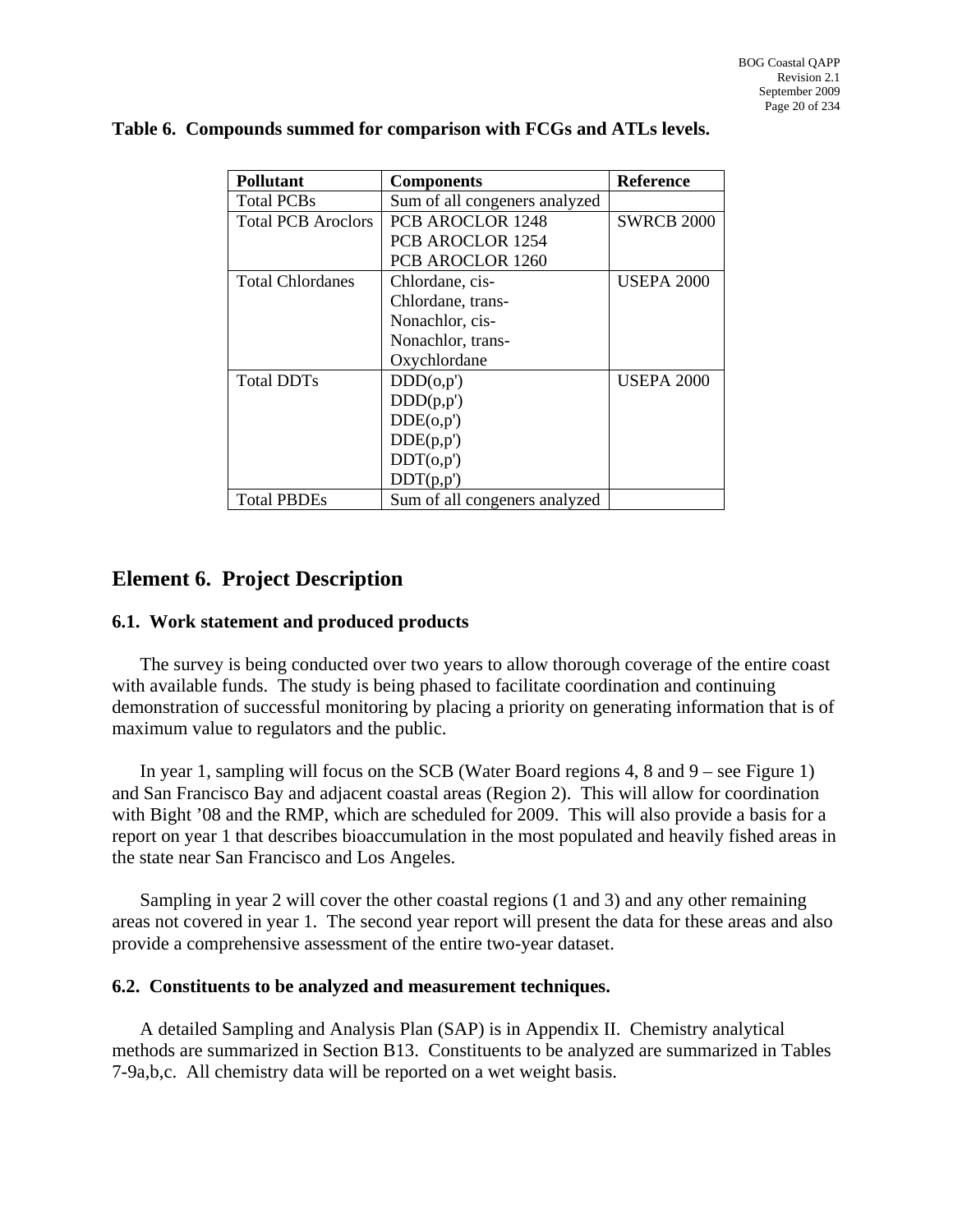<span id="page-21-0"></span>Past studies have calculated PCB as Aroclors for comparison with older data sets and health thresholds. OEHHA no longer intends to use these data, and they will not be reported in SWAMP reports. The BOG agrees that these calculations are not as valuable as individual congener data, and will therefore cease reporting these calculated values. If necessary, these values can be calculated at a later time by the data management team using the provided congener data.

In the SWAMP Lakes Study (conducted in 2007 and 2008), PBDE data were provided at a screening level only as a free service from the analytical lab. These compounds are important emerging contaminants and will be analyzed in the Coastal Study on a subset of the samples. Two of the five species collected will be chosen for PBDE analysis. White croaker or other high lipid fish will be used.

| <b>Fish Attributes</b> |
|------------------------|
| Total Length (mm)      |
| Fork Length (mm)       |
| Weight (g)             |
| Sex                    |
| Moisture (%)           |
| Lipid Content (%)      |

**Table 8. Constituents to be Analyzed – Metals and Metalloids** 

| Analyte               | <b>Analytical Method</b> |
|-----------------------|--------------------------|
| <b>Total Mercury</b>  | <b>EPA 7374</b>          |
| <b>Total Selenium</b> | EPA 200.8                |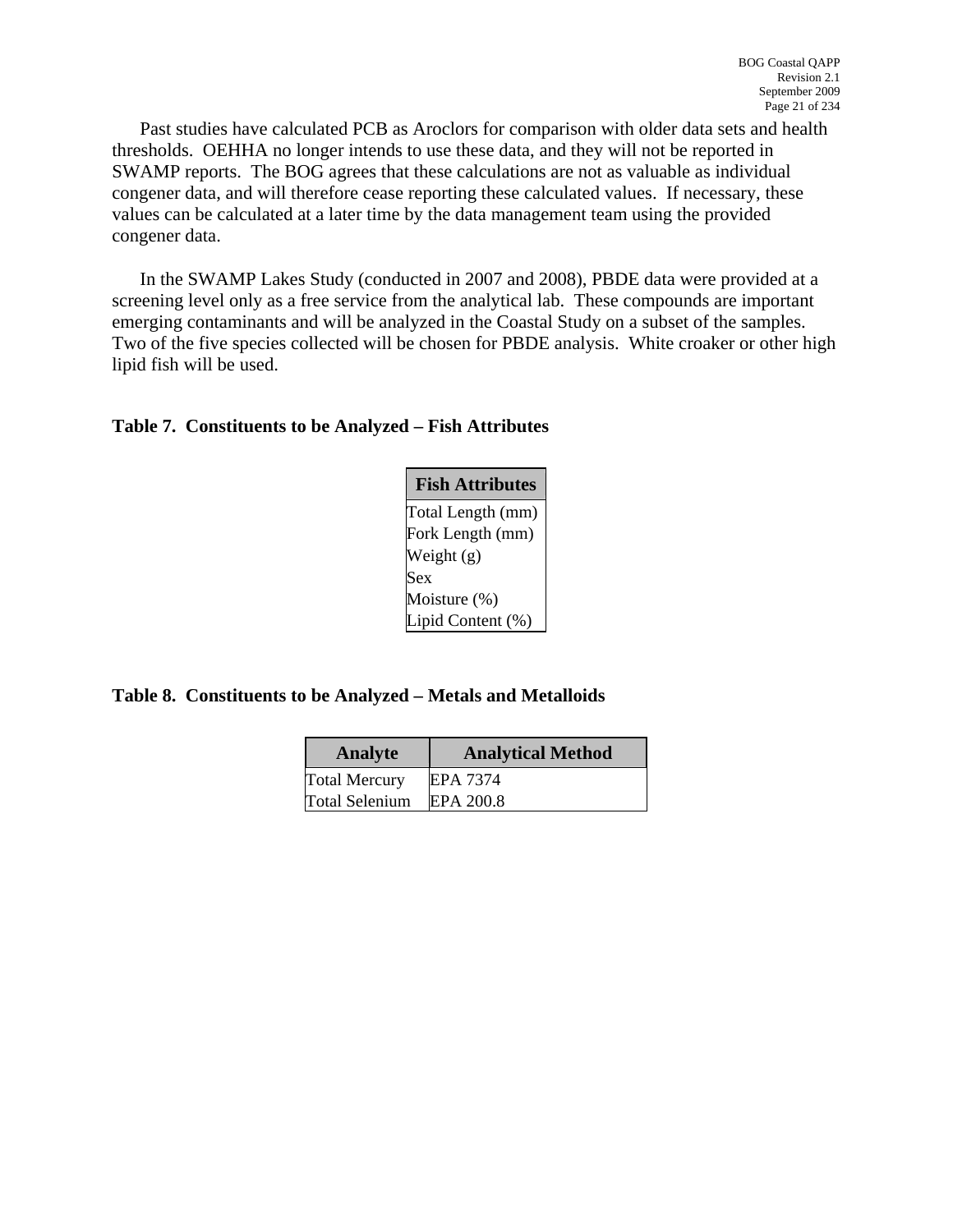<span id="page-22-0"></span>

|  |  |  |  | Table 9a. Constituents to be Analyzed – Organochlorine (OC) Pesticides |
|--|--|--|--|------------------------------------------------------------------------|
|--|--|--|--|------------------------------------------------------------------------|

| <b>Organochlorine Pesticides</b><br>(by EPA 8081BM using GC-ECD) |                    |  |  |  |
|------------------------------------------------------------------|--------------------|--|--|--|
| Group                                                            | <b>Parameter</b>   |  |  |  |
| Chlordanes                                                       | Chlordane, cis-    |  |  |  |
|                                                                  | Chlordane, trans-  |  |  |  |
|                                                                  | Heptachlor         |  |  |  |
|                                                                  | Heptachlor epoxide |  |  |  |
|                                                                  | Nonachlor, cis-    |  |  |  |
|                                                                  | Nonachlor, trans-  |  |  |  |
|                                                                  | Oxychlordane       |  |  |  |
| <b>DDTs</b>                                                      | DDD(o,p')          |  |  |  |
|                                                                  | DDD(p,p')          |  |  |  |
|                                                                  | DDE(o,p')          |  |  |  |
|                                                                  | DDE(p,p')          |  |  |  |
|                                                                  | DDMU(p,p')         |  |  |  |
|                                                                  | DDT(o,p')          |  |  |  |
|                                                                  | DDT(p,p')          |  |  |  |
| Cyclodienes                                                      | Aldrin             |  |  |  |
|                                                                  | Dieldrin           |  |  |  |
|                                                                  | Endrin             |  |  |  |
| <b>HCHs</b>                                                      | HCH, alpha         |  |  |  |
|                                                                  | HCH, beta          |  |  |  |
|                                                                  | HCH, gamma         |  |  |  |
| Others                                                           | Dacthal            |  |  |  |
|                                                                  | Endosulfan I       |  |  |  |
|                                                                  | Hexachlorobenzene  |  |  |  |
|                                                                  | Methoxychlor       |  |  |  |
|                                                                  | Mirex              |  |  |  |
|                                                                  | Oxadiazon          |  |  |  |
|                                                                  | $\text{Tedion}^1$  |  |  |  |

1 Tedion has been removed from the analyte list. This compound was discontinued from use in 1985 and has a very short residence time. Furthermore, it is a compound that is not bioaccumulated.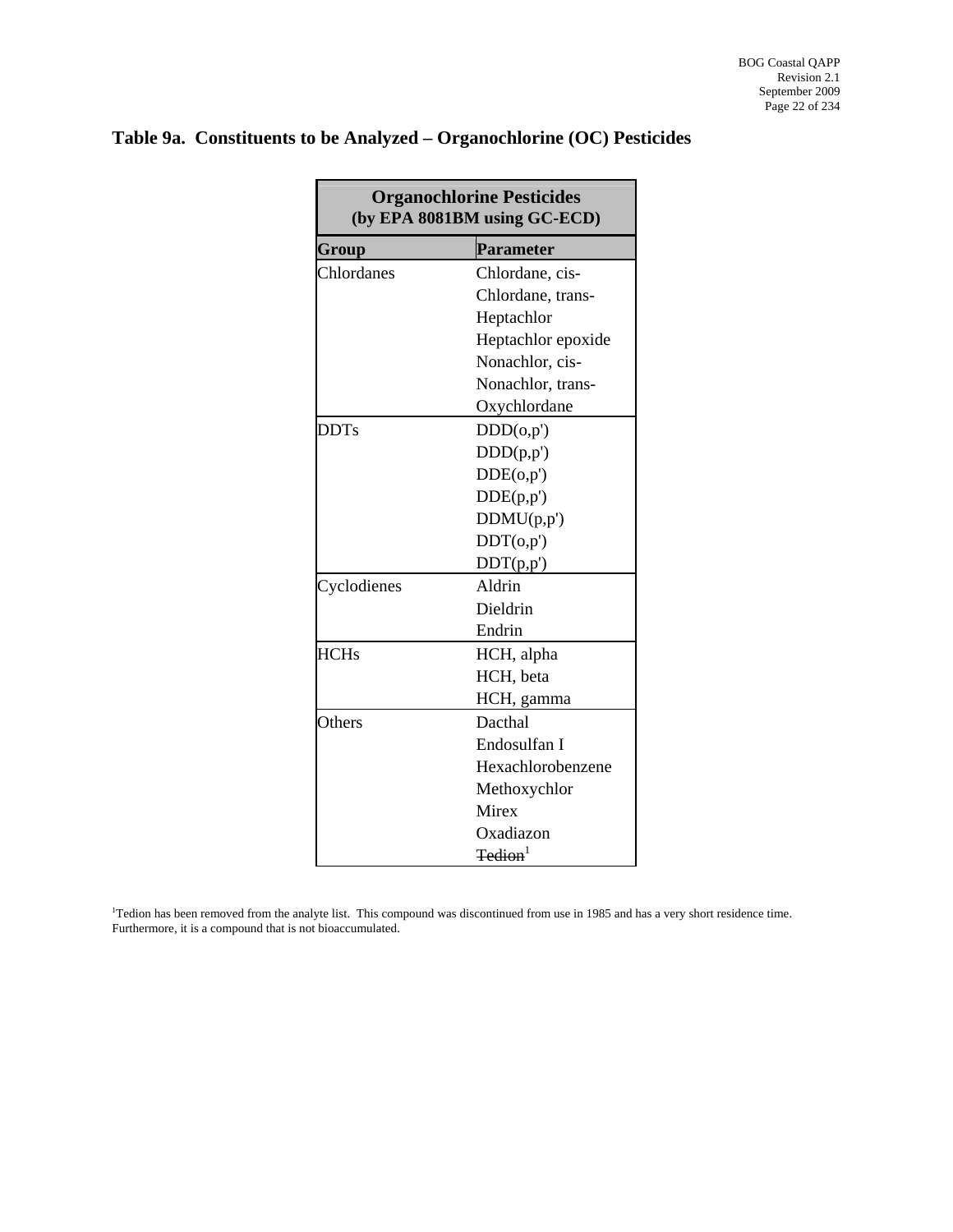| <b>Polychlorinated Biphenyl (PCB) Congeners</b><br>(by EPA Method 8082M) |                |  |  |  |
|--------------------------------------------------------------------------|----------------|--|--|--|
| <b>PCB 008</b>                                                           | <b>PCB 128</b> |  |  |  |
| <b>PCB 018</b>                                                           | <b>PCB 137</b> |  |  |  |
| <b>PCB 027</b>                                                           | <b>PCB 138</b> |  |  |  |
| <b>PCB 028</b>                                                           | <b>PCB 141</b> |  |  |  |
| <b>PCB 029</b>                                                           | <b>PCB 146</b> |  |  |  |
| <b>PCB 031</b>                                                           | <b>PCB 149</b> |  |  |  |
| <b>PCB 033</b>                                                           | <b>PCB 151</b> |  |  |  |
| <b>PCB 044</b>                                                           | <b>PCB 153</b> |  |  |  |
| <b>PCB 049</b>                                                           | <b>PCB 156</b> |  |  |  |
| <b>PCB 052</b>                                                           | <b>PCB 157</b> |  |  |  |
| <b>PCB 056</b>                                                           | <b>PCB 158</b> |  |  |  |
| <b>PCB 060</b>                                                           | <b>PCB 169</b> |  |  |  |
| <b>PCB 064</b>                                                           | <b>PCB 170</b> |  |  |  |
| <b>PCB 066</b>                                                           | <b>PCB 174</b> |  |  |  |
| <b>PCB 070</b>                                                           | <b>PCB 177</b> |  |  |  |
| <b>PCB 074</b>                                                           | <b>PCB 180</b> |  |  |  |
| <b>PCB 077</b>                                                           | <b>PCB 183</b> |  |  |  |
| <b>PCB 087</b>                                                           | <b>PCB 187</b> |  |  |  |
| <b>PCB 095</b>                                                           | <b>PCB 189</b> |  |  |  |
| <b>PCB 097</b>                                                           | <b>PCB 194</b> |  |  |  |
| <b>PCB 099</b>                                                           | <b>PCB 195</b> |  |  |  |
| <b>PCB 101</b>                                                           | PCB 198/199    |  |  |  |
| <b>PCB 105</b>                                                           | <b>PCB 200</b> |  |  |  |
| <b>PCB 110</b>                                                           | <b>PCB 201</b> |  |  |  |
| <b>PCB 114</b>                                                           | <b>PCB 203</b> |  |  |  |
| <b>PCB 118</b>                                                           | <b>PCB 206</b> |  |  |  |
| <b>PCB 126</b>                                                           | <b>PCB 209</b> |  |  |  |

# <span id="page-23-0"></span>**Table 9b. Constituents to be Analyzed – Polychlorinated Biphenyls (PCB)**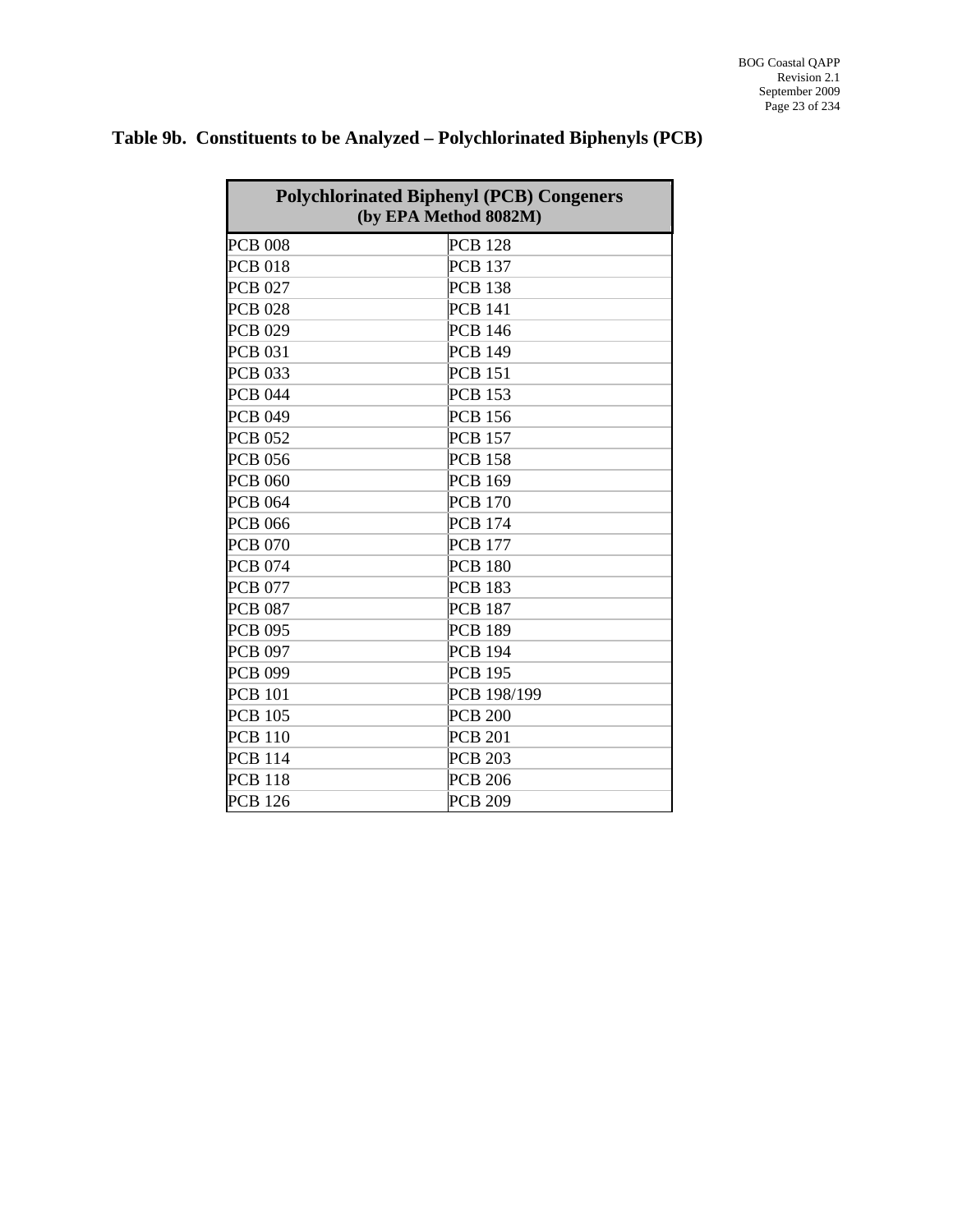# <span id="page-24-0"></span>**Table 9c. Constituents to be Analyzed – Polybrominated Diphenyl Ethers (PBDE)**

| <b>Polybrominated Diphenyl</b><br><b>Ethers (PBDEs)</b><br>(by EPA Method 8081BM) |
|-----------------------------------------------------------------------------------|
| <b>PBDE 017</b>                                                                   |
| <b>PBDE 028</b>                                                                   |
| <b>PBDE 047</b>                                                                   |
| <b>PBDE 066</b>                                                                   |
| <b>PBDE 085</b>                                                                   |
| <b>PBDE 099</b>                                                                   |
| <b>PBDE 100</b>                                                                   |
| <b>PBDE 138</b>                                                                   |
| <b>PBDE 153</b>                                                                   |
| <b>PBDE 154</b>                                                                   |
| <b>PBDE 183</b>                                                                   |
| <b>PBDE 190</b>                                                                   |

## **6.3. Project schedule and number of samples to be analyzed.**

Key tasks in the project and their expected due dates are outlined in Table 10.

Five species will be collected from each of 69 zones over two years, resulting in 350 composites analyzed for the constituents found in Tables 8 and 9a, b and c.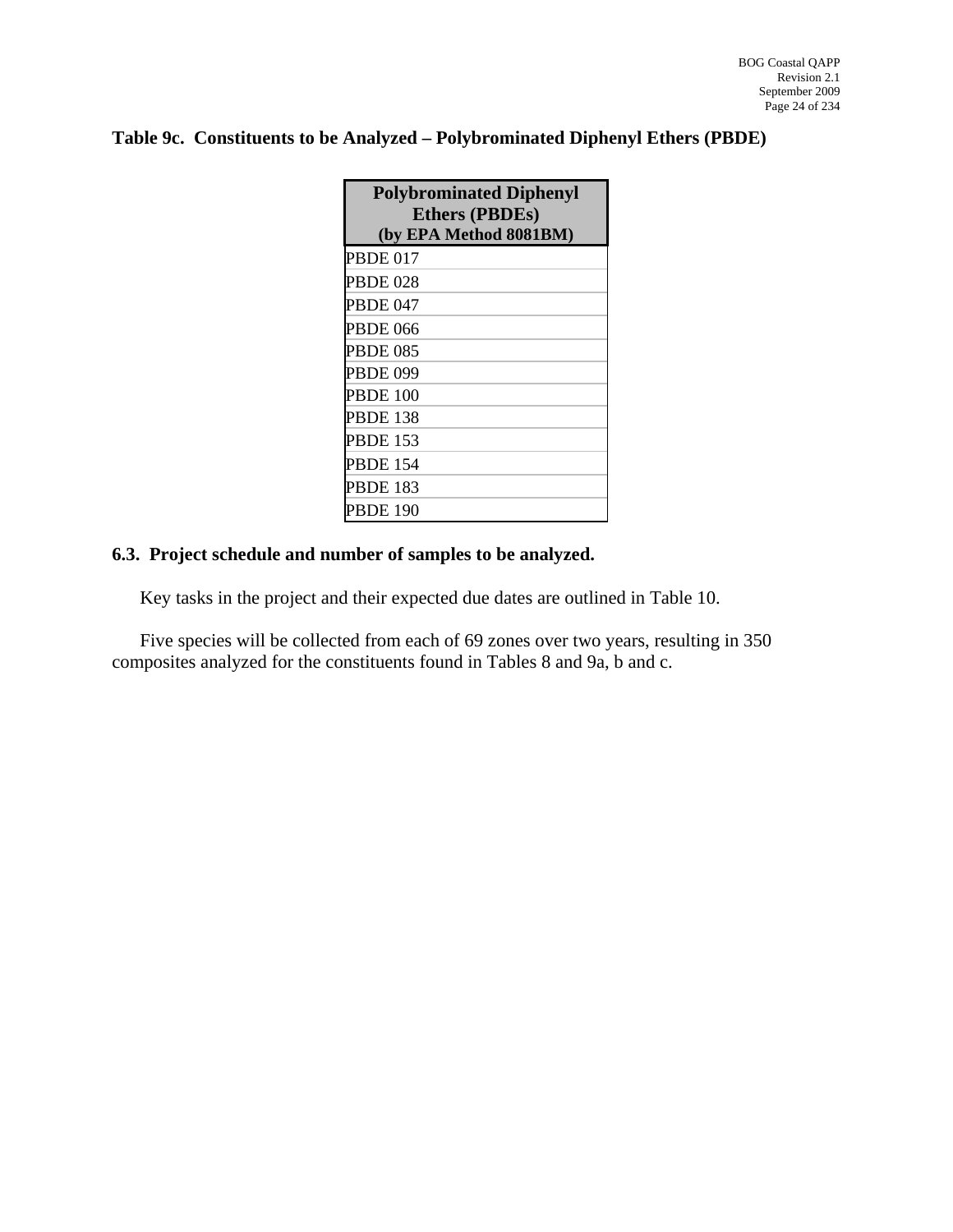| <b>Item</b>             | <b>Activity and/or Deliverable</b>                          | <b>Deliverable Due Date</b>                          |
|-------------------------|-------------------------------------------------------------|------------------------------------------------------|
| $\mathbf{1}$            | <b>Contracts</b>                                            |                                                      |
|                         | <b>Subcontract Development</b>                              | March 2009                                           |
| $\overline{2}$          | <b>Quality Assurance Project Plan &amp; Monitoring Plan</b> |                                                      |
| 2.1                     | Draft Monitoring Plan                                       | March 2009                                           |
| 2.2                     | Final Monitoring Plan                                       | April 2009                                           |
| 2.3                     | Draft Quality Assurance Project Plan                        | March 2009                                           |
| 2.4                     | Final Quality Assurance Project Plan                        | April 2009                                           |
| 3                       | <b>Sample Collection</b>                                    | Yr1 April-November 2009<br>Yr2 April-November 2010   |
| $\overline{\mathbf{4}}$ | <b>Sample Selection and Chemical Analysis</b>               |                                                      |
| 4.1                     | Selection of Tissue for Analysis                            | Yr1 May-November 2009<br>Yr2 May-November 2010       |
| 4.2                     | <b>Creation of Sample Composites</b>                        | Yr1 May-December 2009<br>Yr2 May-December 2010       |
| 4.3                     | <b>Chemical Analysis</b>                                    | Yr1 June 2009-March 2010<br>Yr2 June 2010-March 2011 |
| 5                       | <b>Interpretive Report</b>                                  |                                                      |
| 5.1                     | Draft Report                                                | Yr1 June 2010<br><b>Yr2 June 2011</b>                |
| 5.2                     | <b>Final Report</b>                                         | Yr1 September 2010<br>Yr2 September 2011             |

#### <span id="page-25-0"></span>**Table 10. Project Schedule Timeline**

#### **6.4. Geographical setting and sample sites**

California has over 3000 miles of coastline that spans a diversity of habitats and fish populations, and dense human population centers with a multitude of popular fishing locations. Sampling this vast area with a limited budget is a challenge.

The approach being employed to sample this vast area is to divide the coast into 69 spatial units called "zones" (SAP Figure 2, Appendix II). The use of this zone concept is consistent with the direction that OEHHA will take in the future in development of consumption guidelines for coastal areas. Advice has been issued on a pier-by-pier basis in the past in Southern California, and this approach has proven to be unsatisfactory. All of these zones will be sampled, making a probabilistic sampling design unnecessary.

The sampling will be focused on nearshore areas, including bays and estuaries, in waters not exceeding 200 m in depth, and mostly less than 60 m deep.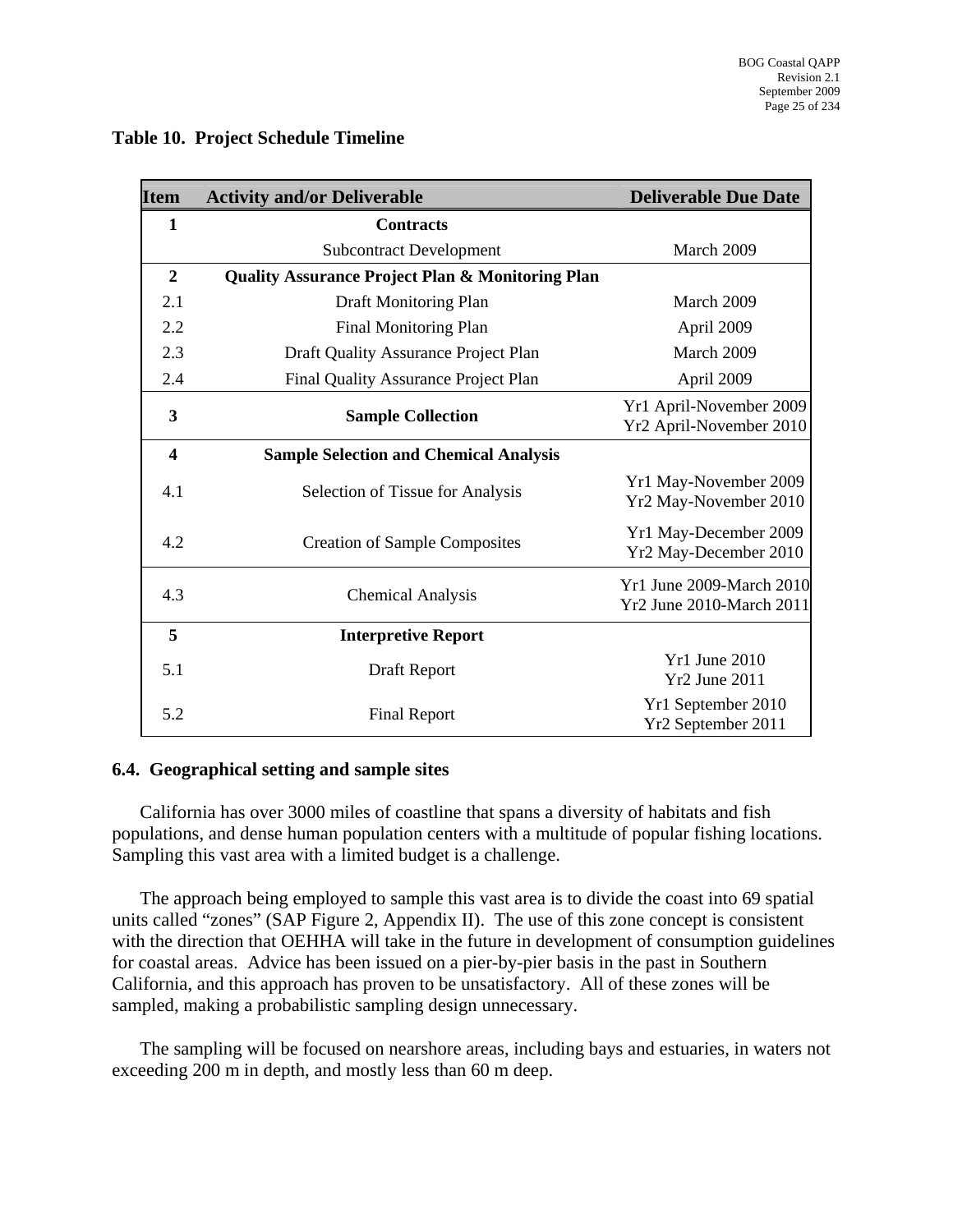<span id="page-26-0"></span>Details on the determination of zone boundaries can be found in the SAP (Appendix II, p. 9).

#### **6.5. Constraints**

All sampling must be completed by the end of the current year's sampling season in order to meet analysis and reporting deadlines set forth in Table 10.

Ultimately, additional zones may be sampled pending time remaining in the sampling season and available funding within the project once cost savings from analysis has been determined.

# **Element 7. Quality Indicators and Acceptability Criteria for Measurement Data**

Data quality indicators for the analysis of fish tissue concentrations of analytes will include accuracy (bias), precision, recovery, completeness and sensitivity. Measurement Quality Indicators for analytical measurements of organics and metals in tissue are in Table 11.

Previously collected data will not be utilized in this study, therefore specific acceptance criteria are not applicable.

| <b>Parameter</b>   | <b>Accuracy</b>      | <b>Precision</b>                                        | <b>Recovery</b> | <b>Completeness</b> | <b>Sensitivity</b> |
|--------------------|----------------------|---------------------------------------------------------|-----------------|---------------------|--------------------|
| Trace              | CRM 75% - 125%       | <b>Duplicate RPD</b>                                    | Matrix Spike    | 90%                 | See Table          |
| metals             |                      | $<$ 25%; n/a if                                         | 75% - 125%      |                     | 16                 |
| <i>(including)</i> |                      | concentration of                                        |                 |                     |                    |
| mercury)           |                      | either sample                                           |                 |                     |                    |
|                    |                      | <mdl matrix<="" td=""><td></td><td></td><td></td></mdl> |                 |                     |                    |
|                    |                      | Spike Duplicate                                         |                 |                     |                    |
|                    |                      | $RPD < 25\%$                                            |                 |                     |                    |
| Synthetic          | Certified            | Duplicate RPD                                           | Matrix spike    | 90%                 | See Tables         |
| Organics           | Reference            | $<$ 25%; n/a if                                         | 50% - 150% or   |                     | 17a,b,c            |
| <i>(including)</i> | Materials (CRM,      | concentration of                                        | control limits  |                     |                    |
| PCB <sub>s</sub>   | PT) within 70-       | either sample                                           | control limits  |                     |                    |
| pesticides,        | 130% of the          | $<$ MDL                                                 | based on 3x the |                     |                    |
| and PBDEs)         | certified 95% CI     |                                                         | standard        |                     |                    |
|                    | stated by provider   |                                                         | deviation of    |                     |                    |
|                    | of material. If not  |                                                         | laboratory's    |                     |                    |
|                    | available then       |                                                         | actual method   |                     |                    |
|                    | within $50-150\%$ of |                                                         | recoveries      |                     |                    |
|                    | reference value.     |                                                         |                 |                     |                    |

#### **Table 11. Measurement quality indicators for laboratory measurements.**

#### **7.1. Accuracy**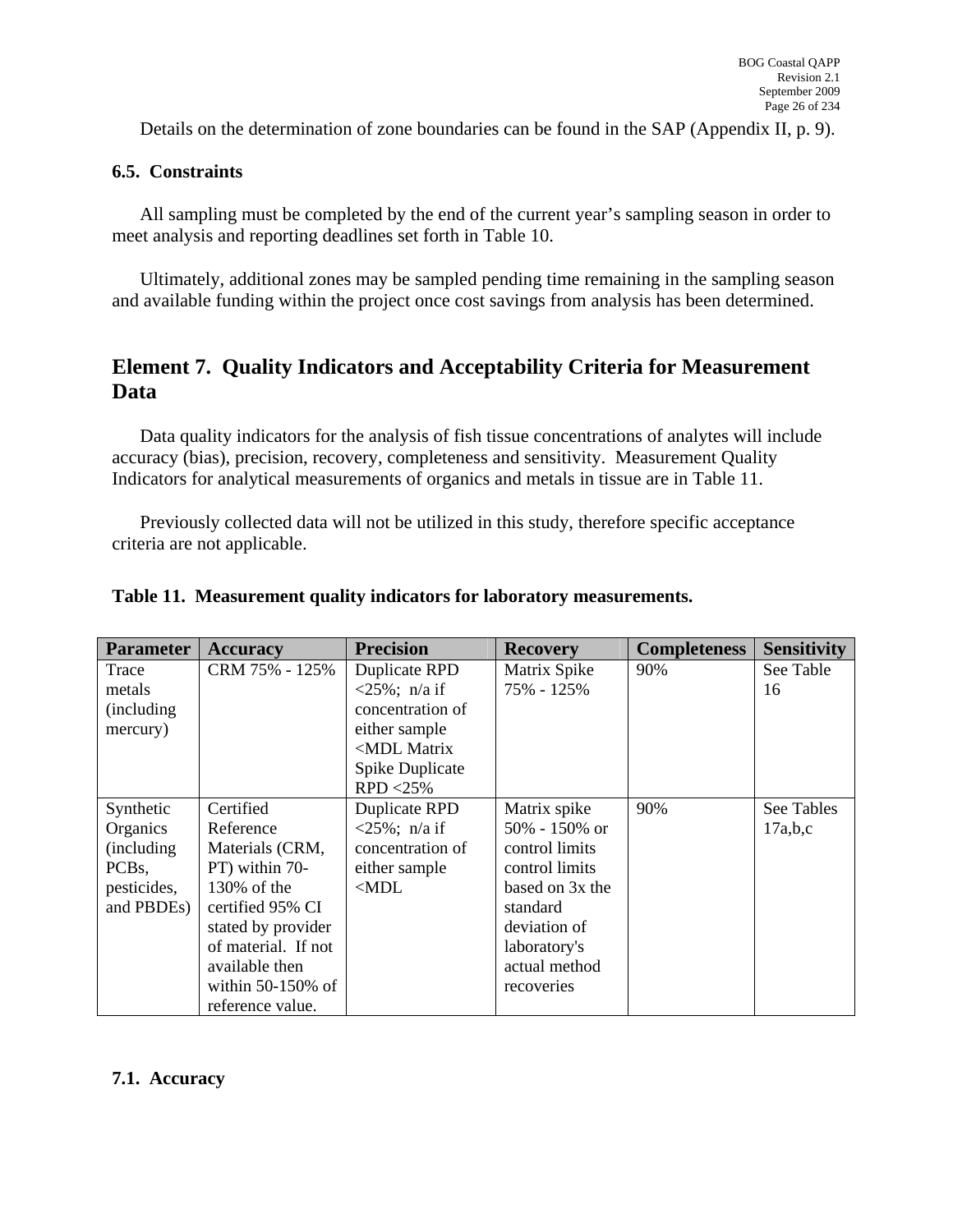Evaluation of the accuracy of laboratory procedures is achieved through the preparation and analysis of reference materials with each analytical batch. Ideally, the reference materials selected are similar in matrix and concentration range to the samples being prepared and analyzed. The accuracy of the results is assessed through the calculation of a percent recovery.

% recovery = 
$$
\frac{V_{analyzed}}{V_{certified}} \times 100
$$

Where:

vanalyzed: the analyzed concentration of the reference material V<sub>certified</sub>: the certified concentration of the reference material

The acceptance criteria for reference materials are listed in Tables 12a, b.

While reference materials are not available for all analytes, a way of assessing the accuracy of an analytical method is still required. Laboratory control samples (LCSs) provide an alternate method of assessing accuracy. An LCS is a specimen of known composition prepared using contaminant-free reagent water or an inert solid spiked with the target analyte at the midpoint of the calibration curve or at the level of concern. The LCS must be analyzed using the same preparation, reagents, and analytical methods employed for regular samples. If an LCS needs to be substituted for a reference material, the acceptance criteria are the same as those for the analysis of reference materials. These are detailed in Tables 12a, b.

#### **7.2. Precision**

In order to evaluate the precision of an analytical process, a field sample is selected and digested or extracted in duplicate. Following analysis, the results from the duplicate samples are evaluated by calculating the Relative Percent Difference (RPD).

$$
RPD = \left| \frac{(V_{\text{sample}} - V_{\text{duplicate}})}{\text{mean}} \right| x100
$$

Where:

Vsample: the concentration of the original sample digest Vduplicate: the concentration of the duplicate sample digest mean: the mean concentration of both sample digests

Specific requirements pertaining to the analysis of laboratory duplicates vary depending on the type of analysis. The acceptance criteria for laboratory duplicates are specified in Tables 12a, b.

Upper and lower control chart limits (e.g., warning limits and control limits) will be continually updated at DFG-WPCL; control limits are based on 99% confidence intervals around the mean.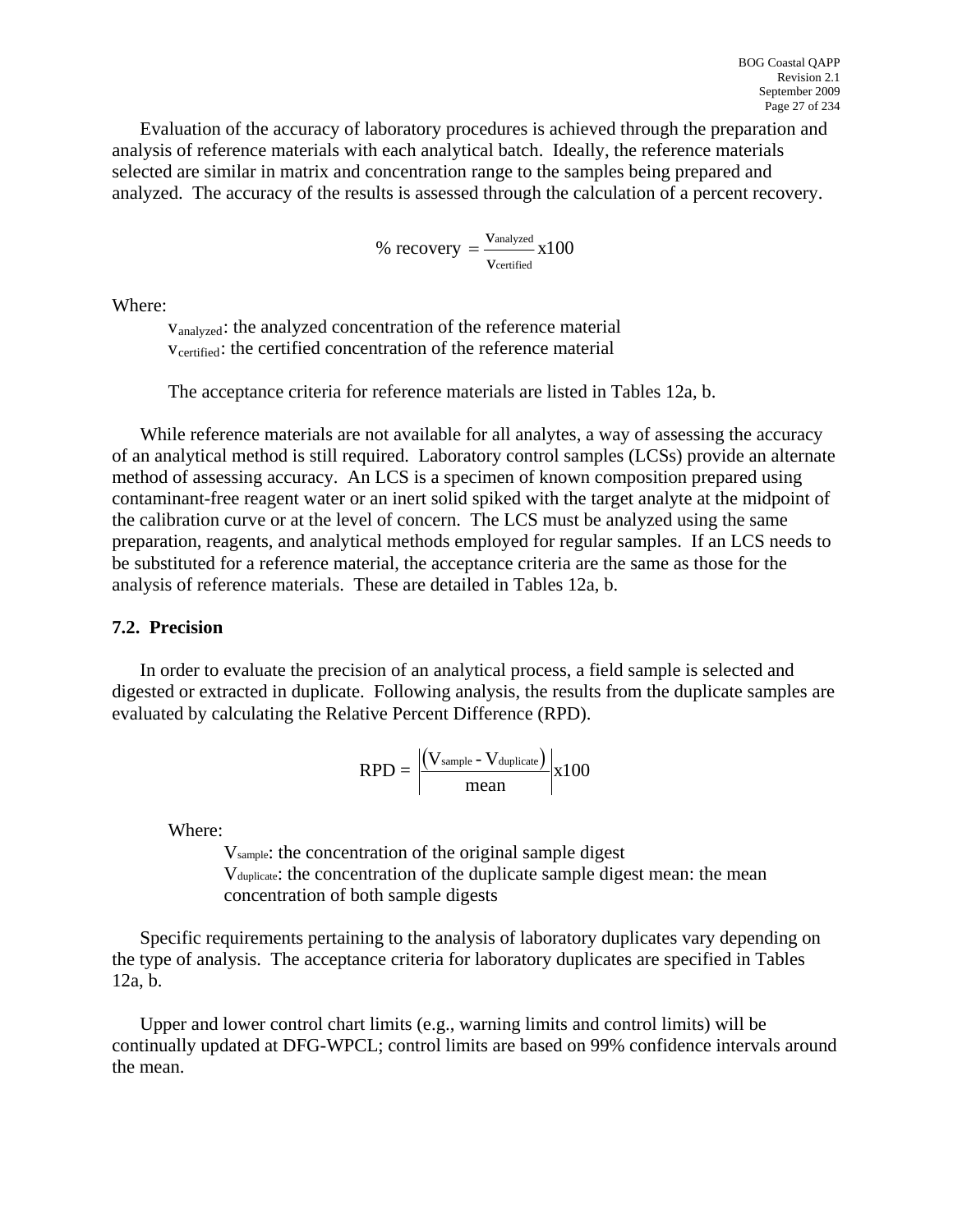A minimum of one duplicate per analytical batch will be analyzed. If the analytical precision is unacceptable, calculations and instruments will be checked. A repeat analysis may be required to confirm the results.

Duplicate precision is considered acceptable if the resulting RPD is  $<$  25% for analyte concentrations that are greater than the Minimum Level (ML). The U.S. Environmental Protection Agency (EPA) defines the ML as the lowest level at which the entire analytical system must give a recognizable signal and acceptable calibration point for the analyte. It is equivalent to the concentration of the lowest calibration standard, assuming that all standard operating procedure (SOP) or method-specified sample weights, volumes, and cleanup procedures have been employed.

#### **7.2.1. Replicate Analysis**

Replicate analyses are distinguished from duplicate analyses based simply on the number of involved analyses. Duplicate analyses refer to two sample digests, while replicate analyses refer to three or more. Analysis of replicate samples is not explicitly required; however it is important to establish a consistent method of evaluating these analyses. The method of evaluating replicate analysis is by calculation of the relative standard deviation (RSD). Expressed as a percentage, the RSD is calculated as follows:

$$
RSD = \frac{Stdev(v_1, v_2, \dots, v_n)}{mean} x100
$$

Where:

Stdev( $v_1, v_2, \ldots, v_n$ ): the standard deviation of the values (concentrations) of the replicate analyses. mean: the mean of the values (concentrations) of the replicate analyses.

#### **7.3. Bias**

Bias is the systematic or persistent distortion of a measurement process that skews data in one direction. Certified Reference Materials (CRM) and Matrix Spike (MS) samples are used to determine the analyte-specific bias associated with each analytical laboratory. CRMs are used to determine analytical bias, and MS are used to determine the bias associated with the tissue matrix.

A matrix spike (MS) is prepared by adding a known concentration of the target analyte to a field sample, which is then subjected to the entire analytical procedure. If the ambient concentration of the field sample is known, the amount of spike added is within a specified range of that concentration. Matrix spikes are analyzed in order to assess the magnitude of matrix interference and bias present. Because matrix spikes are analyzed in pairs, the second spike is called the matrix spike duplicate (MSD). The MSD provides information regarding the precision of the matrix effects. Both the MS and MSD are split from the same original field sample.

The success or failure of the matrix spikes is evaluated by calculating the percent recovery.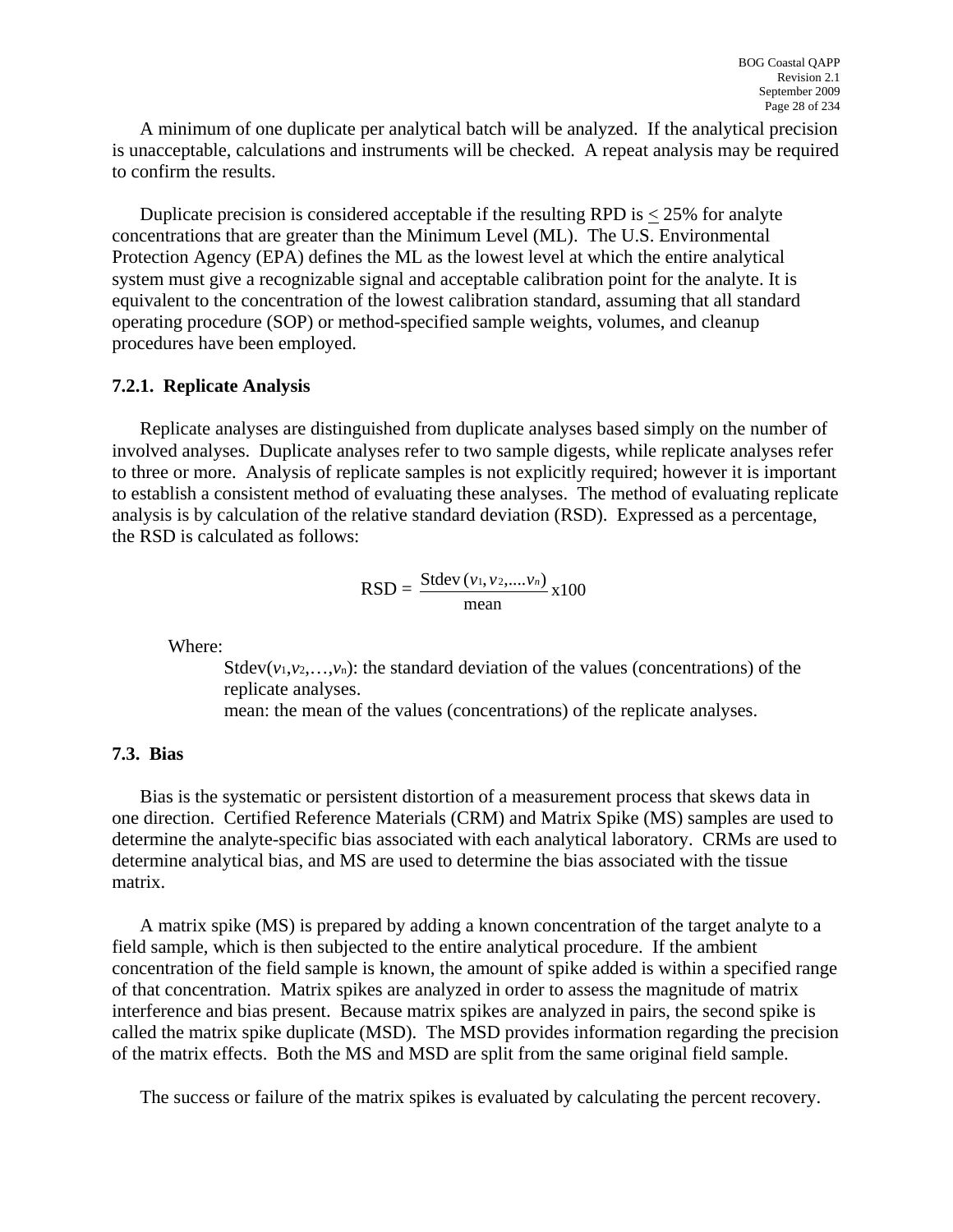$$
\% \ \text{recovery} = \frac{\left(V_{\text{MS}} - V_{\text{ambient}}\right)}{V_{\text{spike}}}x100
$$

Where:

 $V_{MS}$ : the concentration of the spiked sample Vambient: the concentration of the original (unspiked) sample  $V_{\text{spike}}$ : the concentration of the spike added

In order to properly assess the degree of matrix interference and potential bias, the spiking level should be approximately 2-5 times the ambient concentration of the spiked sample. If the MS or MSD is spiked too high or too low relative to the ambient concentration, the calculated recoveries are no longer an acceptable assessment of analytical bias. In order to establish spiking levels prior to analysis of samples, the laboratories should review any relevant historical data. In many instances, the laboratory will be spiking the samples blind and will not meet a spiking level of 2-5X the ambient concentration. However, the results of affected samples will not be automatically rejected.

In addition to the recoveries, the RPD between the MS and MSD is calculated to evaluate how matrix affects precision.

$$
RPD = \left| \frac{(V_{MS} - V_{MSD})}{mean} \right| x100
$$

There are two different ways to calculate this RPD, depending on how the samples are spiked.

1) The samples are spiked with the same amount of analyte. In this case,

 $V_{\text{MS}}$ : the concentration for the matrix spike

 $V<sub>MSD</sub>$ : the concentration of the matrix spike duplicate mean: the mean of the two  $concentrations (MS + MSD)$ 

2) The samples are spiked with different amounts of analyte. In this case,

 $V_{MS}$ : the recovery associated with the matrix spike

 $v<sub>MSD</sub>$ : the recovery associated with matrix spike duplicate mean: the mean of the two recoveries (recovery<sub>MS</sub> + recovery<sub>MSD</sub>)

The MQO for the RPD between the MS and MSD is the same regardless of the method of calculation. These are detailed in Tables 12a, b.

#### **7.4. Contamination assessment – Method blanks**

Laboratory method blanks (also called extraction blanks, procedural blanks, or preparation blanks) are used to assess laboratory contamination during all stages of sample preparation and analysis. At least one laboratory method blank will be run in every sample batch of 20 or fewer field samples. The method blanks will be processed through the entire analytical procedure in a manner identical to the samples. The QC criterion for method blank analysis states that the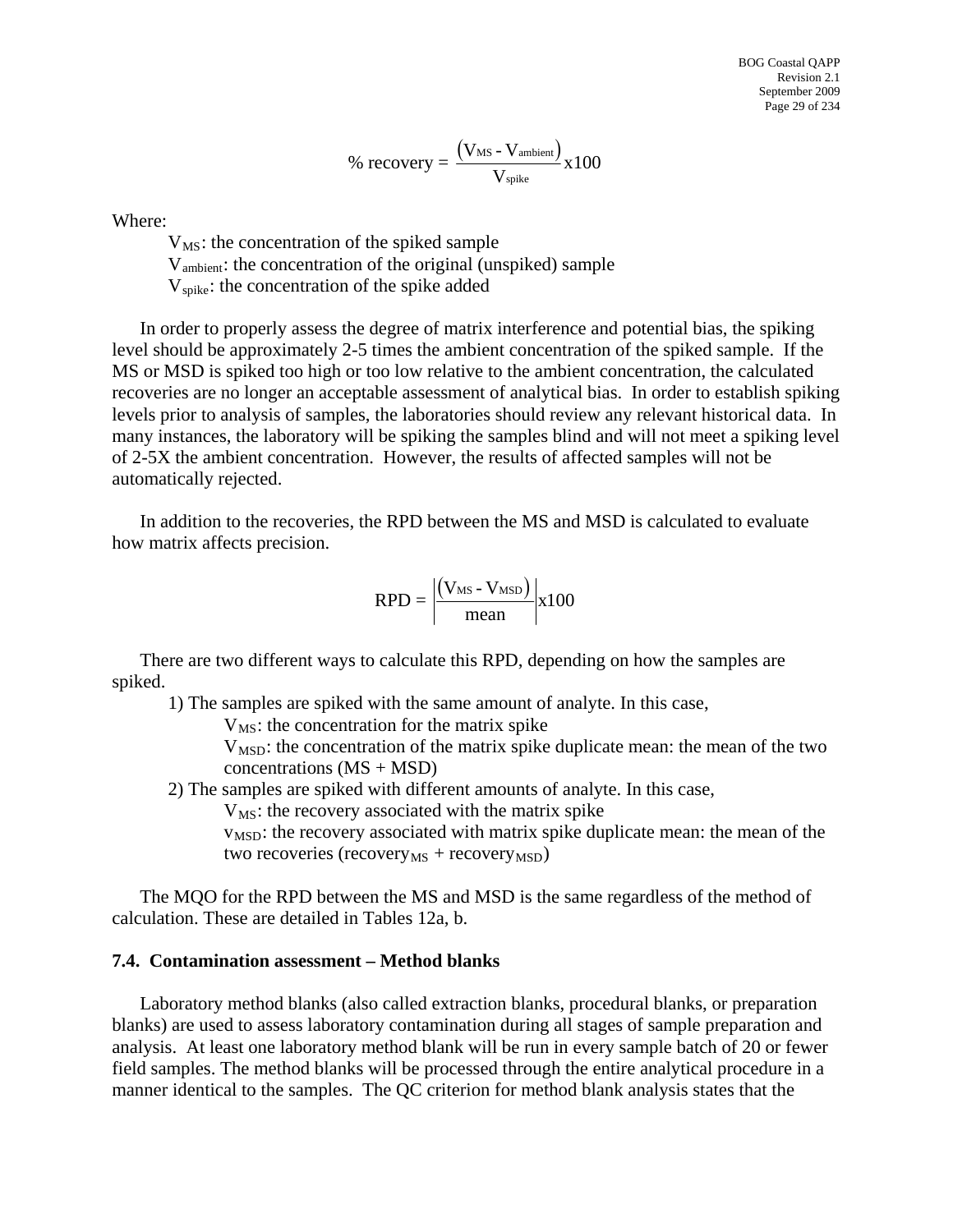blanks must be less than the Reporting Limit (<RL) for target analytes. If blank values exceed the RL, the sources of the contamination are determined and corrected, and in the case of method blanks, the previous samples associated with the blank are re-analyzed. All blank analysis results will be reported. If is not possible to eliminate the contamination source, all impacted analytes in the analytical batch will be flagged. In addition, a detailed description of the contamination sources and the steps taken to eliminate/minimize the contaminants will be included in interim and final reports. Subtracting method blank results from sample results is not permitted, unless specified in the analytical method.

#### **7.5. Routine monitoring of method performance for organic analysis – surrogates**

Surrogates are compounds chosen to simulate the analytes of interest in organic analyses. Surrogates are used to estimate analyte losses during the extraction and clean-up process, and must be added to each sample, including QC samples, prior to extraction. The reported concentration of each analyte is adjusted to correct for the recovery of the surrogate compound. The surrogate recovery data will be carefully monitored. If possible, isotopically-labeled analogs of the analytes will be used as surrogates. Surrogate recoveries for each sample are reported with the target analyte data. Surrogate is considered acceptable if the percent recovery is within 50-150%.

#### **7.6. Internal standards**

For Gas Chromatography Mass Spectrometry (GC-MS) analysis, internal standards (i.e., injection internal standards) are added to each sample extract just prior to injection to enable optimal quantification, particularly of complex extracts subject to retention time shifts relative to the analysis of standards. Internal standards are essential if the actual recovery of the surrogates added prior to extraction is to be calculated. The internal standards can also be used to detect and correct for problems in the GC injection port or other parts of the instrument. The compounds used as internal standards will be different from those already used as surrogates. The analyst(s) will monitor internal standard retention times and recoveries to determine if instrument maintenance or repair, or changes in analytical procedures, are indicated. Corrective action will be initiated based on the judgment of the analyst(s). Instrument problems that may have affected the data or resulted in the reanalysis of the sample will be documented properly in logbooks and internal data reports and used by the laboratory personnel to take appropriate corrective action.

#### **7.7. Dual-column confirmation**

Dual-column chromatography is required for analyses using Gas Chromatography Electron Capture Detector (GC-ECD) due to the high probability of false positives arising from singlecolumn analyses.

#### **7.8. Representativeness**

The representativeness of the data is mainly dependent on the sampling locations and the sampling procedures adequately representing the true condition of the sample site. Requirements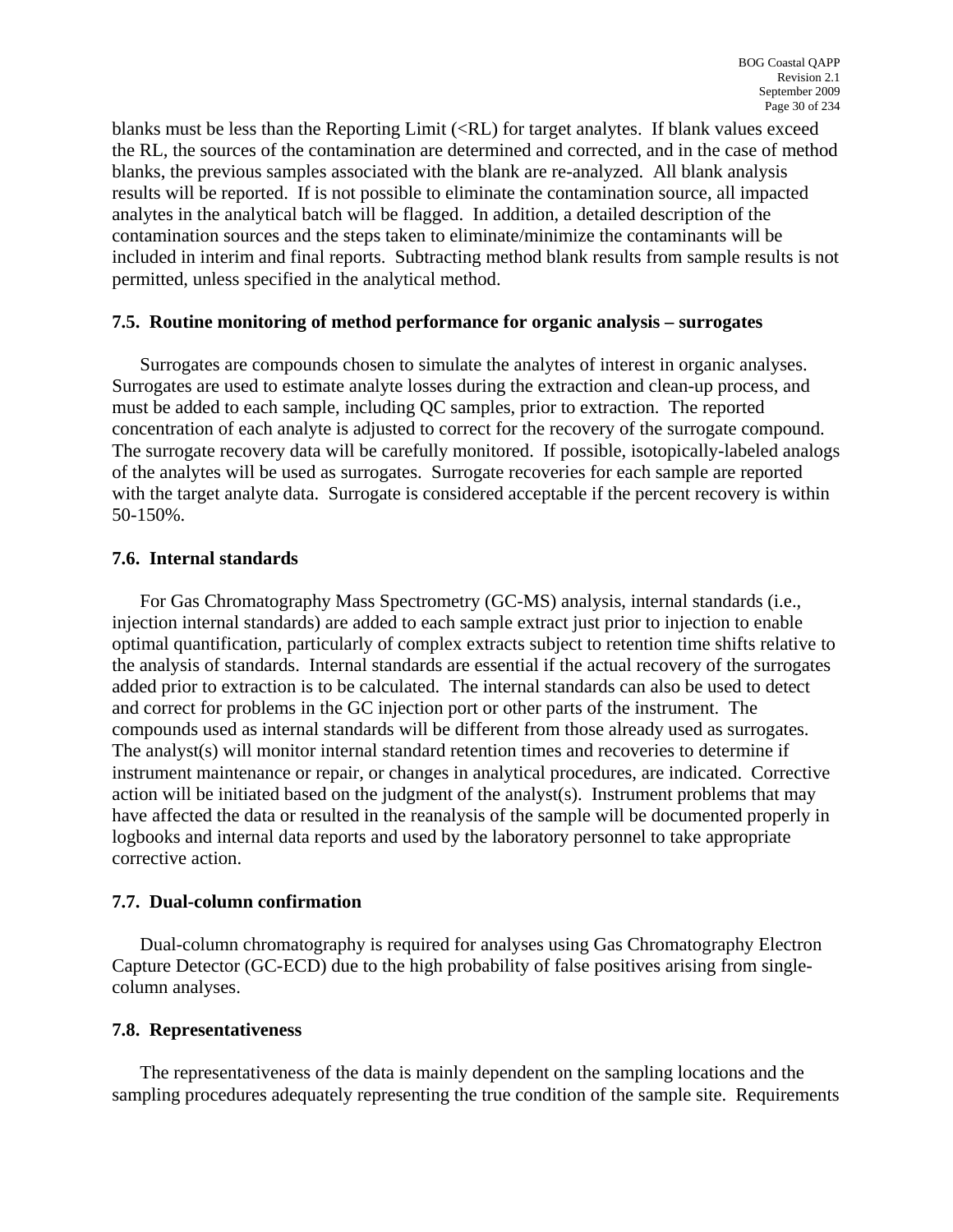<span id="page-31-0"></span>for selecting sample sites are discussed in more detail in the SAP (Appendix II). Sample site selection, sampling of relevant media (water, sediment and biota), and use of only approved/documented analytical methods will determine that the measurement data does represent the conditions at the investigation site, to the extent possible. The goal for meeting total representation of the site will be tempered by the types and number of potential sampling points (Puckett, 2002).

#### **7.9. Completeness**

Completeness is defined as "a measure of the amount of data collected from a measurement process compared to the amount that was expected to be obtained under the conditions of measurement" (Stanley and Verner, 1985).

Field personnel will always strive to achieve or exceed the SWAMP completeness goals of 90% for fish samples when target species (SAP Table 4, Appendix II) are present. Due to the variability and uncertainty of species availability in each zone, this level of completeness may not be attainable.

Laboratories will strive for analytical completeness of 90% (Table 11).

| <b>SWAMP Measurement Quality Objectives* - General</b>                         |                                                              |                                                                          |  |  |  |
|--------------------------------------------------------------------------------|--------------------------------------------------------------|--------------------------------------------------------------------------|--|--|--|
| <b>Laboratory Quality</b><br><b>Control</b>                                    | <b>Frequency of Analysis</b>                                 | <b>Measurement Quality</b><br><b>Objective</b>                           |  |  |  |
| <b>Calibration Standard</b>                                                    | Per analytical method or<br>manufacturer's specifications    | Per analytical method or<br>manufacturer's specifications                |  |  |  |
| <b>Continuing Calibration</b><br>Per 10 analytical runs<br><b>Verification</b> |                                                              | $80-120%$ recovery                                                       |  |  |  |
| <b>Laboratory Blank</b>                                                        | Per 20 samples or per batch,<br>whichever is more frequent   | <rl analyte<="" for="" target="" th=""></rl>                             |  |  |  |
| <b>Reference Material</b>                                                      | Per 20 samples or per batch,<br>whichever is more frequent   | 75-125% recovery                                                         |  |  |  |
| <b>Matrix Spike</b>                                                            | Per 20 samples or per batch,<br>whichever is more frequent   | 75-125% recovery                                                         |  |  |  |
| <b>Matrix Spike Duplicate</b>                                                  | Per 20 samples or per batch,<br>whichever is more frequent   | 75-125% recovery, RPD $\leq$ 25%                                         |  |  |  |
| <b>Laboratory Duplicate</b>                                                    | Per 20 samples or per batch,<br>whichever is more frequent   | RPD <25%; $n/a$ if concentration<br>of either sample <mdl< th=""></mdl<> |  |  |  |
| <b>Internal Standard</b>                                                       | Accompanying every analytical run<br>when method appropriate | 75-125% recovery                                                         |  |  |  |

#### **Table 12a. Measurement Quality Objectives – Inorganic Analytes in Tissues**

\*Unless method specifies more stringent requirements.

MDL = Method Detection Limit

RL = Reporting Limit

 $n/a$  = not applicable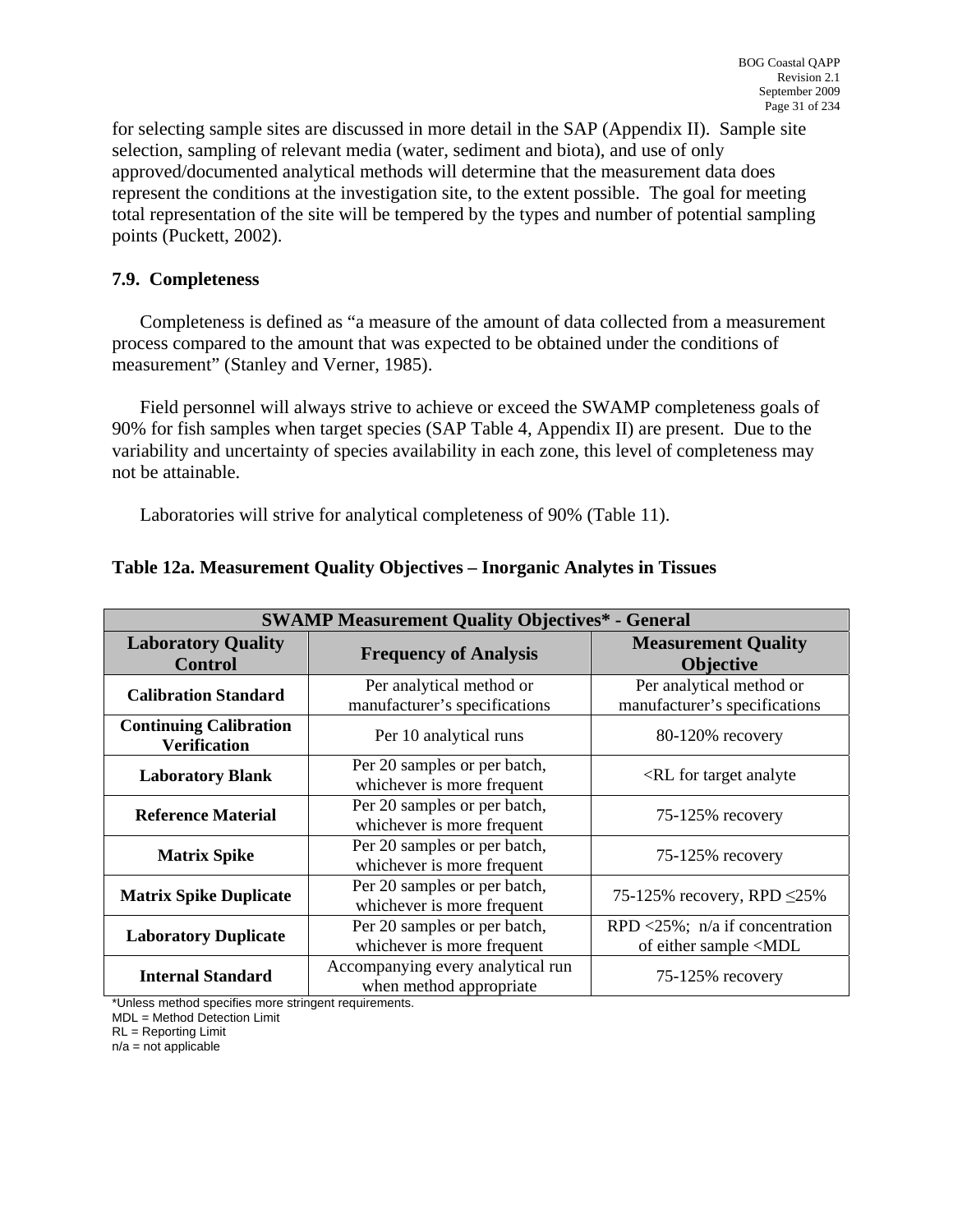| <b>SWAMP Measurement Quality Objectives* - General</b> |                                                                                                                                                                                                                  |                                                                                                                                                       |  |  |  |
|--------------------------------------------------------|------------------------------------------------------------------------------------------------------------------------------------------------------------------------------------------------------------------|-------------------------------------------------------------------------------------------------------------------------------------------------------|--|--|--|
| <b>Laboratory Quality</b><br><b>Control</b>            | <b>Frequency of Analysis</b>                                                                                                                                                                                     | <b>Measurement Quality</b><br><b>Objective</b>                                                                                                        |  |  |  |
| <b>Calibration Standard</b>                            | Per analytical method or<br>manufacturer's specifications                                                                                                                                                        | Per analytical method or<br>manufacturer's specifications                                                                                             |  |  |  |
| <b>Continuing Calibration</b><br><b>Verification</b>   | Per 10 analytical runs                                                                                                                                                                                           | 75-125% recovery                                                                                                                                      |  |  |  |
| <b>Laboratory Blank</b>                                | Per 20 samples or per batch,<br>whichever is more frequent                                                                                                                                                       | <rl analytes<="" for="" target="" th=""></rl>                                                                                                         |  |  |  |
| <b>Reference Material</b>                              | Method validation: as many as<br>required to assess accuracy and<br>precision of method before routine<br>analysis of samples; routine accuracy<br>assessment: per 20 samples or per<br>batch (preferably blind) | 70-130% of the certified 95%<br>confidence interval stated by<br>provider of material. If not<br>available then within 50-150% of<br>reference value. |  |  |  |
| <b>Matrix Spike</b>                                    | Per 20 samples or per batch,<br>whichever is more frequent                                                                                                                                                       | 50-150% recovery or control<br>limits based on 3x the standard<br>deviation of laboratory's actual<br>method recoveries                               |  |  |  |
| <b>Matrix Spike Duplicate</b>                          | Per 20 samples or per batch,<br>whichever is more frequent                                                                                                                                                       | 50-150% recovery, RPD <25%                                                                                                                            |  |  |  |
| <b>Laboratory Duplicate</b>                            | Per 20 samples or per batch,<br>whichever is more frequent                                                                                                                                                       | RPD <25%; $n/a$ if concentration<br>of either sample <mdl< th=""></mdl<>                                                                              |  |  |  |
| <b>Surrogate or Internal</b><br><b>Standard</b>        | As specified in method                                                                                                                                                                                           | 50-150% recovery                                                                                                                                      |  |  |  |

#### <span id="page-32-0"></span>**Table 12b. Measurement Quality Objectives – Synthetic Organic Compounds in Tissues**

\*Unless method specifies more stringent requirements.

MDL = method detection limit (to be determined according to the SWAMP QA Management Plan)

RL = Reporting Limit

 $n/a$  = not applicable

# **Element 8. Special Training Requirements/Safety**

#### **8.1. Specialized training and safety requirements**

Analysts are trained to conduct a wide variety of activities using standard protocols to ensure samples are analyzed in a consistent manner. Training of each analyst includes the use of analytical equipment and conducting analytical protocols, and other general laboratory processes including glassware cleaning, sampling preparation and processing, hazardous materials handling, storage, disposal. All laboratory staff must demonstrate proficiency in all the aforementioned and required laboratory activities that are conducted, as certified by the Laboratory QAO.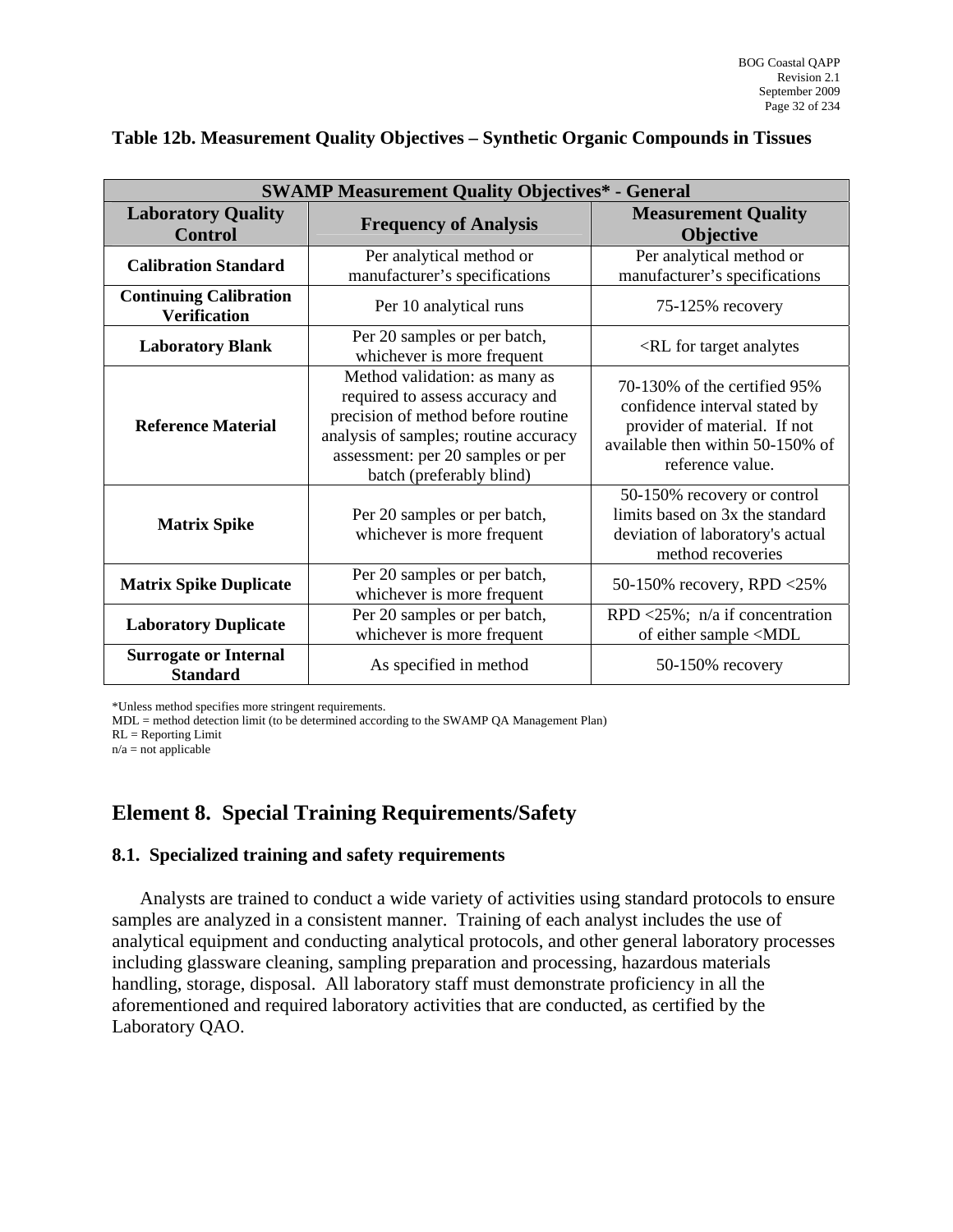#### **8.2. Training, safety and certification documentation**

Staff and safety training is documented at DFG-WPCL and MPSL-DFG. Documentation consists of a record of the training date, instructor and signatures of completion. The Laboratory QAO will certify the proficiency of staff at chemical analyses. Certification and records are maintained and updated by the Laboratory QAO, or their designee, for all laboratory staff.

#### **8.3. Training personnel**

The DFG-WPCL or MPSL-DFG Lab Director (LD) trains or appoints senior staff to train personnel. The Laboratory QAO ensures that training is given according to standard laboratory methods, maintains documentation and performs performance audits to ensure that personnel have been trained properly.

#### **8.3.1. Laboratory Safety**

New laboratory employees receive training in laboratory safety and chemical hygiene prior to performing any tasks in the laboratory. Employees are required to review the laboratory's safety program and chemical hygiene plan and acknowledge that they have read and understood the training. An experienced laboratory employee or the laboratory safety officer is assigned to the new employee to provide additional information and answer any questions related to safety that the new employee may have.

On-going safety training is provided by quarterly safety meetings conducted by the laboratory's safety officer or an annual laboratory safety class conducted by the DFG-OSPR Industrial Hygiene Officers or MLML Chemical Safety Officer.

#### **8.3.2. Technical Training**

New employees and employees required to learn new test methods are instructed to thoroughly review the appropriate standard operating procedure(s) and are teamed up with a staff member who is experienced and qualified to teach those test methods and observe and evaluate performance. Employees learning new test methods work with experienced staff until they have demonstrated proficiency for the method both by observation and by obtaining acceptable results for QC samples. This demonstration of proficiency is documented and certified by the section leader, Laboratory QAO and the laboratory director prior to the person independently performing the test method. Training records are retained on file for each employee by their supervisor or QAO. On-going performance is monitored by reviewing QC sample results.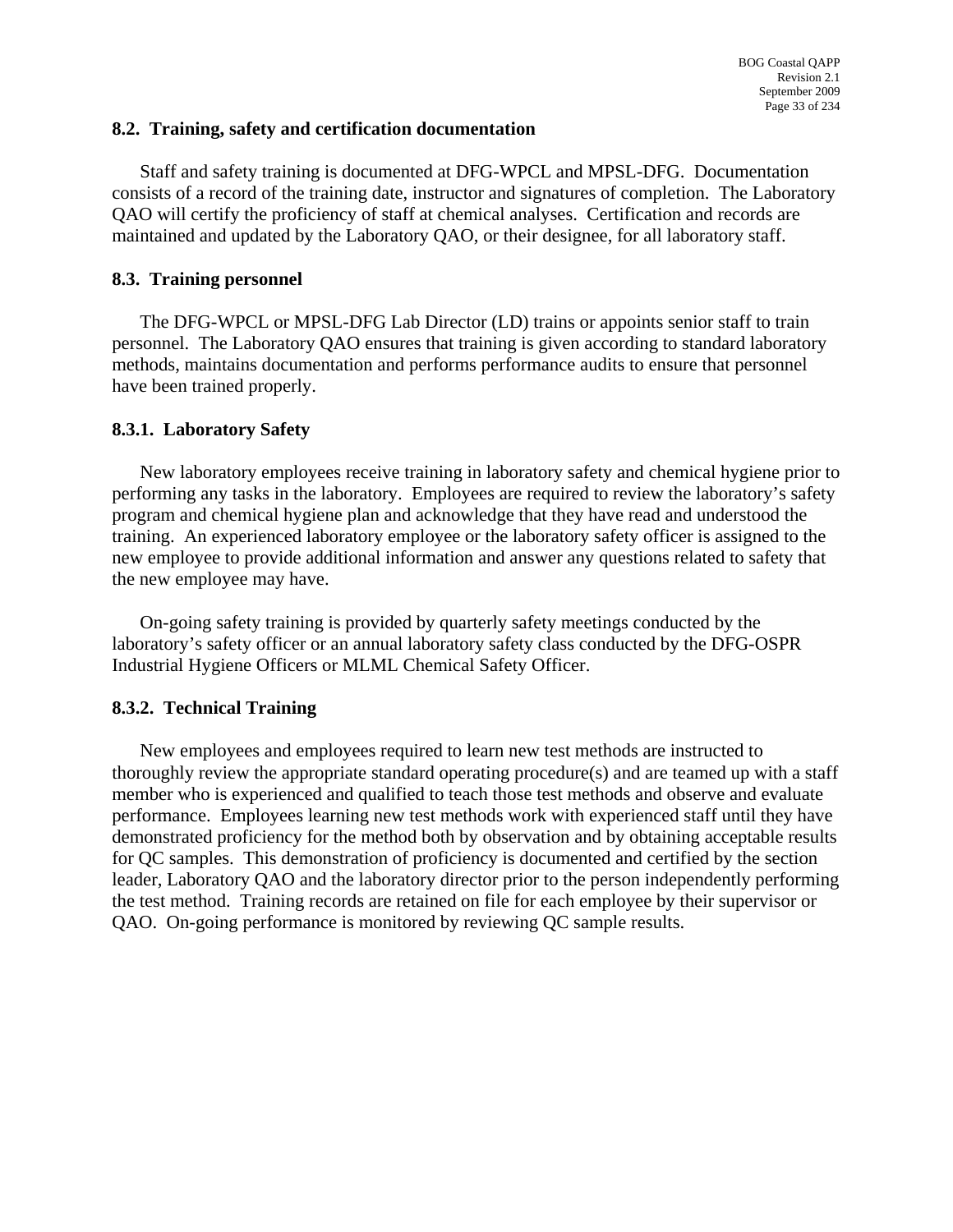# <span id="page-34-0"></span>**Element 9. Documentation and Records**

The following documents, records, and electronic files will be produced:

- Ouality Assurance Project Plan (submitted to contract manager in paper and electronic formats)
- Monitoring Plan (submitted to contract manager in paper and electronic formats)
- Archived Sample Sheets (internal documentation available on request)
- Chain-of-Custody Forms (exchanged for signatures with chemistry lab, and kept on file)
- Lab Sample Disposition Logs (internal documentation available on request)
- Calibration Logs for measurements of water quality standards (internal documentation available on request)
- Refrigerator and Freezer Logs (internal documentation available on request)
- Quarterly Progress Reports (oral format to contract manager)
- Data Tables (submitted to contract manager in electronic formats)
- Draft Manuscript (produced in electronic format)
- Final Manuscript (in electronic format)
- Data Appendix (submitted to contract manager in paper and electronic spreadsheet formats)

Copies of this QAPP will be distributed by the project manager to all parties directly involved in this project. Any future amended QAPPs will be distributed in the same fashion. All originals of the first and subsequent amended QAPPs will be held at MPSL-DFG. Copies of versions, other than the most current, will be discarded to avoid confusion.

The final report will consist of summary data tables and an appendix that contains all project data in electronic SWAMP compatible spreadsheet format. All laboratory logs and data sheets will be maintained at the generating laboratory by the Laboratory Manager for five years following project completion, and are available for review by the Contract Manager or designee during that time. Copies of reports will be maintained at SFEI for five years after project completion then discarded, except for the database, which will be maintained without discarding. Laboratories will provide electronic copies of tabulated analytical data (including associated QA/QC information outlined below) in the SWAMP database format or a format agreed upon by the Contract Manager. All electronic data are stored on computer hard drives and electronic back-up files are created every two weeks or more frequently.

Laboratories will generate records for sample receipt and storage, analyses and reporting.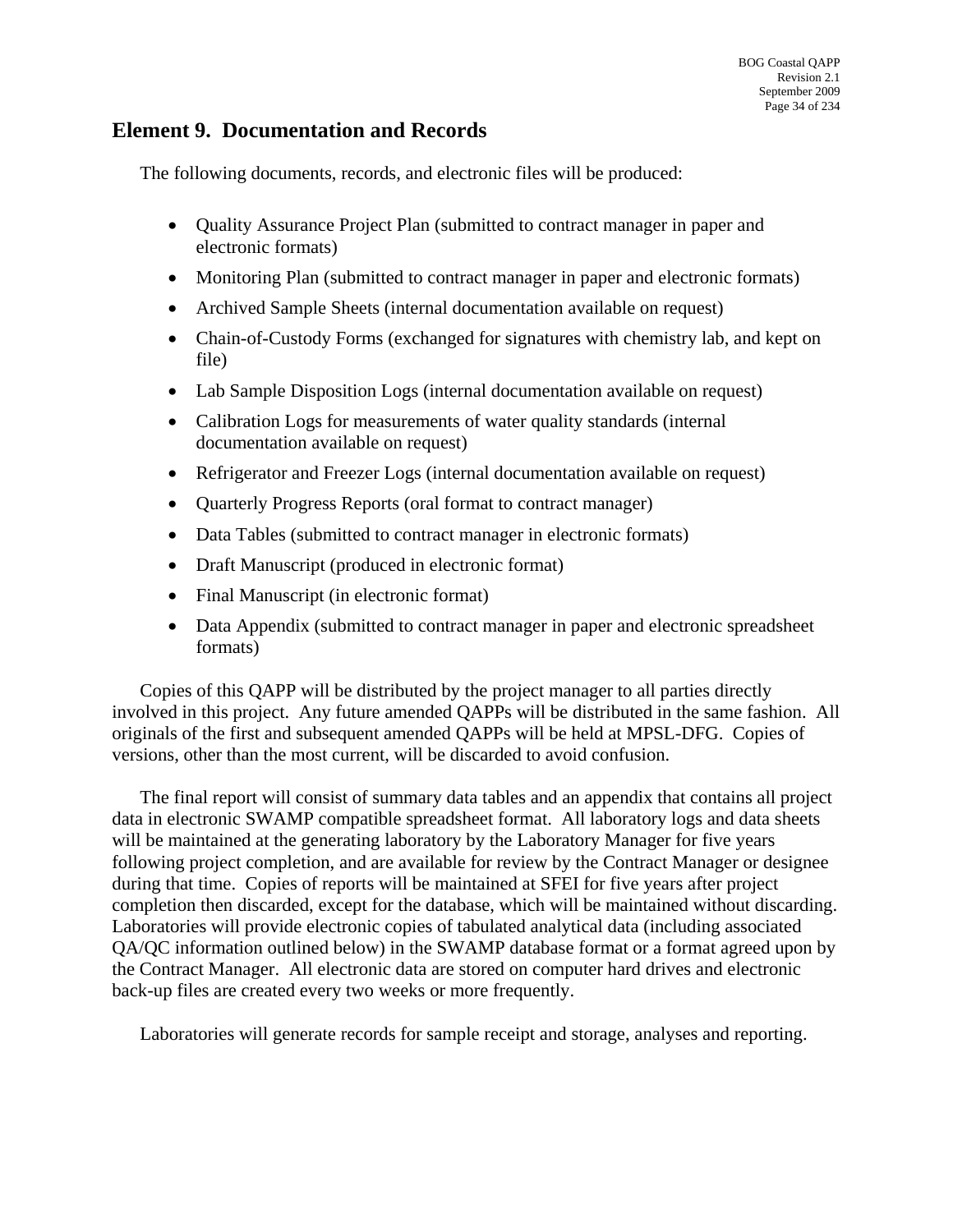<span id="page-35-0"></span>Laboratories maintain paper copies of all analytical data, field data forms and field notebooks, raw and condensed data for analysis performed on-site, and field instrument calibration notebooks.

The PC will be responsible for sending out the most current electronic copies of the approved QAPP to all appropriate persons listed in Table 1.

# **Group B Elements. Data Generation and Acquisition**

#### **Element 10. Sample Process Design**

The project design is described in the Sampling and Analysis Plan (SAP), Section III, pp. 6- 17 (Appendix II). Sixty-nine Coastal "zones" will be sampled for 5 fish species each, when possible. Zones are listed in Table 13. Specific details on zone selection, boundaries and target species are found in Section III D and E1-2, pp. 9-13 of the SAP.

Due to the large size of sampling zones, it is not anticipated any zone will become inaccessible. If a particular launch ramp or pier is not accessible, another ramp or pier within the zone will be utilized. Latitude and Longitude will be recorded wherever sampling equipment is deployed to pinpoint collection sites within each zone. Blank field data sheets are in Attachment 1.

Each zone will be sampled within 3 full field days. Potential sampling equipment and methods can be found in MPSL-102a (Appendix III). Samples collected may be stored shortterm for up to 1 month prior to delivery to the laboratory for processing. Once samples have been identified for composite creation, they will be shipped to the dissection laboratory for processing and analysis according to the timeline in Table 10.

All measurements and analyses to be performed are critical to address the objectives laid out in Section III of the SAP (Appendix II), with the exception of fish weight, sex, moisture, and lipid content. These parameters may be used to support other data gathered.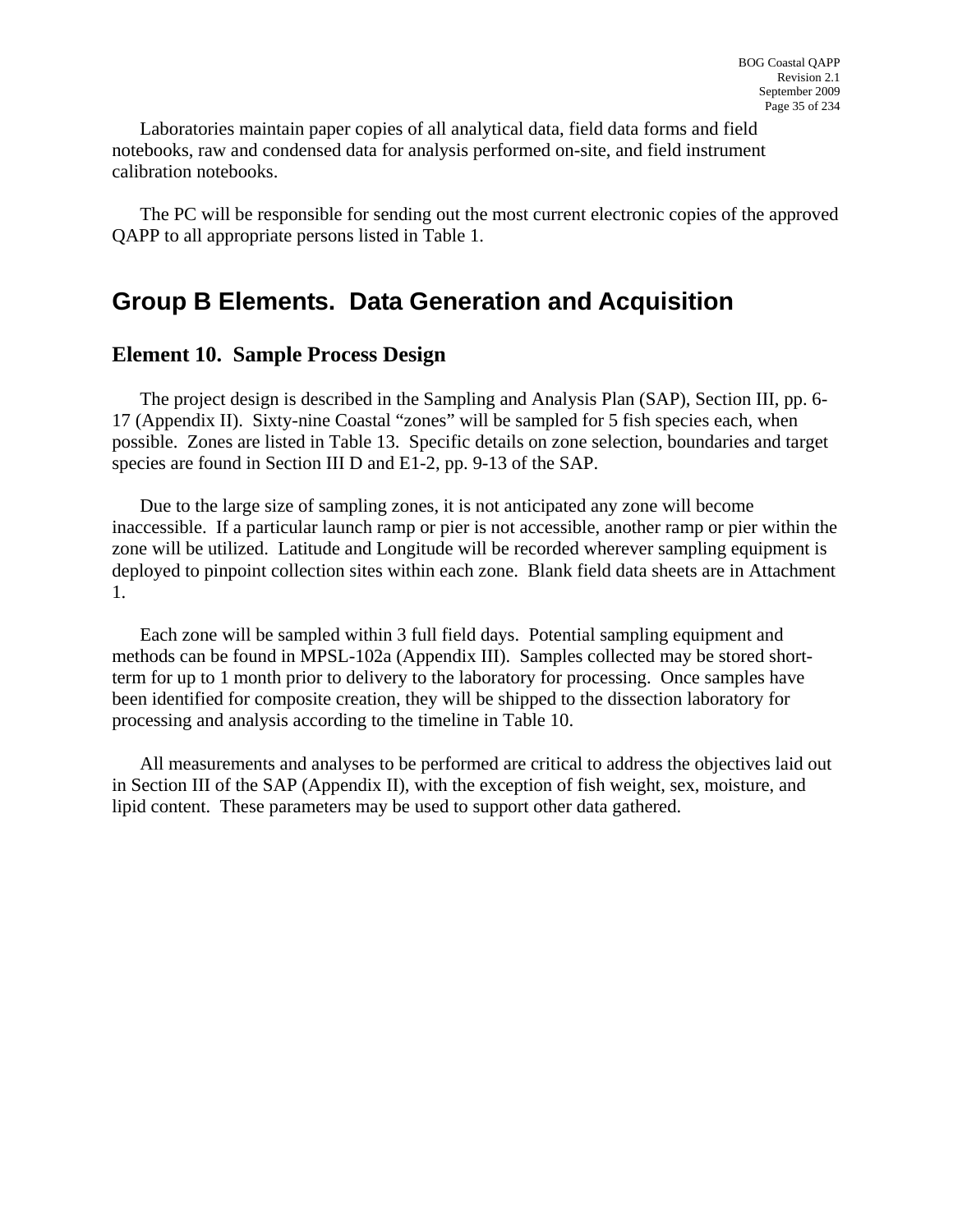# **Table 13. BOG Coastal Zones**

<span id="page-36-0"></span>

| Zone           | <b>Region</b>  | <b>Station Code</b> | <b>Zone Name</b>                      | Zone | <b>Region</b>  | <b>Station Code</b> | <b>Zone Name</b>                  |
|----------------|----------------|---------------------|---------------------------------------|------|----------------|---------------------|-----------------------------------|
| $\mathbf{1}$   | 9              | 91001TJNI           | TJ to North Island                    | 36   | 3              | 30836SMYC           | Southern Monterey County Coast    |
| $\sqrt{2}$     | 9              | 91202SDSB           | SD South Bay                          | 37   | 3              | 30837BSUR           | <b>Big Sur Coast</b>              |
| 3              | 9              | 91203SDNB           | SD North Bay                          | 38   | 3              | 30838CARM           | Carmel Coast                      |
| $\overline{4}$ | 9              | 90804PLMA           | Pt Loma                               | 39   | 3              | 30939MYPG           | Monterey/Pacific Grove Coast      |
| 5              | 9              | 90605PLLJ           | Pt Loma to La Jolla                   | 40   | 3              | 30940MLMC           | Moss Landing/Marina Coast         |
| 6              | 9              | 90606MISS           | <b>Mission Bay</b>                    | 41   | 3              | 30641ELKS           | Elkhorn Slough                    |
| $\overline{7}$ | 9              | 90407LJSO           | La Jolla to San Onofre                | 42   | 3              | 30442SCWB           | Santa Cruz Area Wharfs/Beachs     |
| 8              | 9              | 90208OCNH           | Oceanside Harbor                      | 43   | $\overline{c}$ | 30443SCCA           | Santa Cruz Coast Area             |
| 9              | 8              | 90109SOCC           | San Onofre to Crystal Cove            | 44   | $\overline{2}$ | 30444ANNU           | Ano Nuevo Area                    |
| 10             | 8              | 90110DANA           | Dana Point Harbor                     | 45   | $\overline{c}$ | 20245SMAT           | San Mateo Coast                   |
| 11             | 8              | 80111CCSA           | Crystal Cove to Santa Ana River       | 46   | $\mathbf{2}$   | 20246PPTH           | Pillar Point Harbor               |
| 12             | $\overline{4}$ | 80112NWPT           | Newport Bay                           | 47   | $\overline{c}$ | 20247HMBC           | <b>Half Moon Bay Coast</b>        |
| 13             | $\overline{4}$ | 80113SASB           | Santa Ana River to Seal Beach         | 48   | $\overline{c}$ | 20248PACC           | Pacifica Coast                    |
| 14             | $\overline{4}$ | 80114ORCO           | Orange County Oil Platforms           | 49   | $\overline{c}$ | 20249SSFC           | San Francisco Coast               |
| 15             | $\overline{4}$ | 40515LNGB           | Long Beach                            | 50   | $\overline{c}$ | 20150FARI           | Farallon Islands                  |
| 16             | $\overline{4}$ | 41116SPDB           | San Pedro Bay                         | 51   | $\overline{c}$ | 20151SMAC           | Southern Marin Coast              |
| 17             | $\overline{4}$ | 40617CATI           | Catalina Island                       | 52   | $\overline{c}$ | 20152TBAY           | <b>Tomales Bay</b>                |
| 18             | $\overline{4}$ | 40418PVER           | Palos Verdes                          | 53   | $\overline{c}$ | 20153NMRC           | Northern Marin Coast              |
| 19             | $\overline{4}$ | 40419SSMB           | South Santa Monica Bay                | 54   | $\mathbf{1}$   | 11554BDGA           | Bodega Harbor                     |
| 20             | $\overline{4}$ | 40420MSMB           | Middle Santa Monica Bay               | 55   | $\mathbf{1}$   | 11555SSNC           | South Sonoma Coast                |
| 21             | $\overline{4}$ | 40421NSMB           | North Santa Monica Bay                | 56   | $\mathbf{1}$   | 11356NSNC           | North Sonoma Coast                |
| $22\,$         | 3              | 40422PTDU           | Pt Dume to Oxnard                     | 57   | $\mathbf{1}$   | 11357PTAR           | Point Arena Area                  |
| 23             | 3              | 31623NCHI           | Northern Channel Islands              | 58   | $\mathbf{1}$   | 11358MENC           | Mendocino Coast Area              |
| 24             | 3              | 40124VTRC           | Ventura to Rincon                     | 59   | $\mathbf{1}$   | 11359FTBG           | Fort Bragg Area                   |
| 25             | 3              | 31525RCGA           | Rincon to Goleta                      | 60   | $\mathbf{1}$   | 11360NMCC           | North Mendocino County Coast Area |
| 26             | 3              | 31526SBCP           | Santa Barbara Channel Oil Platform    | 61   | $\mathbf{1}$   | 11261SHLC           | Shelter Cove Area                 |
| 27             | 3              | 31527GPTC           | Goleta to Pt Conception               | 62   | 1              | 11262CMEN           | Cape Mendocino Area               |
| $28\,$         | $\mathfrak{Z}$ | 31028NSBC           | North Santa Barbara County Coast      | 63   | $\mathbf{1}$   | 11063EURC           | Eureka Coast Area                 |
| 29             | 3              | 31029PISM           | Pismo Beach Area                      | 64   | 1              | 11064HUMB           | Humboldt Bay                      |
| 30             | 3              | 31030PTSL           | Port San Luis Area                    | 65   | $\mathbf{1}$   | 10865TRIN           | Trinidad Area                     |
| 31             | 3              | 31031DIAB           | Diablo Canyon Coast                   | 66   | $\mathbf{1}$   | 10866NHCC           | North Humboldt County Coast Area  |
| 32             | 3              | 31032MRBC           | Morro Bay Coast                       | 67   | $\mathbf{1}$   | 10367DENC           | Del Norte Coast                   |
| 33             | 3              | 31033MRRB           | Morro Bay                             | 68   | 1              | 10368CRCC           | <b>Crescent City Coast</b>        |
| 34             | 3              | 31034CAMB           | Cambria\Cayucos Coast                 | 69   | $\mathbf{1}$   | 10369CCHA           | <b>Crescent City Harbor</b>       |
| 35             | 3              | 31035NSLC           | Northern San Luis Obispo County Coast |      |                |                     |                                   |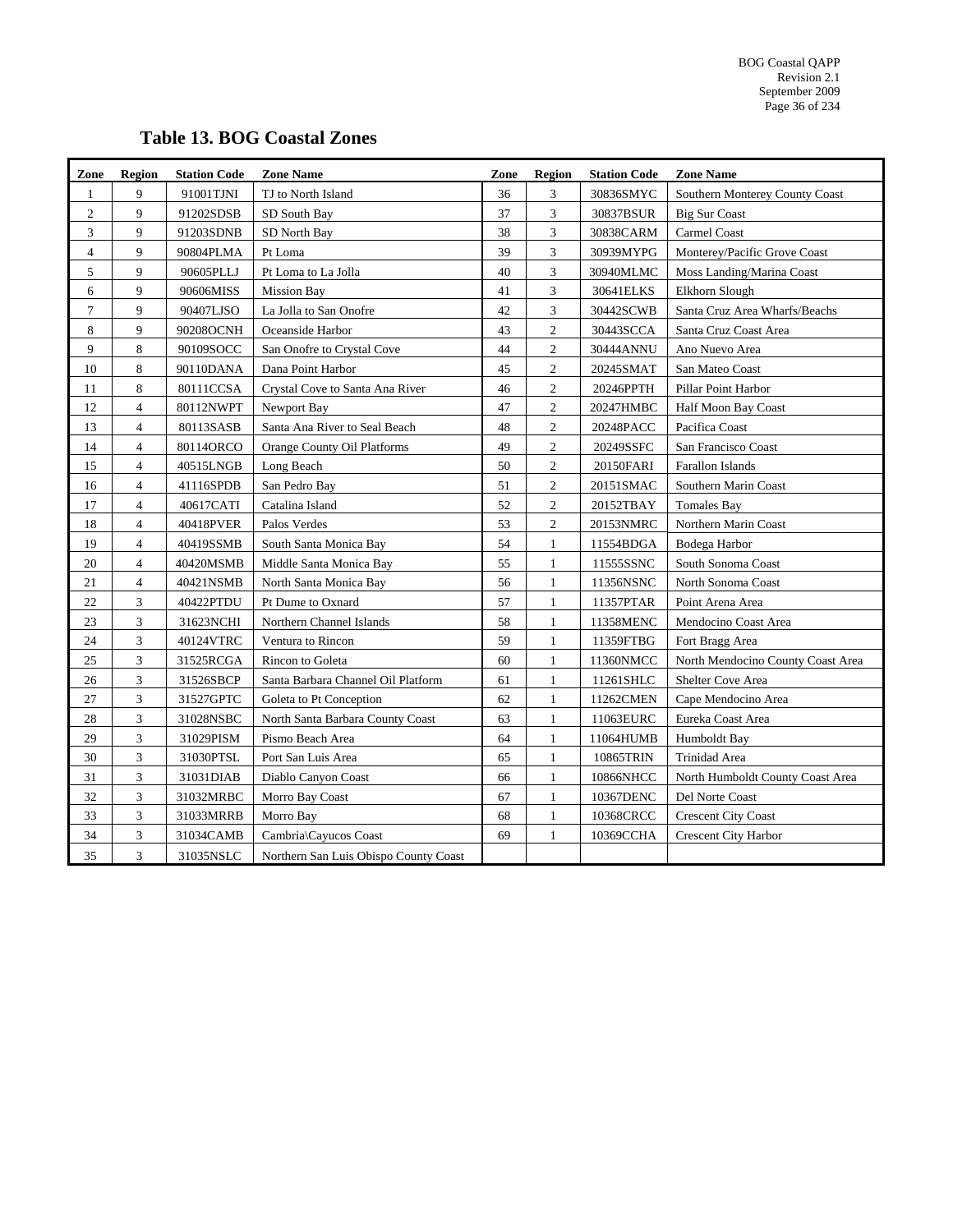#### <span id="page-37-0"></span>**10.1. Variability**

Due to potential variability of contaminant loads in individual tissue samples, samples will be analyzed in composites as outlined in the SAP (Appendix II) and MPSL-DFG SOPs (Appendix III).

#### **10.2. Bias**

Bias can be introduced by using fish of one particular species and/or total length for chemistry regressions and statistical analyses. The SAP (Appendix II) was reviewed by a Scientific Review Panel which approved of the inclusion of length ranges and multiple target species to reduce the associated bias.

# **Element 11. Sampling Methods**

Fish will be collected in accordance with MPSL-102a, Section 7.4 (Appendix III) except where noted here. Because coastal habitats vary greatly, there is no one method of collection that is appropriate. Field crews will evaluate each fishing site and species targeted to determine the correct method to be employed. Potential sampling methods include, but are not limited to: spear fishing, trawling, seining, gill netting, and hook and line.

Details on targeted fish species, number of individuals and size ranges can be found in the SAP (Appendix II, Tables 4 and 6).

The following adaptation to MPSL-102a, Section 7.4.5 (Appendix III) has been made: Collected fish may be partially dissected in the field. At the dock, the fish is placed on a measuring board covered with clean aluminum foil; fork and total length are recorded. Weight is recorded. Large fish such as sharks will is then be placed on the cutting board covered with a foil where the head, tail, and guts are removed using a clean cleaver (scrubbed with Micro™, rinsed with tap and deionized water). The fish cross section is tagged with a unique numbered ID, wrapped in aluminum foil, and placed in a clean labeled bag. When possible, parasites and body anomalies are noted. The cleaver and cutting board are re-cleaned with Micro™, rinsed with tap and deionized water between fish species, per site if multiple stations are sampled.

Zones are not fully segregated from other zones; therefore no special equipment cleaning will be done between zones.

Further details on sample collection and processing can be found in the SAP, Section III, E-F, pp. 10-17 (Appendix II).

#### **11.1. Corrective Action**

In the event samples cannot be collected, the Sample Collection Coordinator will determine if corrective actions are appropriate. Table 14 describes action to take in the event of a collection failure.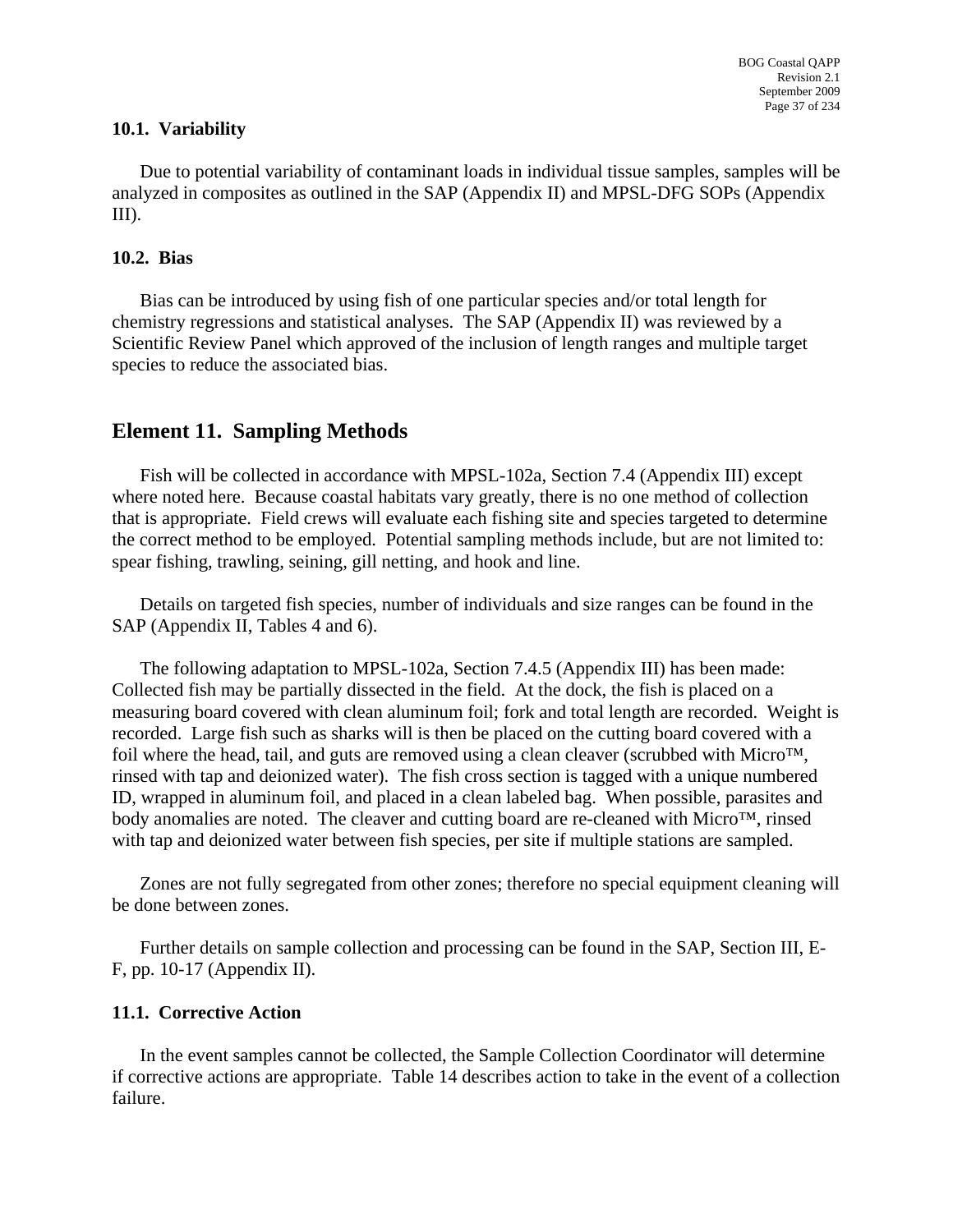| <b>Collection Failure</b>                                                                            | <b>Corrective Action</b>                         |
|------------------------------------------------------------------------------------------------------|--------------------------------------------------|
| One or more primary target species not present in                                                    | Change locations to fish another site within the |
| fishing site within the zone                                                                         | zone                                             |
| After 3 days effort, one or more primary target species   Collect one or more species from secondary |                                                  |
| not collected within zone                                                                            | target list; document the occurrence             |

#### <span id="page-38-0"></span>**Table 14. Field collection corrective actions**

# **Element 12. Sample Handling and Custody**

The field coordinator will be responsible for ensuring that each field sampling team adheres to proper custody and documentation procedures. A master sample logbook of field data sheets shall be maintained for all samples collected during each sampling event. A chain-of-custody (COC, Attachment 1) form must be completed after sample collection, archive storage, and prior to sample release.

Fish samples will be wrapped in aluminum foil and frozen on dry ice for transportation to the storage freezer or laboratory, where they will be stored at -20°C until dissection and homogenization. Samples delivered to MPSL-DFG will be logged in according to MPSL-104 (Appendix III). Samples delivered to DFG-WPCL will undergo a similar handling procedure (SAMPMAN\_REV\_Aug08, Appendix IV).

Authorization forms will be provided to each dissecting laboratory detailing the dissection and analysis to be performed (Attachment 3). Samples will be dissected according to MPSL-105 (Appendix III) and data retained on the lab data sheets in Attachment 4.

Lab Homogenates will be frozen until analysis is performed. Frozen tissue samples have a 12 month hold time from the date of collection. If a hold-time violation has occurred, data will be flagged appropriately in the final results.

# **Element 13. Analytical Methods**

Methods and equipment for laboratory analyses are listed in Table 15. EPA methods can be downloaded from [www.epa.gov/epahome/index/nameindx.htm.](http://www.epa.gov/epahome/index/nameindx.htm) EPA method numbers followed by "M" indicate modifications have been made. Modifications and non-EPA SOPs can be found in Appendix III and IV. Method validation data for modifications and SOPs can be obtained by contacting the analytical laboratory (Table 1.)

An AWS brand AMW-DISC digital pocket scale, or similar, is used to weigh fish in the field and is calibrated monthly in the lab with standard weights. Fish lengths are determined using a fish measuring board that does not require calibration. No other field measurements are being taken.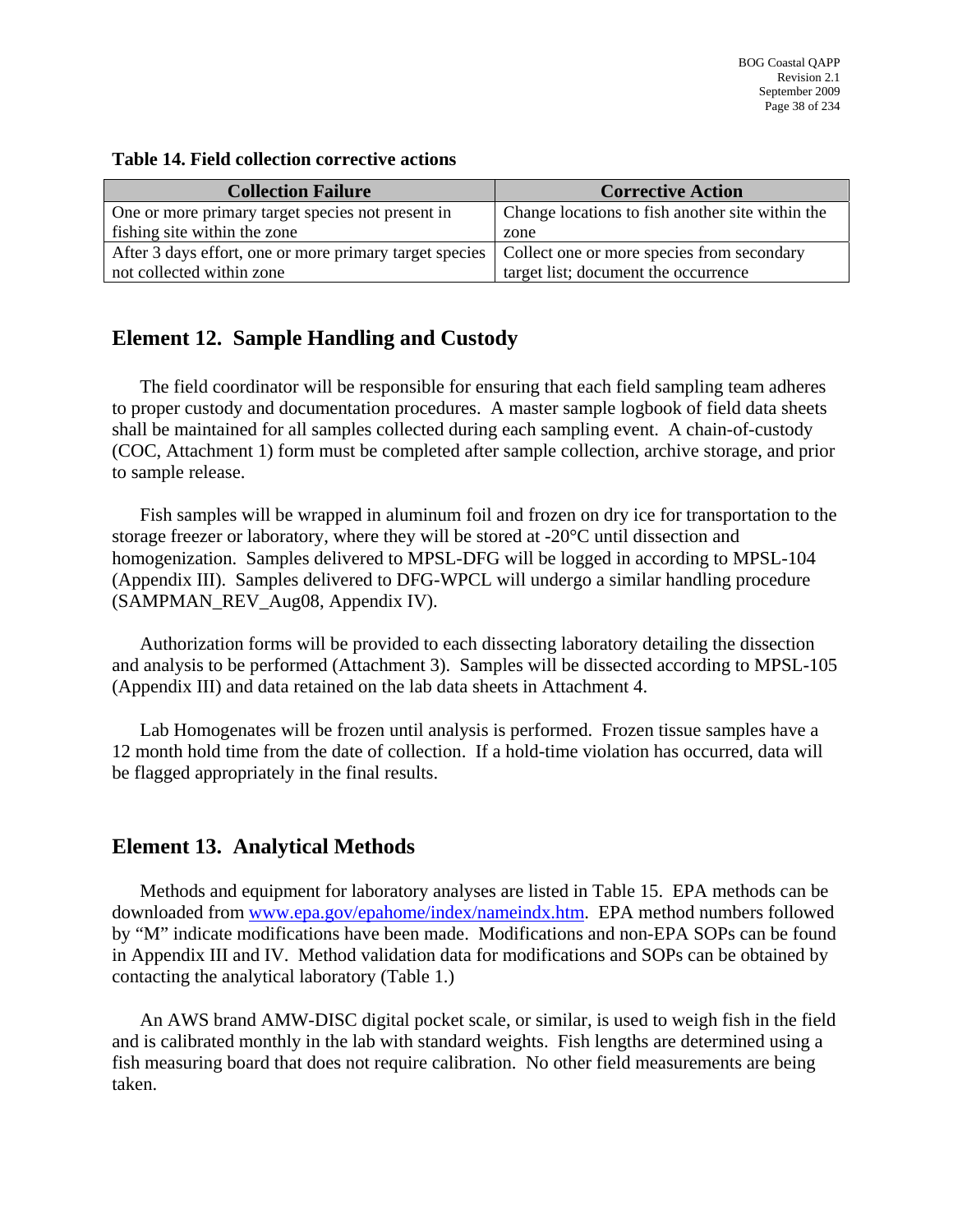| <b>Parameter</b> | <b>Method</b>     | <b>Instrument</b>              |
|------------------|-------------------|--------------------------------|
| Mercury          | EPA 7473          | Milestone DMA 80               |
| Selenium         | <b>EPA 3052M</b>  | <b>CEM MARSXpress Digester</b> |
|                  |                   | Perkin-Elmer Elan 9000         |
|                  | EPA 200.8         | <b>ICP-MS</b>                  |
| Organochlorine   | <b>EPA 8081BM</b> | Agilent 6890 GC-ECD            |
| Pesticides       |                   | Varian 3800 GC with Varian     |
|                  |                   | 1200 Triple-Quad MS            |
| Polychlorinated  | <b>EPA 8082M</b>  | Varian 3800 GC with Varian     |
| <b>Biphenyls</b> |                   | 1200 Triple-Quad MS            |
| Polybrominated   | <b>EPA 8081BM</b> | Agilent 6890 GC-ECD            |
| Diphenyl Ethers  |                   |                                |

#### <span id="page-39-0"></span>**Table 15. Methods for laboratory analyses**

Mercury will be analyzed according to EPA 7473, "Mercury in Solids and Solutions by Thermal Decomposition, Amalgamation, and Atomic Absorption Spectrophotometry" (USEPA, 1998) using a Direct Mercury Analyzer (DMA 80). Samples, blanks, and standards will be prepared using clean techniques. ASTM Type II water and analytical grade chemicals will be used for all standard preparations. A continuing calibration verification (CCV) will be performed after every 10 samples. Initial and continuing calibration verification values must be within  $\pm 20\%$  of the true value, or the previous 10 samples must be reanalyzed. Three blanks, a certified reference material (DORM-3 or similar), as well as a method duplicate and a matrix spike pair will be run with each analytical batch of samples. Reporting Limits (RL) can be found in Table 16 and Measurement Quality Objectives (MQO) in Section 7, Table 12a.

Selenium composites will be digested according to EPA 3052M, "Microwave Assisted Acid Digestion of Siliceous and Organically Based Matrices" (USEPA, 1996), modified (Appendix III), and will be analyzed according to EPA 200.8, "Determination of Trace Elements in Waters and Wastes by Inductively Coupled Plasma-Mass Spectrometry" (USEPA, 1994). Samples, blanks, and standards will be prepared using clean techniques. ASTM Type II water and analytical grade chemicals will be used for all standard preparations. A continuing calibration verification (CCV) will be performed after every 10 samples. Initial and continuing calibration verification values must be within  $\pm 20\%$  of the true value, or the previous 10 samples must be reanalyzed. Two blanks, a certified reference material (2976 or DORM-2), as well as a method duplicate and a matrix spike pair will be run with each set of samples. Reporting Limits (RL) can be found in Table 16 and Measurement Quality Objectives (MQO) in Section 7, Table 12a.

All organic compounds will be extracted following EPA Methods 3545, 3640A, and 3620B. Organochlorine pesticides and PBDEs will be analyzed according to EPA 8081BM, "Organochlorine Pesticides by Gas Chromatography", modified (Appendix IV). PCBs will be analyzed according to EPA 8082M, "Polychlorinated Biphenyls (PCBs) by Gas Chromatography", modified (Appendix IV). Samples, blanks, and standards will be prepared using clean techniques. ASTM Type II water and analytical grade chemicals will be used for all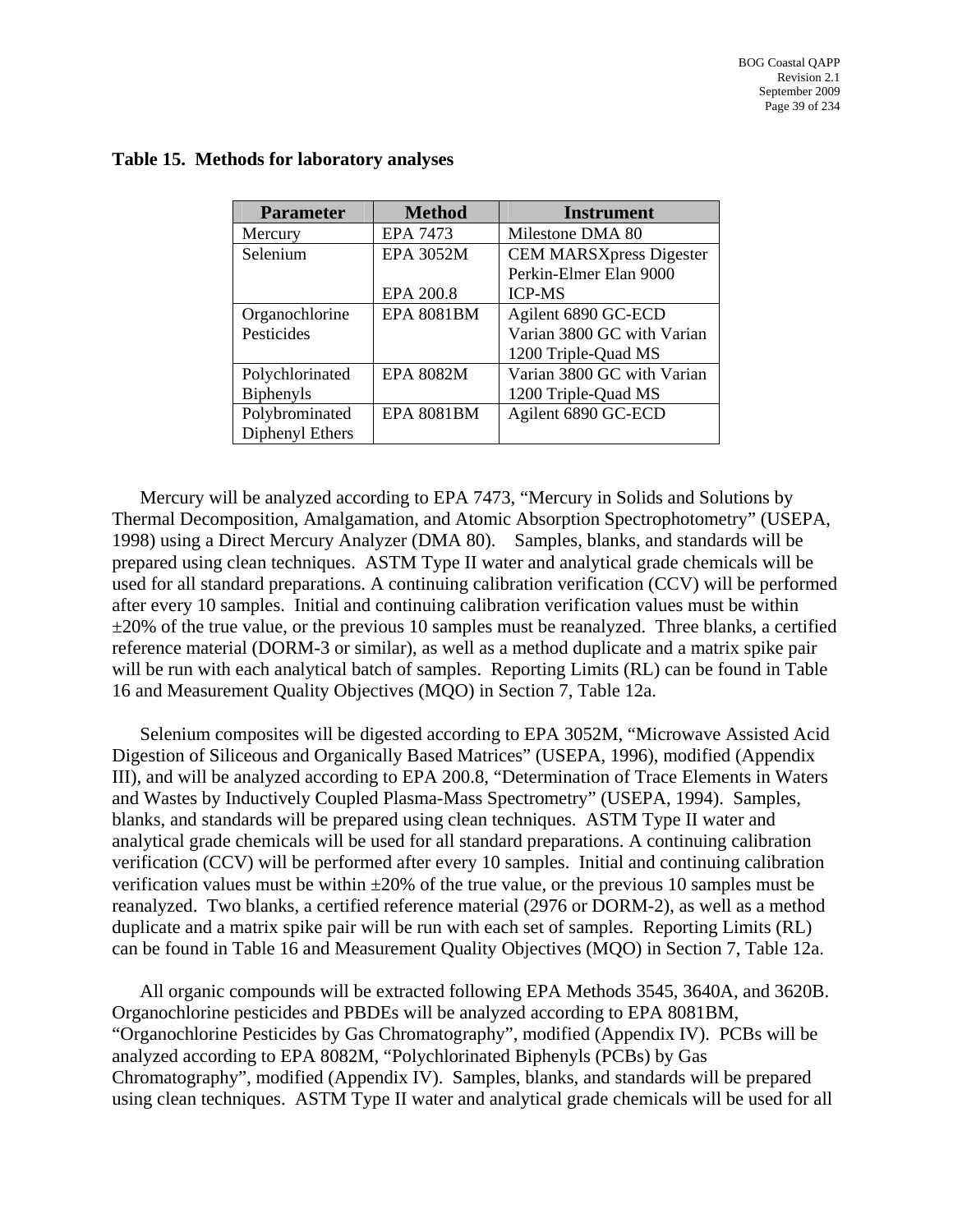<span id="page-40-0"></span>standard preparations. A continuing calibration verification (CCV) will be performed after every 10 samples. Initial and continuing calibration verification values must be within  $\pm 25\%$  of the true value, or the previous 10 samples must be reanalyzed. One blank, a laboratory control spike (LCS), as well as a method duplicate and a matrix spike pair will be run with each set of samples. Reporting Limits (RL) can be found in Table 17a,b,c and Measurement Quality Objectives (MQO) in Section 7, Table 12b.

#### **Table 16. Trace metal analytical parameters, reporting units, and reporting limits (RL) for tissue samples.**

| <b>Parameter</b> | <b>Method</b>        | $RL$ ( $\mu$ g/g wet wt) |
|------------------|----------------------|--------------------------|
| Mercury          | EPA 7473             | 0.02                     |
| <b>Selenium</b>  | EPA 3052M, EPA 200.8 | 0.40                     |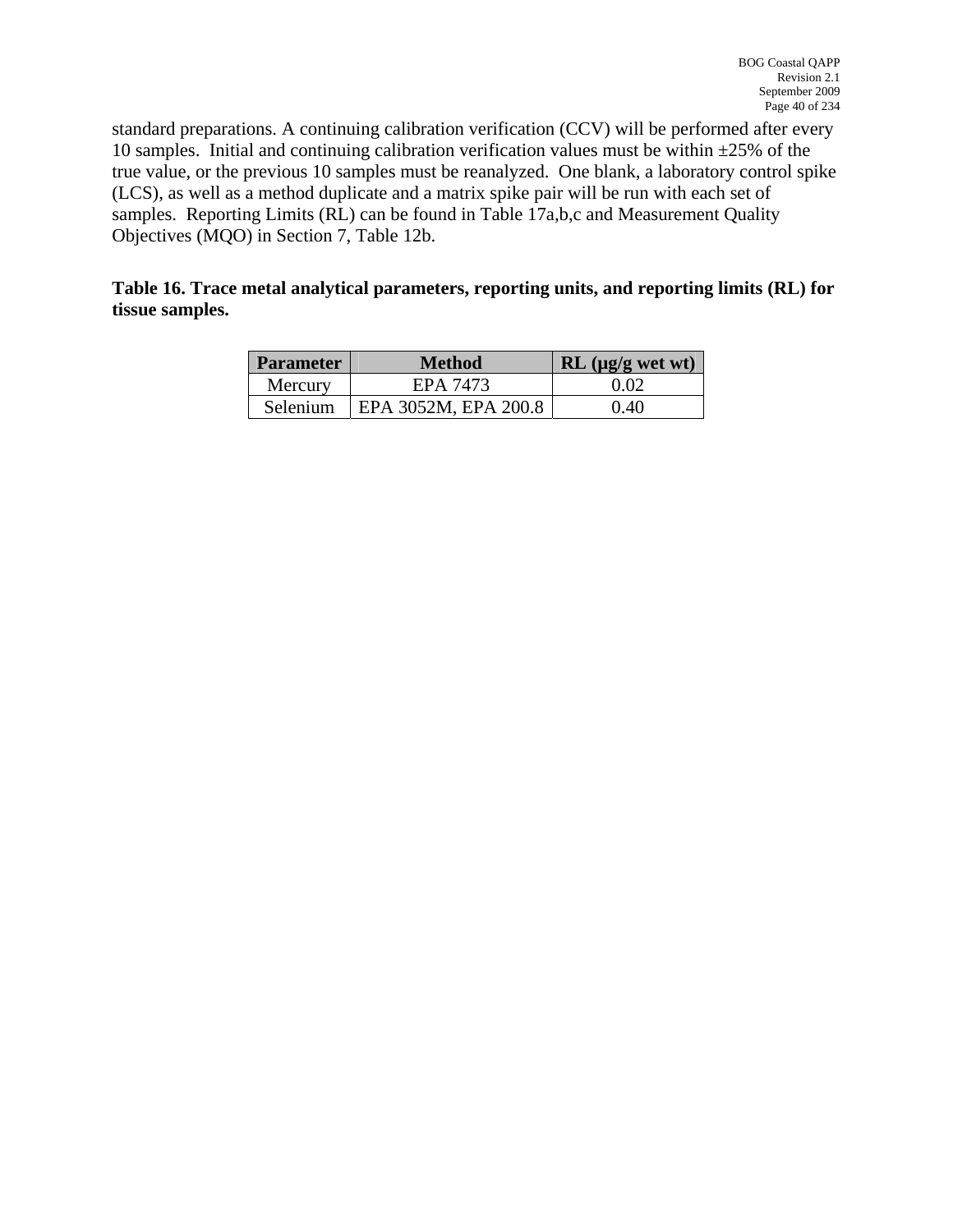<span id="page-41-0"></span>**Table 17a. Trace organic analytical parameters, reporting units, and reporting limits (RL) for tissue samples. Organochlorine Pesticides by EPA 8081BM using GC-ECD.** 

| <b>Organochlorine Pesticides</b><br>(by EPA 8081BM) |                     |                    |  |
|-----------------------------------------------------|---------------------|--------------------|--|
| Group                                               | <b>Parameter</b>    | $RL$ (ng/g wet wt) |  |
| Chlordanes                                          | Chlordane, cis-     | 1                  |  |
|                                                     | Chlordane, trans-   | 1                  |  |
|                                                     | Heptachlor          | 1                  |  |
|                                                     | Heptachlor epoxide  | 0.5                |  |
|                                                     | Nonachlor, cis-     | 1                  |  |
|                                                     | Nonachlor, trans-   | 1                  |  |
|                                                     | Oxychlordane        | 1                  |  |
| <b>DDTs</b>                                         | DDD(o,p')           | 0.5                |  |
|                                                     | DDD(p,p')           | 0.5                |  |
|                                                     | DDE(o,p')           | 0.5                |  |
|                                                     | DDE(p,p')           | 1                  |  |
|                                                     | DDMU(p,p')          | 1                  |  |
|                                                     | DDT(o,p')           | 1                  |  |
|                                                     | DDT(p,p')           | 1                  |  |
| Cyclodienes                                         | Aldrin              | 1                  |  |
|                                                     | Dieldrin<br>0.5     |                    |  |
|                                                     | Endrin              | $\mathbf{1}$       |  |
| <b>HCHs</b>                                         | HCH, alpha          | 0.5                |  |
|                                                     | HCH, beta           | $\mathbf{1}$       |  |
|                                                     | HCH, gamma          | 0.5                |  |
| Others                                              | Dacthal             | 0.5                |  |
|                                                     | Endosulfan I        | 1                  |  |
|                                                     | Hexachlorobenzene   | 0.7                |  |
|                                                     | Methoxychlor        | 1                  |  |
|                                                     | Mirex               | 1                  |  |
|                                                     | Oxadiazon           | 1                  |  |
|                                                     | Tedion <sup>1</sup> | 2                  |  |

<sup>1</sup>Tedion has been removed from the analyte list. This compound was discontinued from use in 1985 and has a very short residence time. Furthermore, it is a compound that is not bioaccumulated.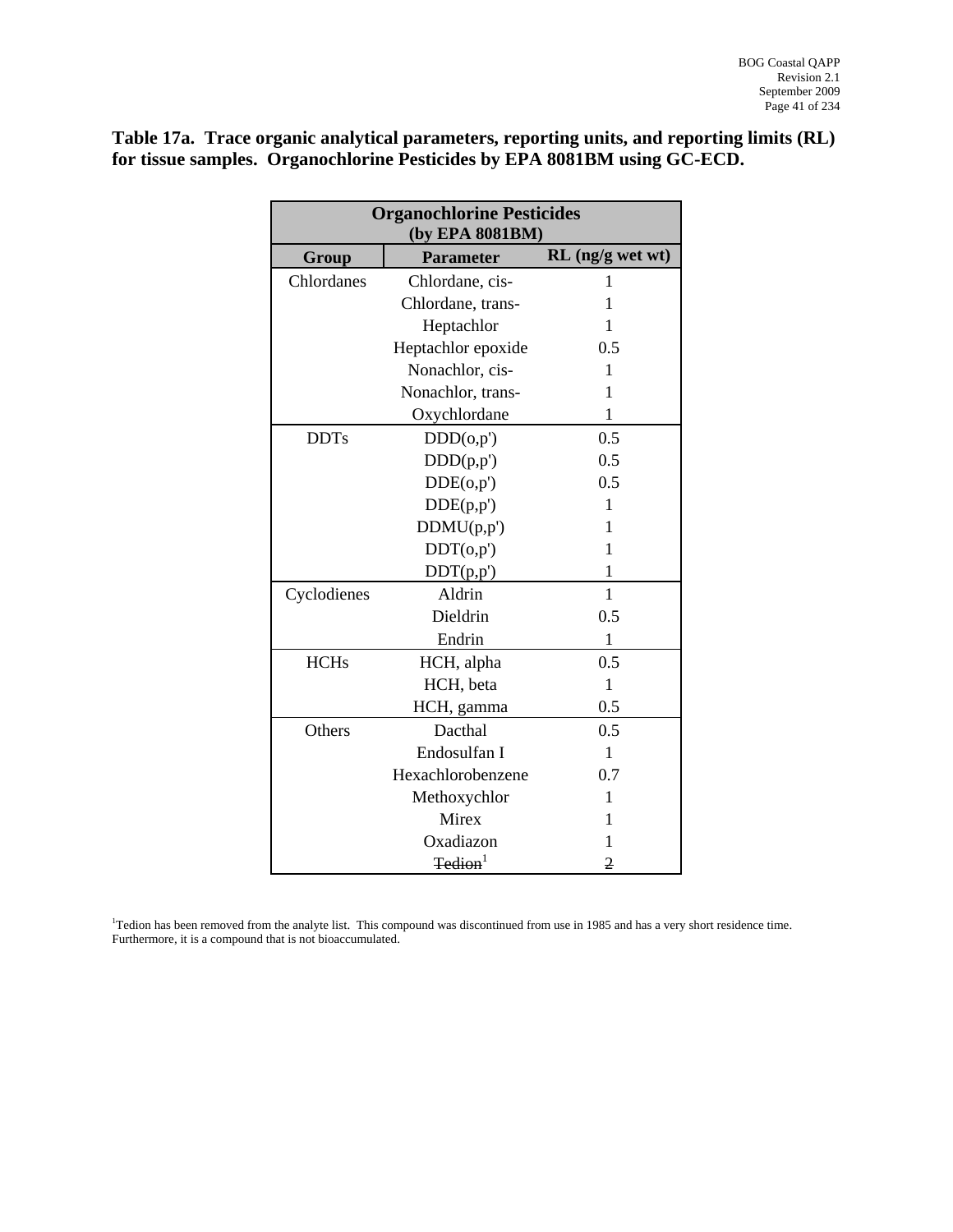<span id="page-42-0"></span>**Table 17b. Trace organic analytical parameters, reporting units, and reporting limits (RL) for tissue samples. PCBs by EPA Method 8082M.** 

| <b>Polychlorinated Biphenyl congeners</b><br>(by EPA Method 8082M) |              |                |                   |
|--------------------------------------------------------------------|--------------|----------------|-------------------|
|                                                                    | RL ppb (ng/g |                | $RL$ ppb $(ng/g)$ |
| <b>PCB</b>                                                         | wet wt)      | <b>PCB</b>     | wet wt)           |
| <b>PCB 008</b>                                                     | 0.6          | <b>PCB 128</b> | 0.6               |
| <b>PCB 018</b>                                                     | 0.6          | <b>PCB 137</b> | 0.6               |
| <b>PCB 027</b>                                                     | 0.6          | <b>PCB 138</b> | 0.6               |
| <b>PCB 028</b>                                                     | 0.6          | <b>PCB 141</b> | 0.6               |
| <b>PCB 029</b>                                                     | 0.6          | <b>PCB 146</b> | 0.6               |
| <b>PCB 031</b>                                                     | 0.6          | <b>PCB 149</b> | 0.6               |
| <b>PCB 033</b>                                                     | 0.6          | <b>PCB 151</b> | 0.6               |
| <b>PCB 044</b>                                                     | 0.6          | <b>PCB 153</b> | 0.6               |
| <b>PCB 049</b>                                                     | 0.6          | <b>PCB 156</b> | 0.6               |
| <b>PCB 052</b>                                                     | 0.6          | <b>PCB 157</b> | 0.6               |
| <b>PCB 056</b>                                                     | 0.6          | <b>PCB 158</b> | 0.6               |
| <b>PCB 060</b>                                                     | 0.6          | <b>PCB 169</b> | 0.6               |
| <b>PCB 064</b>                                                     | 0.6          | <b>PCB 170</b> | 0.6               |
| <b>PCB 066</b>                                                     | 0.6          | <b>PCB 174</b> | 0.6               |
| <b>PCB 070</b>                                                     | 0.9          | <b>PCB 177</b> | 0.6               |
| <b>PCB 074</b>                                                     | 0.6          | <b>PCB 180</b> | 0.6               |
| <b>PCB 077</b>                                                     | 0.6          | <b>PCB 183</b> | 0.6               |
| <b>PCB 087</b>                                                     | 0.9          | <b>PCB 187</b> | 0.6               |
| <b>PCB 095</b>                                                     | 0.9          | <b>PCB 189</b> | 0.6               |
| <b>PCB 097</b>                                                     | 0.6          | <b>PCB 194</b> | 0.6               |
| <b>PCB 099</b>                                                     | 0.6          | <b>PCB 195</b> | 0.6               |
| <b>PCB 101</b>                                                     | 0.9          | PCB 198/199    | 0.6               |
| <b>PCB 105</b>                                                     | 0.6          | <b>PCB 200</b> | 0.6               |
| <b>PCB 110</b>                                                     | 0.9          | <b>PCB 201</b> | 0.6               |
| <b>PCB 114</b>                                                     | 0.6          | <b>PCB 203</b> | 0.6               |
| <b>PCB 118</b>                                                     | 0.9          | <b>PCB 206</b> | 0.6               |
| <b>PCB 126</b>                                                     | 0.6          | <b>PCB 209</b> | 0.6               |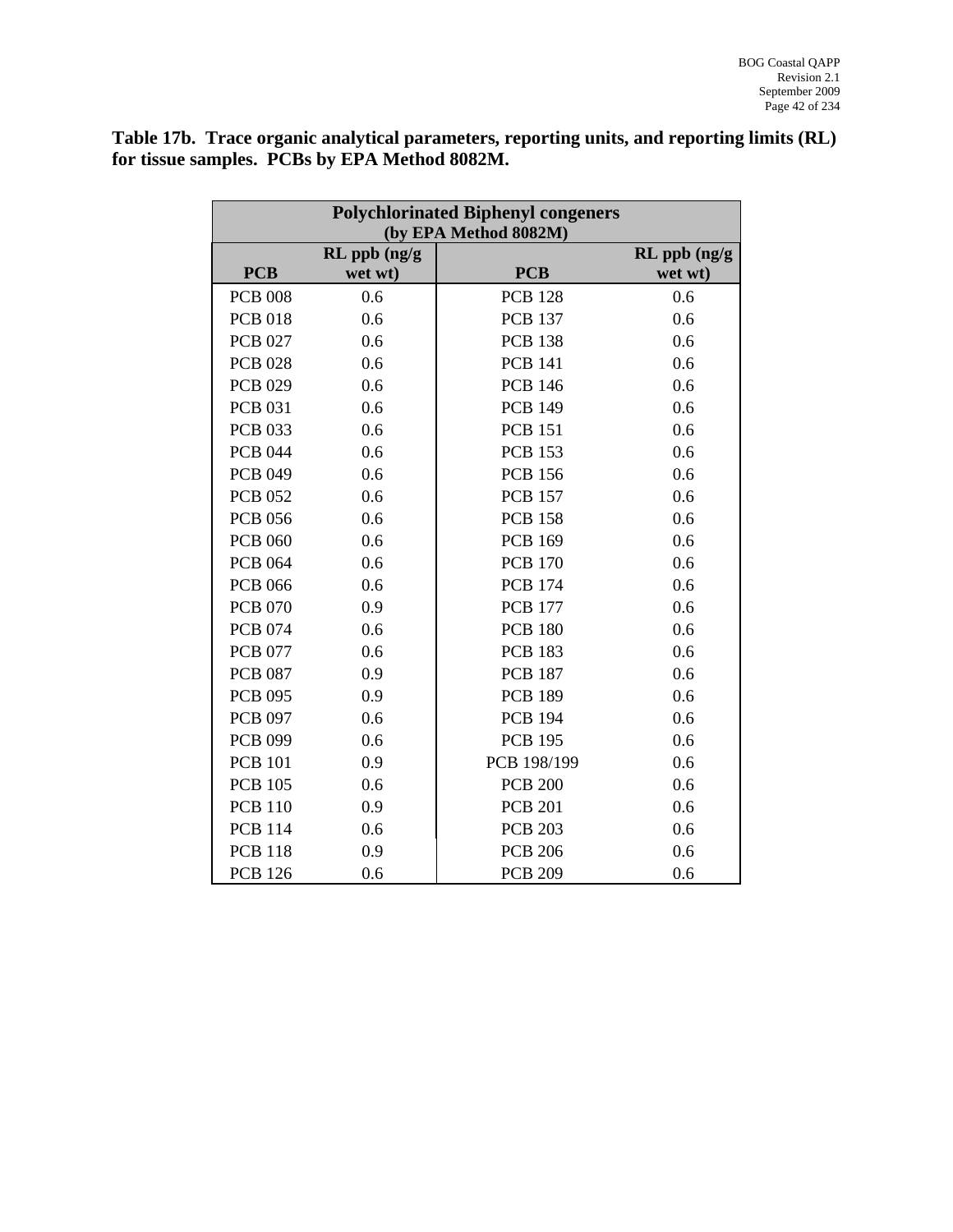<span id="page-43-0"></span>**Table 17c. Trace organic analytical parameters, reporting units, and reporting limits (RL) for tissue samples. PBDEs by EPA Method 8082M.** 

| <b>Polybrominated Diphenyl Ethers</b><br>(by EPA Method 8081BM) |                      |  |  |
|-----------------------------------------------------------------|----------------------|--|--|
| <b>PBDE</b>                                                     | RL ppb (ng/g wet wt) |  |  |
| <b>PBDE 017</b>                                                 | 0.6                  |  |  |
| <b>PBDE 028</b>                                                 | 0.6                  |  |  |
| <b>PBDE 047</b>                                                 | 0.8                  |  |  |
| <b>PBDE 066</b>                                                 | 0.6                  |  |  |
| <b>PBDE 085</b>                                                 | 0.8                  |  |  |
| <b>PBDE 099</b>                                                 | 0.8                  |  |  |
| <b>PBDE 100</b>                                                 | 0.6                  |  |  |
| <b>PBDE 138</b>                                                 | 0.6                  |  |  |
| <b>PBDE 153</b>                                                 | 0.8                  |  |  |
| PBDE154                                                         | 0.6                  |  |  |
| <b>PBDE 183</b>                                                 | 1.2                  |  |  |
| <b>PBDE 190</b>                                                 | 1.8                  |  |  |

#### **13.2.1. Corrective Action**

It is the responsibility of each analyst to take corrective action upon instrument failure. Corrective action will be conducted according to manufacturer or method specifications. Additional information on corrective actions can be found in Section 20.2.

#### **13.2.2. Turn around time**

All tissue analyses must be completed within the 1 year hold time. In addition, results need to be reported according to the timeline outlined in Table 10.

#### **13.3. Sample Disposal**

The laboratories are responsible for complying with all Federal, State and local regulations governing waste management, particularly hazardous waste identification rules and land disposal restrictions. Chemicals must be appropriately neutralized prior to disposal or must be handled as hazardous waste.

# **Element 14. Quality Control**

MPSL-DFG and DFG-WPCL conduct quality control through several activities and methods. These methods of quality control are performed to identify possible contamination problem(s), matrix interference and the ability to duplicate/repeat results. When control limits are exceeded the Laboratory QAO will review with appropriate laboratory staff to ascertain the possible cause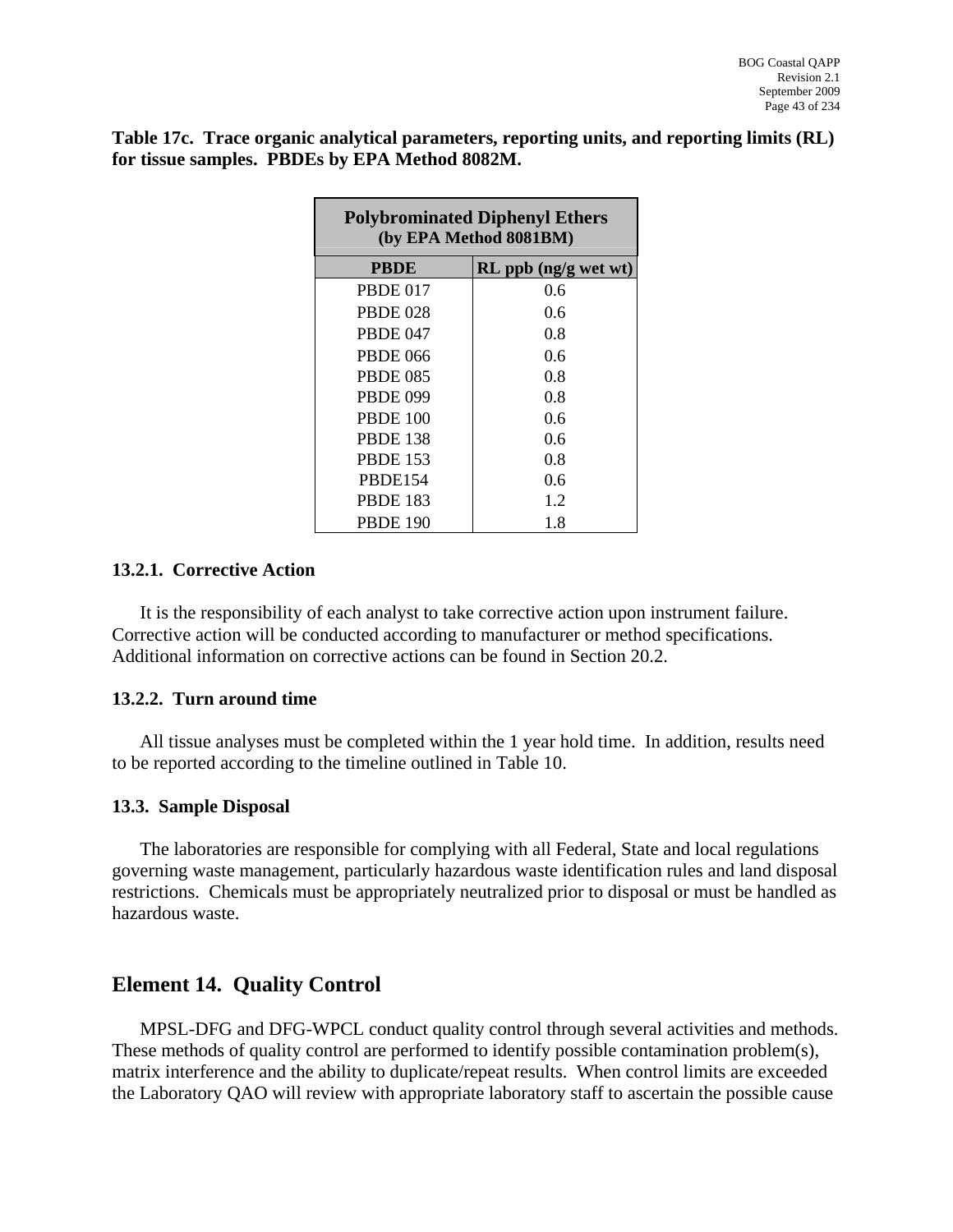<span id="page-44-0"></span>of the exceedance. A review of SOPs will be conducted and any deficiencies will be identified, documented, and corrected. A written report of the corrective action(s) will be provided to the PI and PM via email. The PM will contact the SWAMP QAO as needed. A written report containing all corrective actions will be submitted to the SWAMP QAO on a quarterly basis.

Each aspect of laboratory quality control is listed in Tables 12a and b for frequency as well as Measurement Quality Objectives (MQO) for each.

# **Element 15. Instrument/Equipment Testing, Inspection and Maintenance**

Laboratory instruments are inspected and maintained in accordance with lab SOPs, which include those specified by the manufacturer and those specified by the method (Tables 16 and 17a, b, and c). These SOPs have been reviewed by each respective Laboratory QAO and found to be in compliance with SWAMP criteria. DFG-WPCL and MPSL-DFG analysts are responsible for equipment testing, inspection, and maintenance. Appendices III and IV list the referenced SOPs. DFG-WPCL SOPs are available upon request from the Laboratory Director by email: [dcrane@ospr.dfg.ca.gov.](mailto:dcrane@ospr.dfg.ca.gov) Likewise, MPSL-DFG SOPS are available upon request from the Laboratory QAO by email: [bonnema@mlml.calstate.edu.](mailto:bonnema@mlml.calstate.edu)

Electronic laboratory equipment usually has recommended maintenance prescribed by the manufacturer. These instructions will be followed as a minimum requirement. Due to the cost of some laboratory equipment, back up capability may not be possible. But all commonly replaced parts will have spares available for rapid maintenance of failed equipment. Such parts include but are not limited to: batteries; tubes; light bulbs; tubing of all kinds; replacement specific ion electrodes; electrical conduits; glassware; pumps; etc. In some cases, the cost of instruments (i.e., GC-MS, EFD, etc) prohibits the procurement of additional spare parts. However, those instruments are typically maintained and repaired by the manufacturer.

The lead chemist, or designee, is responsible for the testing, inspection, and maintenance of equipment. Each instrument has its own logbook where the results of tests, inspections, maintenance and repairs are documented. When an instrument's test results fail to meet accuracy and/or precision criteria after the lead chemist has performed maintenance, the manufacturer will be contacted.

# **Element 16. Instrument/Equipment Calibration and Frequency**

Laboratory instruments (listed in Table 18) are calibrated, standardized and maintained according to procedures detailed in laboratory SOPs (Appendices III and IV). Instrument manuals identify step-by-step calibration and maintenance procedures. Instruments and types of calibration required are listed in Table 18. If analytical instrumentation fails to meet performance requirements, the instrument(s) will be checked according to their respective SOP(s) and recalibrated. If the instrument(s) does again does not meet specifications, it will be repaired and retested until performance criteria are achieved. The maintenance will be entered in the instrument log. If sample analytical information is in question due to instrument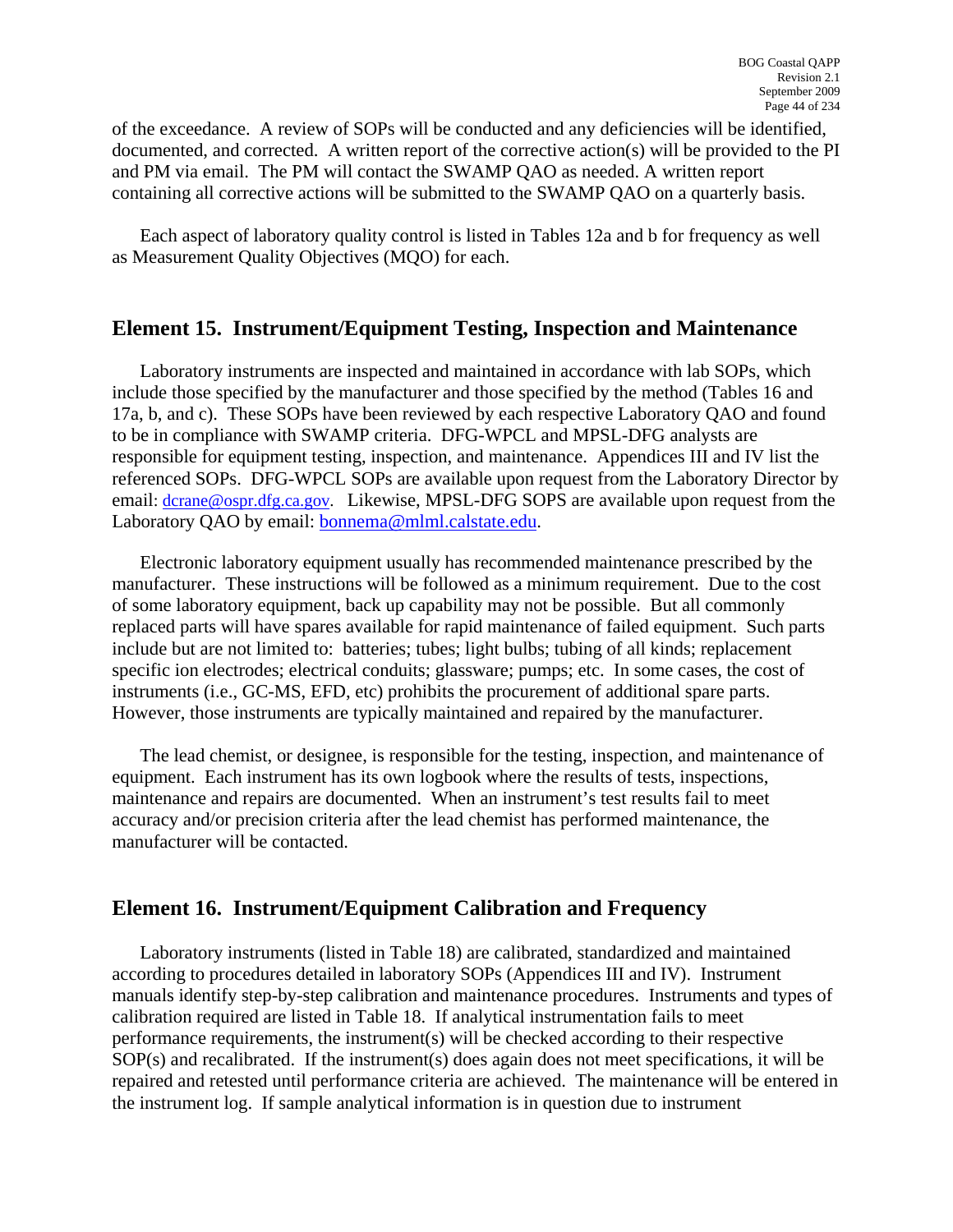<span id="page-45-0"></span>performance, the PM will be contacted regarding the proper course of action including reanalyzing the sample(s).

At a minimum all calibration procedures will meet the requirements specified in the US EPA approved methods of analysis. The means and frequency of calibration recommended by the manufacturer of the equipment or devices as well as any instruction given in an analytical method will be followed. When such information is not specified by the method, instrument calibration will be performed at least once daily and continuing calibration will be performed on a 10% basis thereafter except for analysis by GC/MS. It is also required that records of calibration be kept by the person performing the calibration and be accessible for verification during either a laboratory or field audit.

#### **Table 18. Equipment maintenance and calibration frequency.**

| <b>Instrument</b>                                                                                                            | <b>Inspection/Maintenance</b><br><b>Frequency</b> | <b>Calibration</b><br><b>Frequency</b> |
|------------------------------------------------------------------------------------------------------------------------------|---------------------------------------------------|----------------------------------------|
| Agilent 6890 Gas Chromatograph equipped with<br>micro-ECD detectors and autosamplers using<br>Enviroquant Software (Agilent) | As needed                                         | At least once prior<br>to each batch   |
| Varian 3800 Gas Chromatograph with Varian<br>1200 Triple Quadrupole Mass Spectrometer<br>equipped with Combi-Pal autosampler | As needed                                         | At least once prior<br>to each batch   |
| Perkin-Elmer Elan 9000 Inductively Coupled<br>Plasma - Mass Spectrometer                                                     | As needed                                         | At least once prior<br>to each batch   |
| Milestone DMA-80 Direct Mercury Analyzer                                                                                     | As needed                                         | At least once<br>every 2 weeks         |

## **16.1. Analytical Instrumentation**

## **16.1.1. Instrument calibration**

Upon initiation of an analytical run, after each major equipment disruption, and whenever on-going calibration checks do not meet recommended MQOs, the system will be calibrated with a full range of analytical standards. Immediately after this procedure, the initial calibration must be verified through the analysis of a standard obtained from a different source than the standards used to calibrate the instrumentation, prepared in an independent manner, and ideally having certified concentrations of target analytes of a CRM or certified solution. Frequently, calibration standards are included as part of an analytical run, interspersed with actual samples. However, this practice does not document the stability of the calibration and is incapable of detecting degradation of individual components, particularly pesticides, in standard solutions used to calibrate the instrument. The calibration curve is acceptable if it has an  $\mathbb{R}^2$  of 0.990 or greater for all analytes present in the calibration mixtures. If not, the calibration standards, as well as all the samples in the batch are re-analyzed. All calibration standards will be traceable to a recognized organization for the preparation and certification of QC materials (e.g., National Institute of Standards and Technology, National Research Council Canada, US EPA, etc.).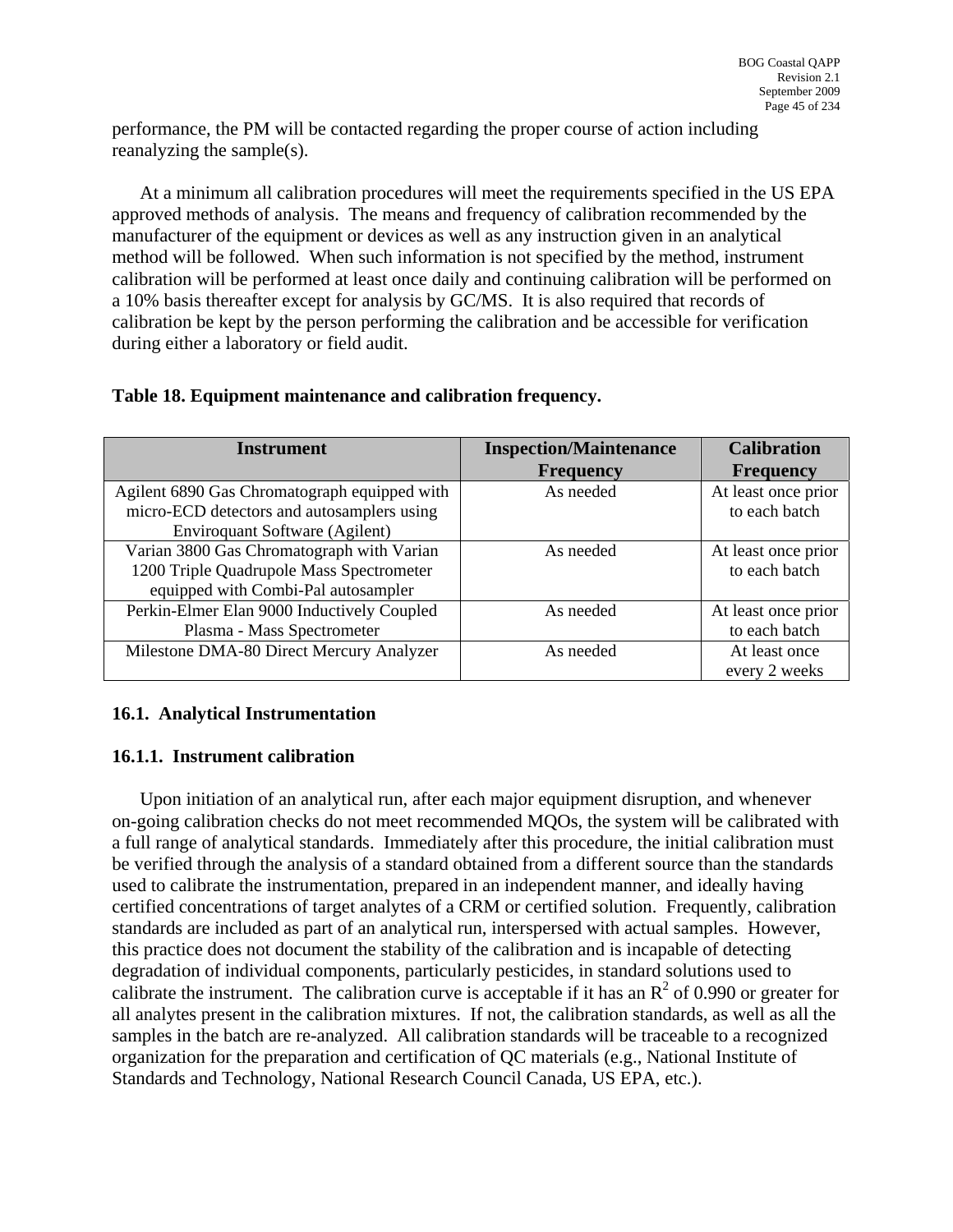<span id="page-46-0"></span>Calibration curves will be established for each analyte and batch analysis from a calibration blank and a minimum of three analytical standards of increasing concentration, covering the range of expected sample concentrations. Only data which result from quantification within the demonstrated working calibration range may be reported (i.e., quantification based on extrapolation is not acceptable). Alternatively, if the instrumentation is linear over the concentration ranges to be measured in the samples, the use of a calibration blank and one single standard that is higher in concentration than the samples may be appropriate. Samples outside the calibration range will be diluted or concentrated, as appropriate, and reanalyzed.

#### **16.1.2. Continuing calibration verification (CCV)**

Calibration verification solutions traceable to a recognized organization are inserted as part of the sample stream. The sources of the calibration verification solutions are independent from the standards used for the calibration. Calibration verification solutions used for the CCV will contain all the analytes of interest. The frequency of these verifications is dependent on the type of instrumentation used and, therefore, requires considerable professional judgment. The required frequency for this project is listed in Table 6. All analyses are bracketed by an acceptable calibration verification; all samples not bracketed by an in control CCV should be reanalyzed. If the control limits for analysis of the calibration verification solution are not met, the initial calibration will have to be repeated. All samples analyzed before the calibration verification solution that failed the MQOs will be reanalyzed following the recalibration. Only the re-analysis results will be reported. If it is not possible or feasible to perform reanalysis of samples, all earlier data (i.e., since the last successful calibration control verification) are suspect. In this case, DFG-WPCL will contact the PM to determine proceedings, and will flag the data and note the issue in interim and final reports.

## **Element 17. Inspection/Acceptance of Supplies and Consumables**

All supplies will be examined for damage as they are received. Laboratory ordering personnel will review all supplies as they arrive to ensure the shipment is complete and intact. All chemicals are logged in to the appropriate logbook and dated upon receipt. All supplies are stored appropriately and are discarded upon expiration date. Table 19 indicates items that are considered for accuracy, precision, and contamination. If these items are not found to be in compliance with the acceptance criteria, they will be returned to the manufacturer.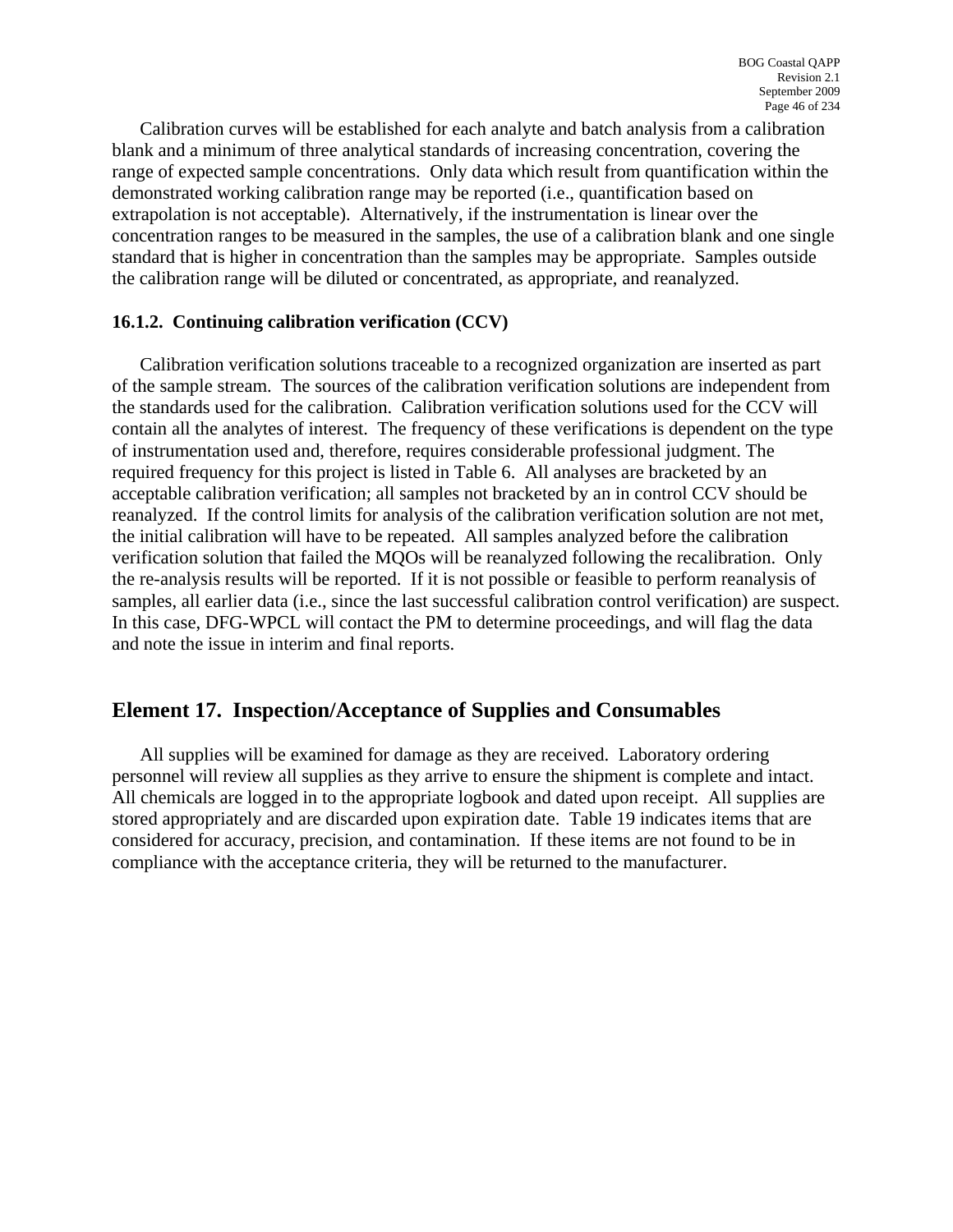| <b>Project-Related</b><br>Supplies (source)                                            | <b>Inspection / Testing</b><br><b>Specifications</b>            | <b>Acceptance Criteria</b>                                    | <b>Frequency</b>               | <b>Responsible Individual</b>      |
|----------------------------------------------------------------------------------------|-----------------------------------------------------------------|---------------------------------------------------------------|--------------------------------|------------------------------------|
| Certified pre-cleaned<br>glass (I-Chem/Fisher<br>Scientific or similar)                | Carton custody seal is<br>inspected                             | Carton custody seal<br>intact                                 | At receipt date of<br>shipment | MSPL-DFG or DFG-<br>WPCL personnel |
| Nitrile Gloves<br>(Fisher Scientific or<br>similar)                                    | Carton seal is visually<br>inspected for damage or<br>tampering | Carton is intact and<br>gloves within are clean<br>and intact | At receipt date of<br>shipment | MSPL-DFG or DFG-<br>WPCL personnel |
| Polyethylene Gloves<br>(Fisher Scientific or<br>similar)                               | Carton seal is visually<br>inspected for damage or<br>tampering | Carton is intact and<br>gloves within are clean<br>and intact | At receipt date of<br>shipment | MSPL-DFG or DFG-<br>WPCL personnel |
| <b>Analytical Standards</b><br>(Perkin-Elmer,<br>VWR, Fisher<br>Scientific or similar) | Solution bottles are<br>inspected to verify<br>factory seal     | Manufacturer's seal<br>intact                                 | At receipt date of<br>shipment | MSPL-DFG or DFG-<br>WPCL personnel |

<span id="page-47-0"></span>

|  |  | Table 19. Inspection/acceptance testing requirements for consumables and supplies. |
|--|--|------------------------------------------------------------------------------------|
|  |  |                                                                                    |

# **Element 18. Non-Direct Measures**

Data will not be used from non-direct measures in this study.

## **Element 19. Data Management**

Field data will be entered into the SWAMP Database version 2.5 upon return to the lab. Original field sheets (Attachment 1) will be retained in a log book, and copies of the COCs (Attachment 2) will be kept by each receiving laboratory. SWAMP Authorization forms will also accompany samples sent to each laboratory (Attachment 3).

All data generated by DFG-WPCL will be maintained as described in DFG-WPCL SOPs (Appendix IV) and the DFG-WPCL Quality Assurance Manual (Appendix I). The DFG-WPCL QAO will be responsible for oversight of the collection of all organic chemical analysis data and entering QAchecked data into the SWAMP database.

Likewise, all MPSL-DFG data will be generated and maintained according to the Marine Pollution Studies Laboratory Quality Assurance Plan (Appendix I). The MPSL-DFG QAO will be responsible for oversight of the collection of all dissection and metals analysis data and entering QA-checked data into the SWAMP database.

All data collected will be entered into electronic spreadsheets that are SWAMP compatible. Each data element is checked at a minimum by the technician that entered the data and verified by the technician's signature on the data sheet. Tissue data will be provided to the PC in Microsoft Excel spreadsheets. Data will be reviewed to ensure they are consistent with the format of the database and other data records.

All raw and statistical analysis data are subject to a 100% check for accuracy by the PM and Laboratory QAOs. Data are analyzed and proofread for accuracy, and then QA checked against the QAPP and SWAMP criteria before being entered into the SWAMP database. Original hard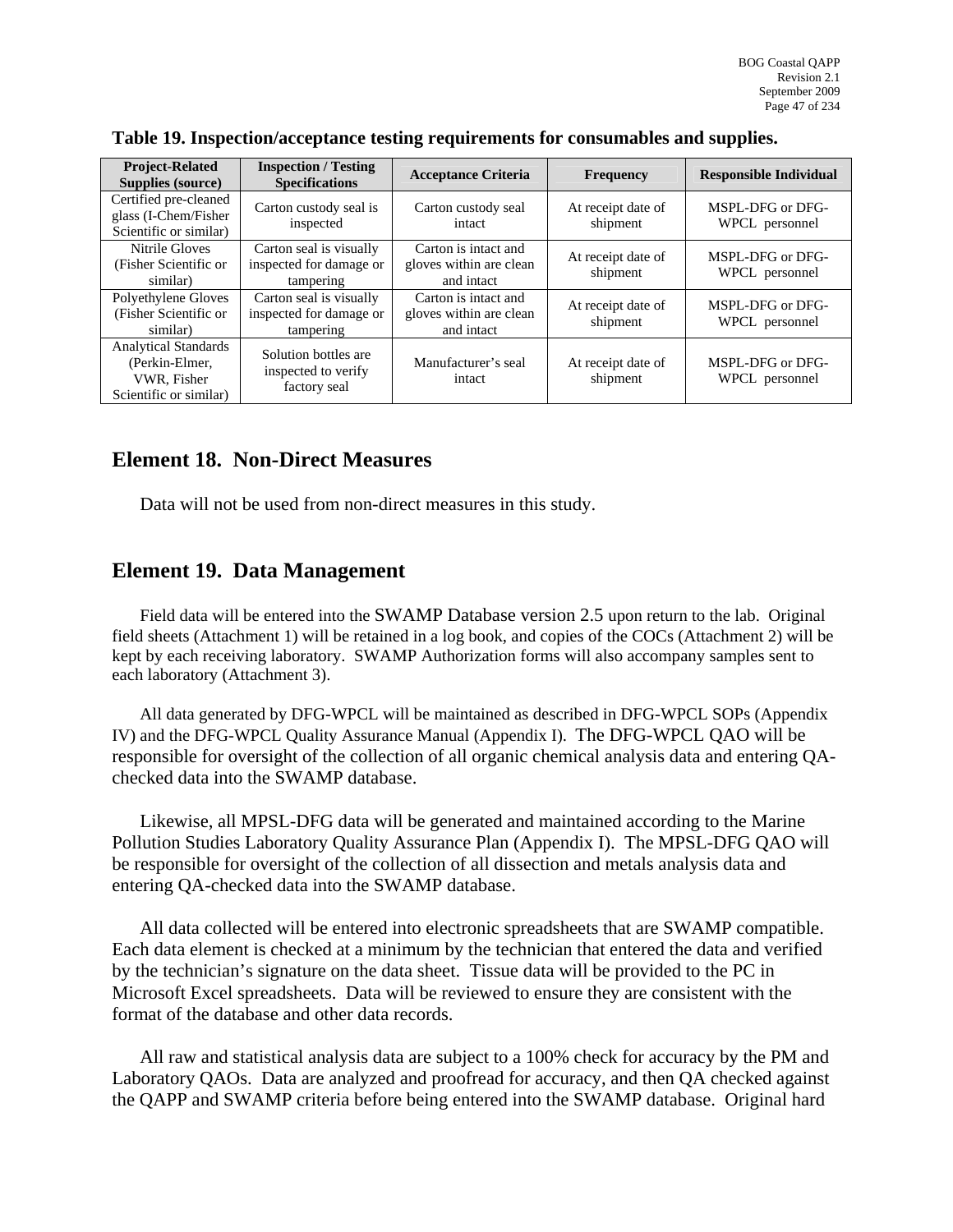<span id="page-48-0"></span>copies of the data are filed in a secure cabinet until requested by the PM and/or inclusion into the Final Report. Electronic copies are stored and backed up by each analyst and respective laboratory internal project manager.

Hardware and software will be updated as recommended by the manufacturer or as needed. Testing of each component is not required on a regular basis aside from day to day functionality. Each entity is responsible for the necessary updates or upgrades, whether provided regularly through an Information Technology department or otherwise.

Data management checklists are not required. Analytical completeness will be tracked through the SWAMP Database version 2.5.

# **Group C Elements: Assessment and Oversight**

# **Element 20. Assessments and Response Actions**

#### **20.1. Audits**

All reviews of QA data will be made by the QAO of each laboratory prior to submission of each batch to SWAMP Tissue Database 2.5. Reviews of the sampling procedures will be made by the Field Collection Coordinator and the Project Coordinator in case problems occur. As SOPs are updated and refined, additional reviews will be made. Each data technician is responsible for flagging all data that does not meet established QA/QC criteria.

Project data review established for this project will be conducted once all data sets have been received, and includes the following:

- Initial review of analytical and field data for complete and accurate documentation, chain of custody procedures, compliance with analytical holding times, and required frequency of laboratory QA samples.
- Comparison of all spike and duplicate results with the MQOs in tables 12a and b.
- Assigning data qualifier flags to the data as necessary to reflect limitations identified by the process.

If a review discovers any discrepancy, the QAO will discuss it with the personnel responsible for the activity. The discussion will include the accuracy of the information, potential cause(s) leading to the deviation, how the deviation might impact data quality and the corrective actions that might be considered.

Assessments will be oral; if no discrepancies are noted and corrective action is not required, additional records are not required. If discrepancies are observed, the details of the discrepancy and any corrective action will be reported and appended to the report.

All assessments will be conducted in accordance with the timeline in Table 10.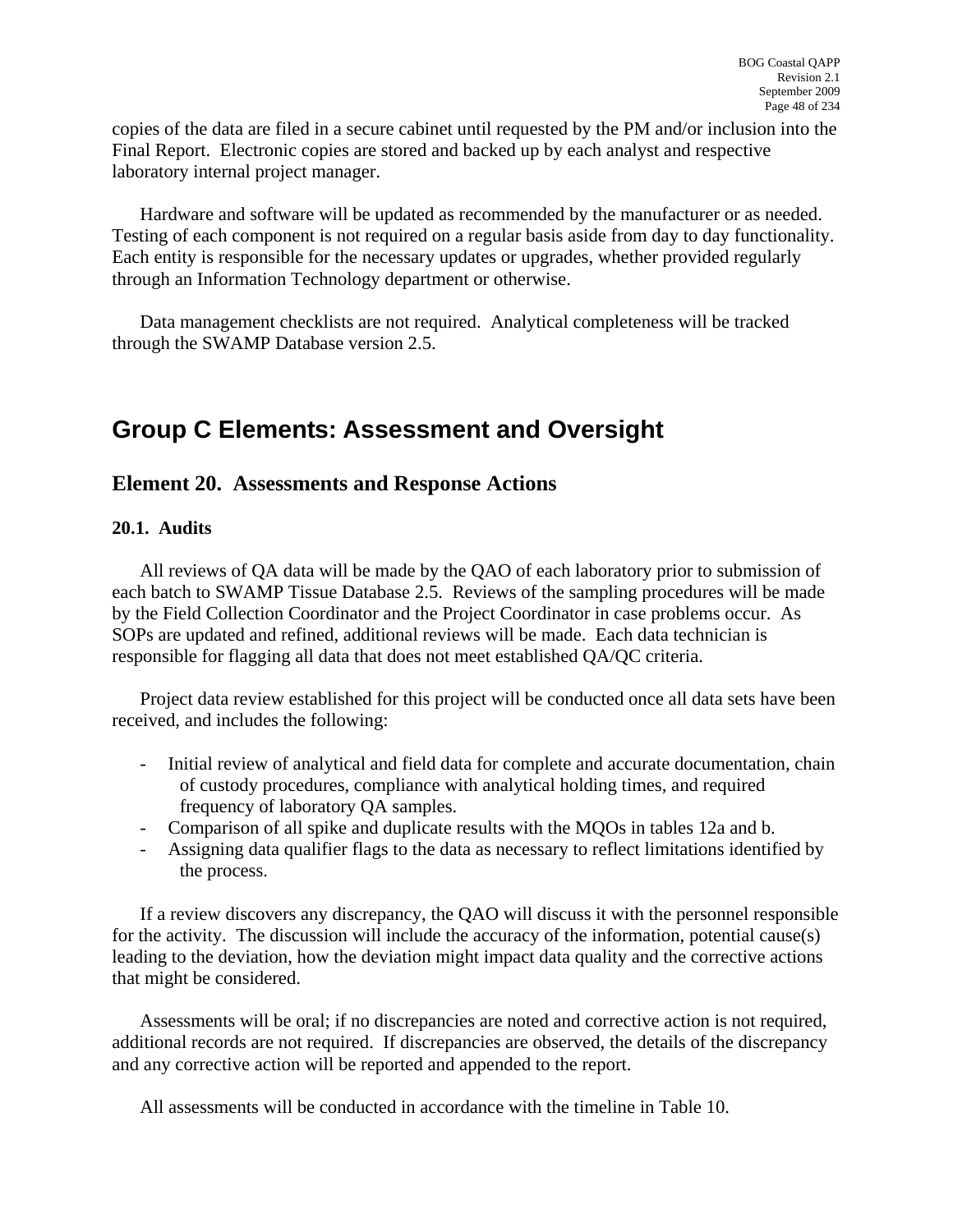#### <span id="page-49-0"></span>**20.2. Deviations and corrective actions**

Analyses are conducted according to procedures and conditions recommended by the US EPA and described in laboratory SOPs (Appendices III and IV), with the exception of those reported herein. Beyond those identified, deviations from these recommended conditions are reported to the Laboratory QAO. The PM will be notified within 24 hours of these deviations.

In the event of a SOP/QAPP deviation or corrective action, a deviation/corrective action form will be prepared, completed, signed and the PM notified. Best professional judgment will be used in interpretation of results obtained when deviations in the test conditions have occurred. All deviations and associated interpretations will be reported in interim and final reports. Protocol amendments will be submitted to the Laboratory QAO and PM. Upon approval, protocol amendments will be employed.

This study strives for 90% analytical data completeness. If this goal cannot be achieved, various corrective actions can be undertaken as described in Section D24.

# **Element 21. Reports to Management**

The following products are to be delivered to PM:

- o Each LD shall regularly brief the PC, LS and PM on the progress of all on-going chemical analyses in monthly emails or conference calls. When deemed necessary for decision making, other BOG participants will also be notified of progress.
- o The LS will provide a draft final report and a final report to the PM in accordance with the dates listed in Table 10.

# **Group D Elements: Data Validation and Usability**

## **Element 22. Data Review, Verification and Validation Requirements**

Data generated by project activities will be reviewed against the measurement quality objectives (MQOs) in Tables 12a and 12b, Section 7. Furthermore, the final dataset as a whole will scrutinized for usability to answer the three Management Questions.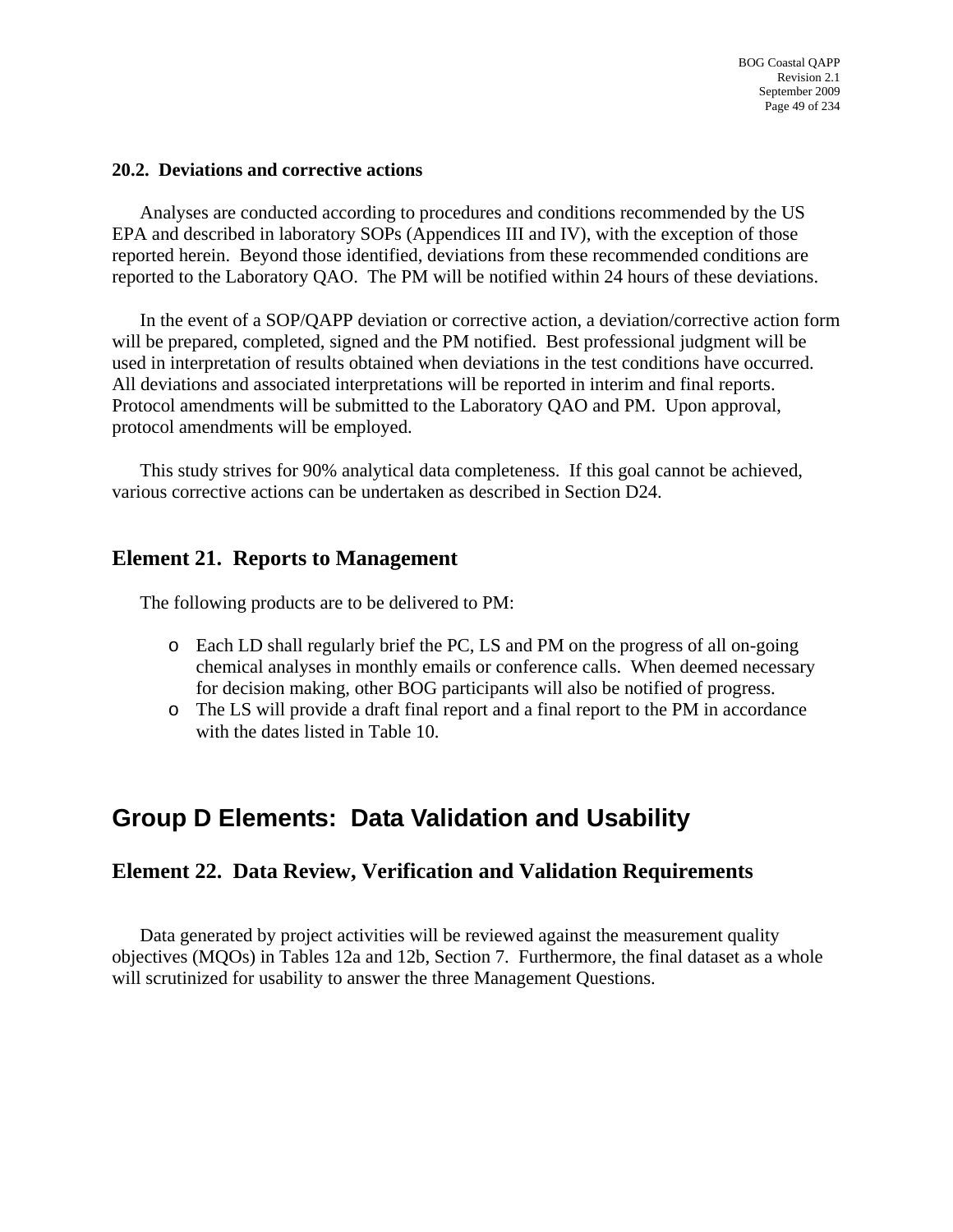# <span id="page-50-0"></span>**Element 23. Verification and Validation Methods**

All data reported for this project will be subject to a 100% check for errors in transcription, calculation and computer input by the laboratory internal project manager and/or laboratory QAO. Additionally, the Laboratory QAO will review sample logs and data forms to ensure that requirements for sample preservation, sample integrity, data quality assessments and equipment calibration have been met. At the discretion of the LD, data that do not meet these requirements will either not be reported, or will be reported with qualifiers which serve as an explanation of any necessary considerations.

Reconciliation and correction will be decided upon by the Laboratory QAO and LD. The Laboratory QAO will be responsible for informing data users of the problematic issues that were discussed, along with the associated reconciliations and corrections. DFG-WPCL checklists and forms are in Attachment 5. MPSL-DFG does not have specific forms; comments are made on original data sheets and reports.

Data will be reported electronically to the Project Coordinator, then to the SWAMP Database Management Team (DMT) for inclusion in the SWAMP Database version 2.5. The DMT will follow SWAMP SOP Chemistry Data Verification V1.1 (Appendix V).

Data will be validated by Stacey Swenson of the DMT according to RMP Data Validation (Appendix VI) with the modifications to adjust for SWAMP requirements as in Validation of BOG Database (Appendix V). A QA narrative will be produced to be incorporated in the BOG Coastal Report. This narrative will summarize the data set from a QA standpoint. Validated data will be made available to users via the SWAMP Database 2.5 provided by the DMT on the State Water Resources Control Board website

([http://www.swrcb.ca.gov/water\\_issues/programs/swamp/\)](http://www.swrcb.ca.gov/water_issues/programs/swamp/).

# **Element 24. Reconciliation with User Requirements**

Data will be reported in the SWAMP Database version 2.5. Data that do not meet with the Measurement Quality Objectives in Tables 11a and b will be flagged accordingly as discussed in Section D23. Rejected data will not be included in data analyses while data flagged as estimated will be evaluated for inclusion on a case-by-case basis in conjunction with the associated QA data and program objectives.

The project needs sufficient data, as represented by the completeness objective (Table 10, Section 7), to address the management questions laid out in Section 5; specifically MQ1 and MQ2. A failure to achieve the number of data points cited could mean an inability to answer these questions.

To address MQ1, the concentrations from all composites will be compared with the BOG adopted thresholds presented in Tables 4 and 5. Mercury will be calculated as laid out on p.14 of the SAP (Appendix II).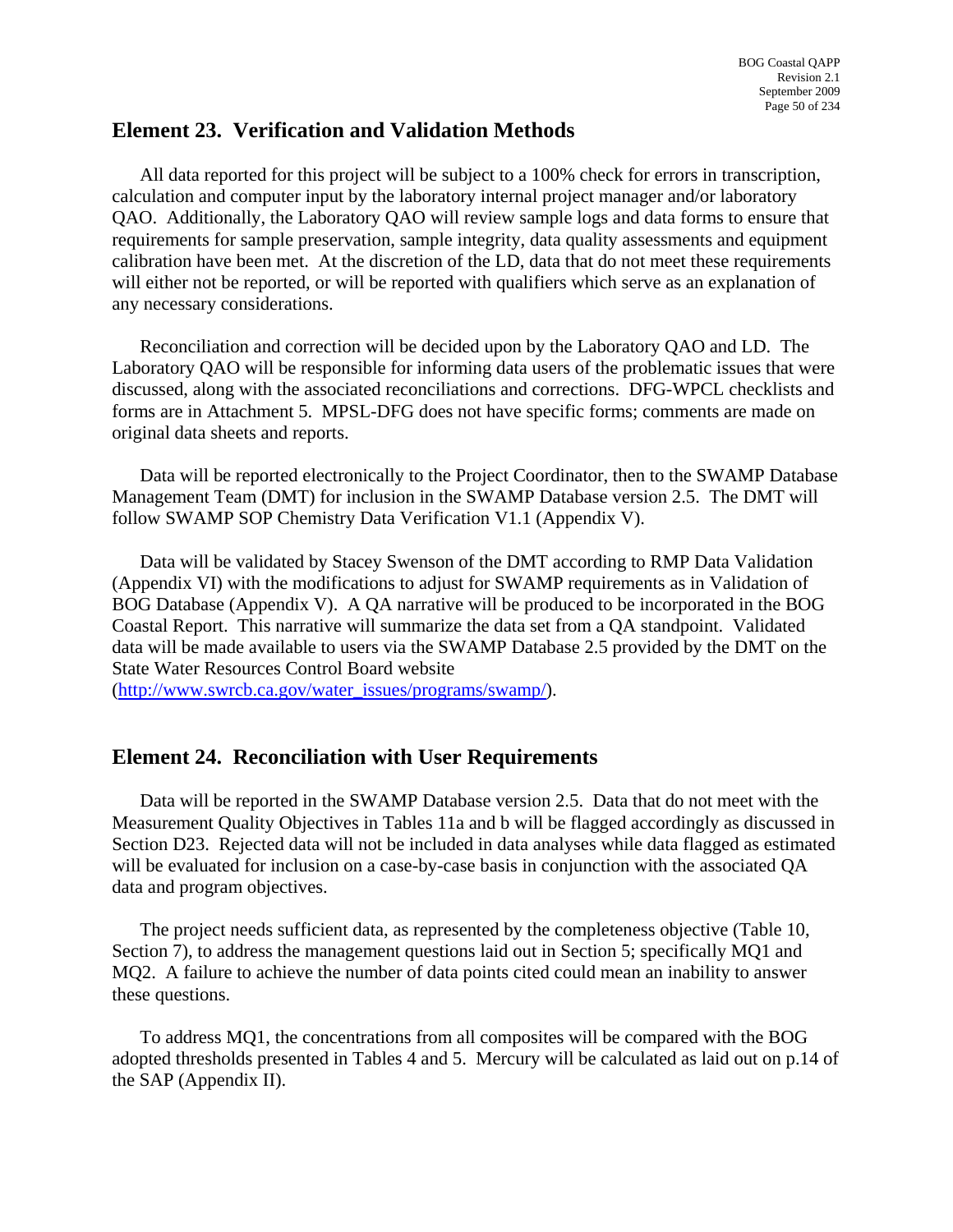<span id="page-51-0"></span>In order to answer MQ2 the analytical results will be compared to the BOG adopted thresholds as described in the previous paragraph. For each analyte the percent of zones that have fish that exceeded the threshold will be calculated.

Those zones with analyte results greater than the OEHHA FCGs or ATLs in Tables 4 and 5 will be called to the attention of the California Regional Water Quality Control Boards in the technical report. It will be up to each Region to compare the measured chemistry results of this study with the appropriate regional 303(d) list requirements and to determine if further sampling is needed (MQ3).

Since this study is a screening study with primarily the two management questions as objectives, complex statistical analysis is not anticipated except as mentioned above. The data collected by this study is not intended to be used with traditional statistics.

# **References**

Davis, J.A., J. L. Grenier, A.R. Melwani, S. Bezalel, E. Letteney, and E. Zhang. 2007. Bioaccumulation of pollutants in California waters: a review of historic data and assessment of impacts on fishing and aquatic life. Prepared for the Surface Water Ambient Monitoring Program, California Water Resources Control Board, Sacramento, CA.

Klasing, S. and R. Brodberg. 2008. Development of Fish Contaminant Goals and Advisory Tissue Levels for Common Contaminants in California Sport Fish: Chlordane, DDTs, Dieldrin, Methylmercury, PCBs, Selenium, and Toxaphene. California Office of Environmental Health Hazard Assessment, Sacramento, CA.

Stanley, T. W., and S. S. Verner. 1985. The U. S. Environmental Protection Agency's quality assurance program. pp 12-19 In: J. K. Taylor and T. W. Stanley (eds.). Quality Assurance for Environmental Measurements, ASTM STP 867. American Society for Testing and Materials, Philadelphia, Pennsylvania.

State Water Resources Control Board (SWRCB). 2003. 2002 California 305(b) Report on Water Quality [prepared as required by Federal Clean Water Act section 305(b)]. Sacramento, CA: State Water Resources Control Board.

Puckett, M. 2002. Quality Assurance Management Plan for the State of California's Surface Water Ambient Monitoring Program ("SWAMP"). California Department of Fish and Game, Monterey, CA. Prepared for the State Water Resources Control Board, Sacramento, CA. 145 pages plus Appendices.

US Environmental Protection Agency. 1994. Method 200.8. Determination of Trace Elements in Waters and Wastes by Inductively Coupled Plasma – Mass Spectrometry. Revision 5.4. US Environmental Protection Agency, Washington, DC.